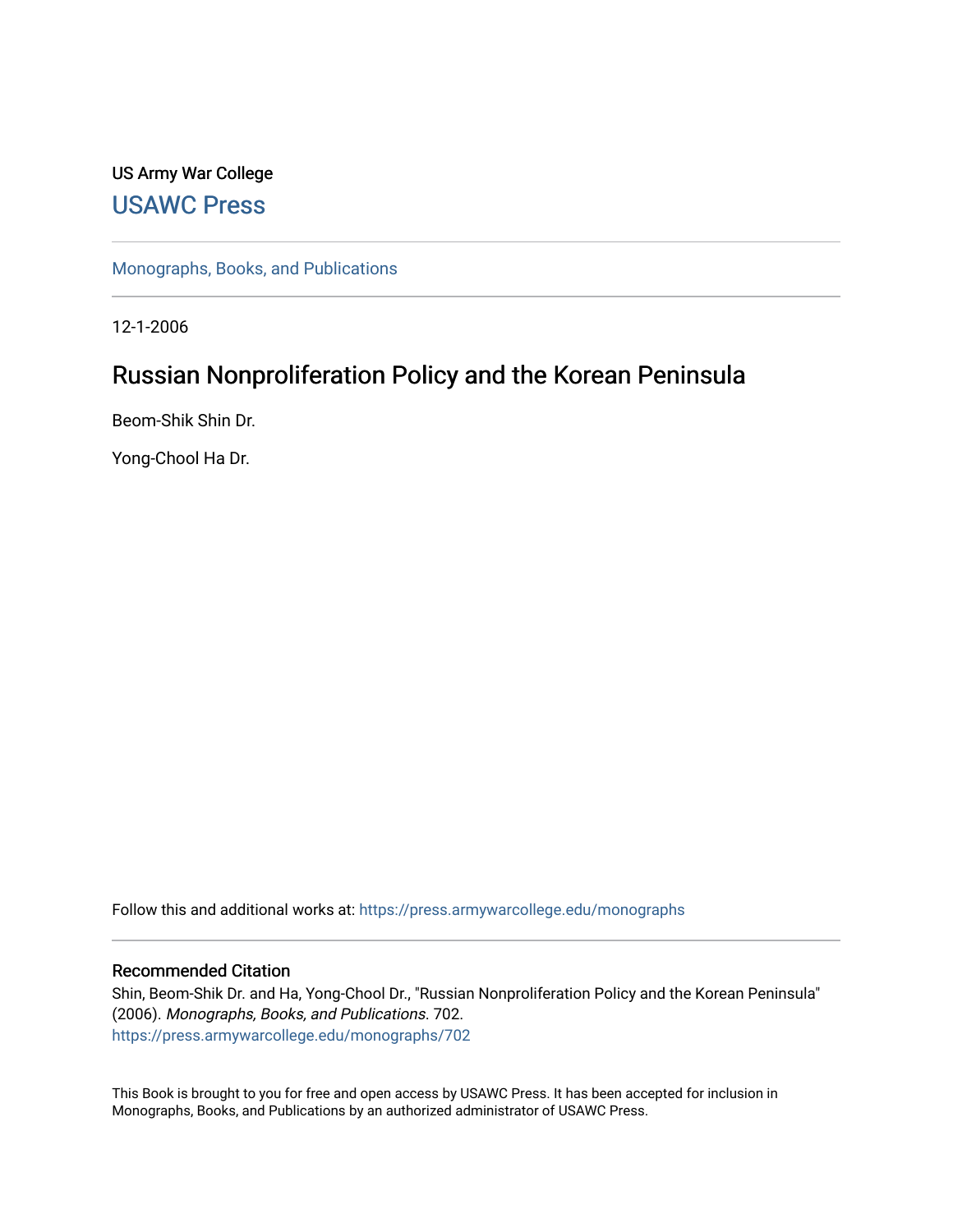# **RUSSIAN NONPROLIFERATION POLICY AND THE KOREAN PENINSULA**

**Yong-Chool Ha Beom-Shik Shin**

**December 2006**

Visit our website for other free publication downloads [http://www.StrategicStudiesInstitute.army.mil/](http://www.StrategicStudiesInstitute.army.mil)

[To rate this publication click here.](http://www.strategicstudiesinstitute.army.mil/pubs/display.cfm?pubID=747)

This publication is a work of the U.S. Government as defined in Title 17, United States Code, Section 101. As such, it is in the public domain, and under the provisions of Title 17, United States Code, Section 105, it may not be copyrighted.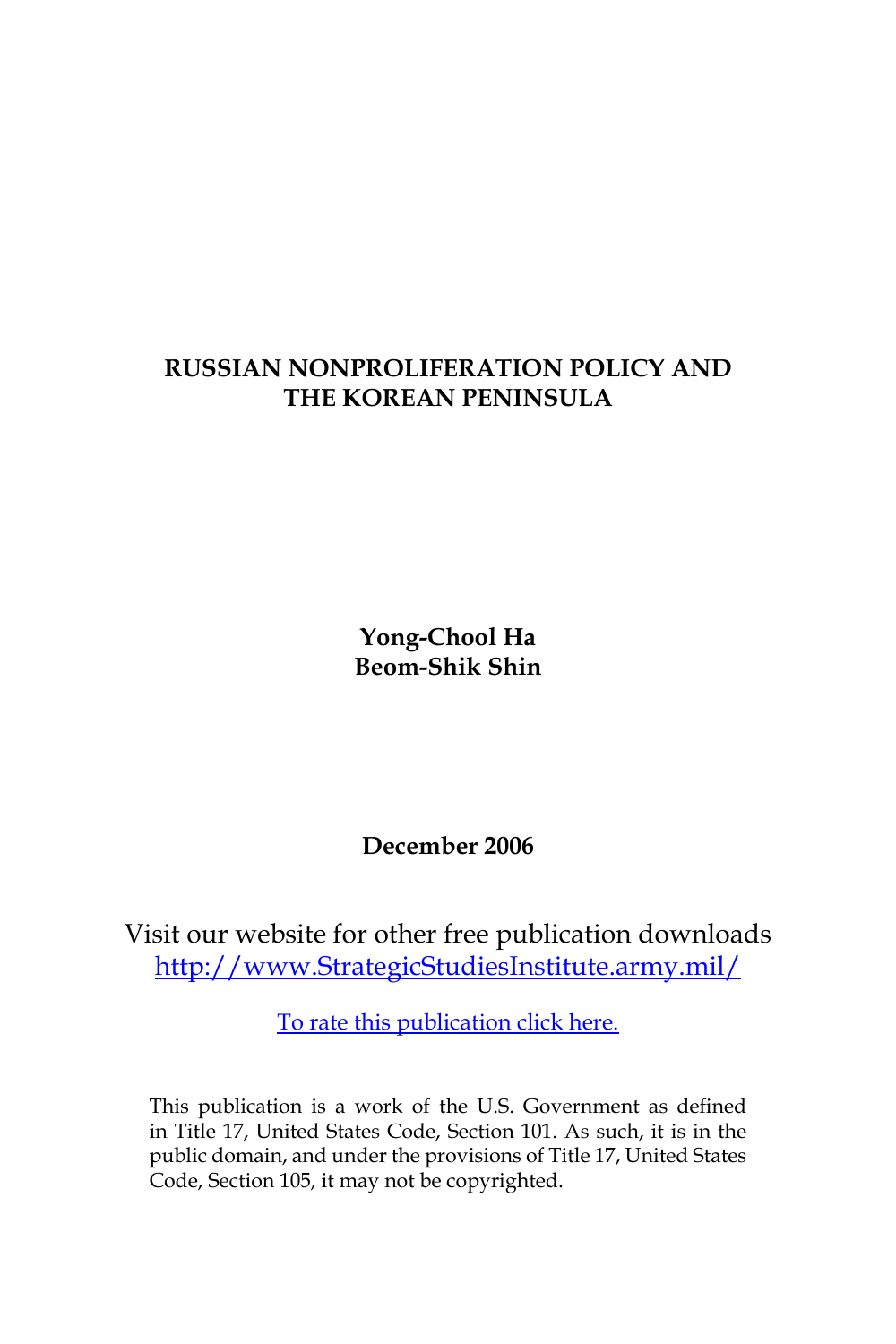\*\*\*\*\*

The views expressed in this report are those of the authors and do not necessarily reflect the official policy or position of the Department of the Army, the Department of Defense, or the U.S. Government. This report is cleared for public release; distribution is unlimited.

\*\*\*\*\*

Comments pertaining to this report are invited and should be forwarded to: Director, Strategic Studies Institute, U.S. Army War College, 122 Forbes Ave, Carlisle, PA 17013-5244.

\*\*\*\*\*

All Strategic Studies Institute (SSI) publications are available on the SSI homepage for electronic dissemination. Hard copies of this report also may be ordered from our homepage. SSI's homepage address is: *www.StrategicStudiesInstitute.army.mil*.

\*\*\*\*\*

The Strategic Studies Institute publishes a monthly e-mail newsletter to update the national security community on the research of our analysts, recent and forthcoming publications, and upcoming conferences sponsored by the Institute. Each newsletter also provides a strategic commentary by one of our research analysts. If you are interested in receiving this newsletter, please subscribe on our homepage at *www.StrategicStudiesInstitute.army. mil*/*newsletter/.*

ISBN 1-58487-269-1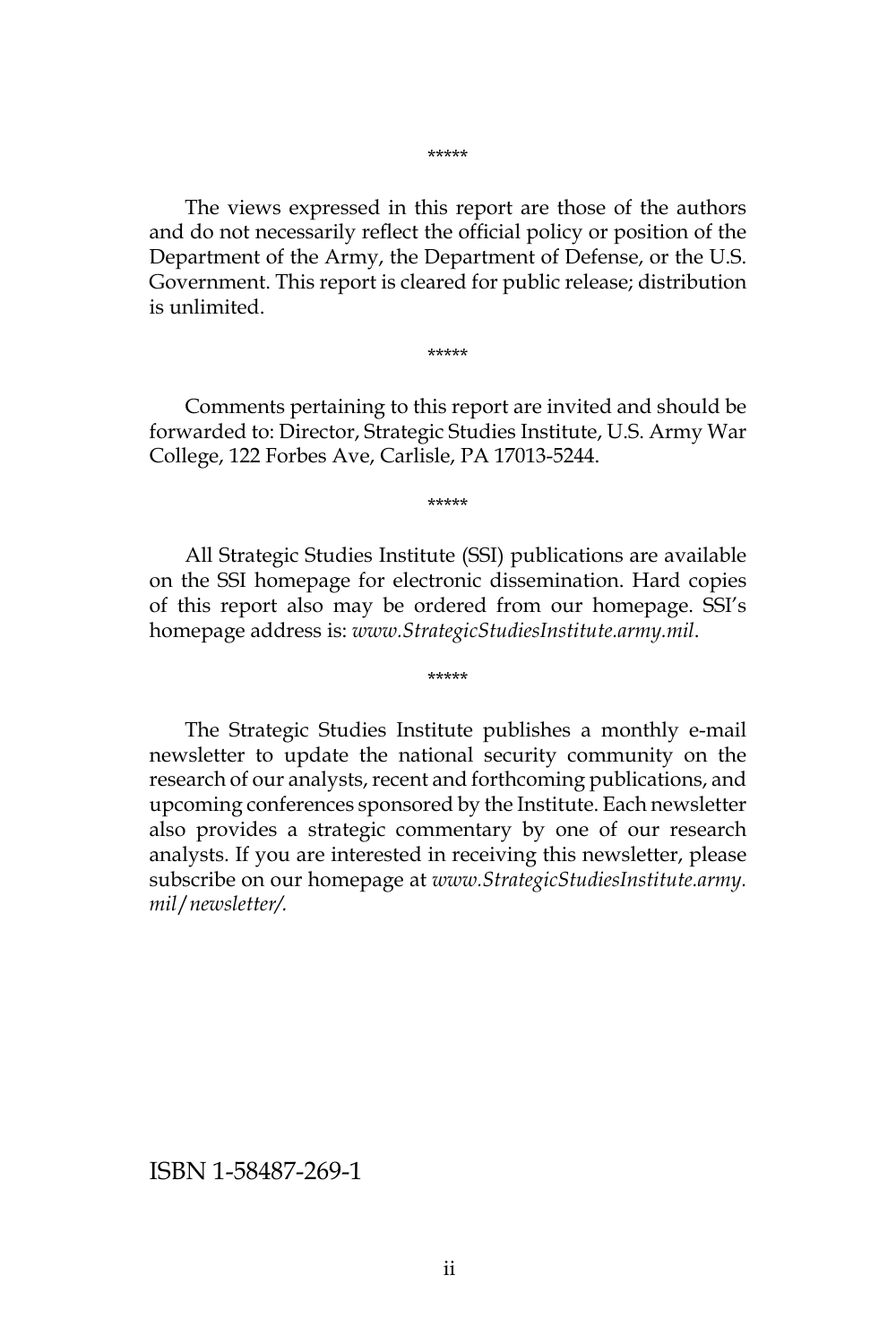#### **FOREWORD**

One of the key challenges of our time is the threat posed to the security of Northeast Asia by North Korea's nuclear proliferation. Efforts to resolve this problem through the medium of a six-party negotiation are proceeding with great difficulty. As in any multilateral process, a major problem is understanding the goals and perspectives of each of the participants. One of those participants is Russia, and this monograph focuses upon Moscow's perspectives with regard to North Korea's nuclear program and Russia's own standing in Northeast Asia. This monograph makes a valuable contribution to the debate or analysis of the difficult issues connected with North Korea's nuclear proliferation because the views of Russia, and of the other participants in those negotiations, unfortunately are not well-known or readily available in the United States.

This monograph by two South Korean experts on Russia was presented at a colloquium jointly sponsored by the Strategic Studies Institute (SSI) of the U.S. Army War College; the Ellison Center for Russian, East European, and Central Asian Studies at the Jackson School of International Studies at the University of Washington; and the Pacific Northwest National Laboratory's Pacific Northwest Center for Global Studies. Entitled "The U.S. and Russia: Regional Security Issues and Interests," the conference was held in Washington, DC, from April 24-26, 2006. It represents part of SSI's efforts to provide strategic leaders with analysis and background on major trends in international security.

DOUGLAS C. LOVELACE, IR.

Director Strategic Studies Institute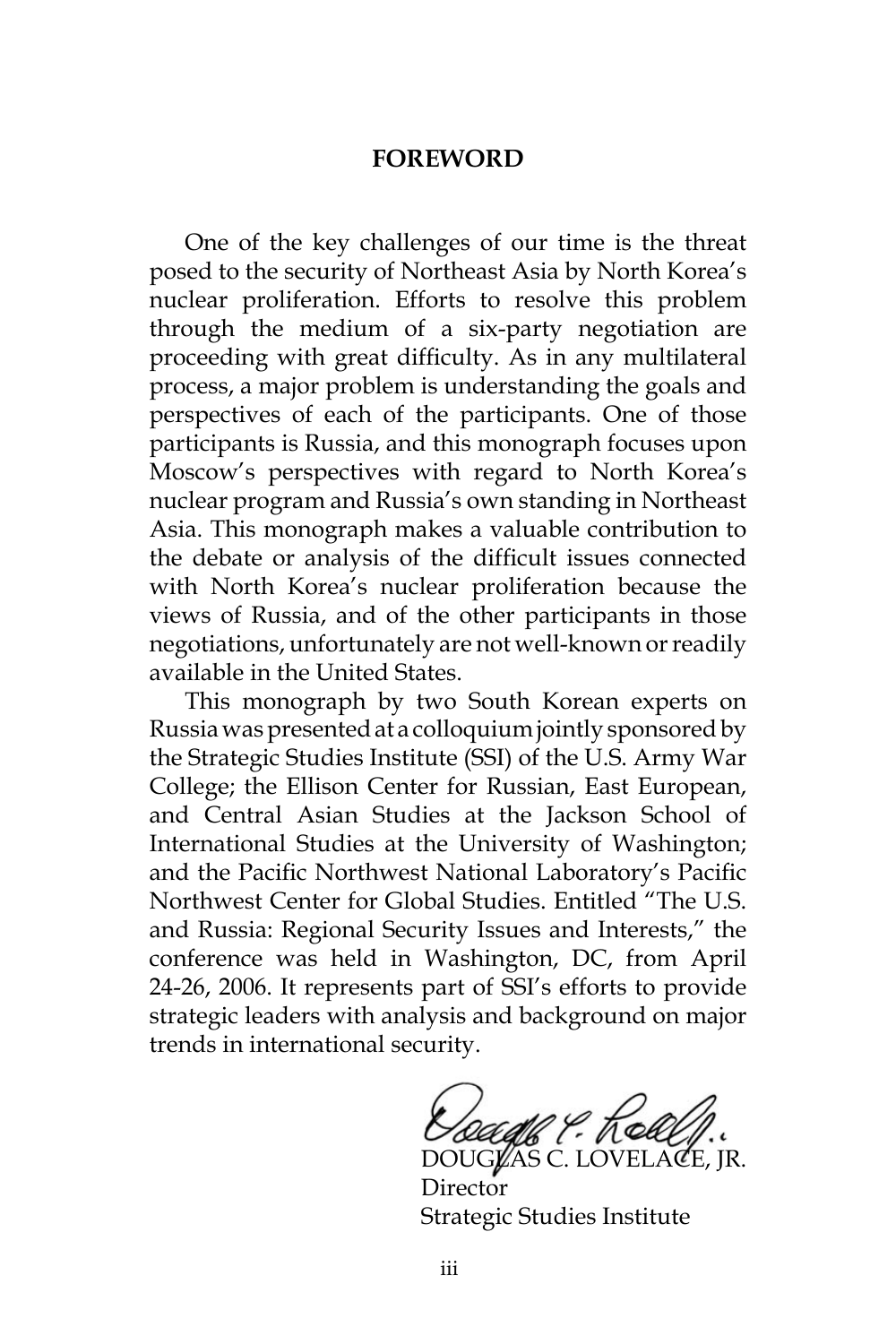# **BIOGRAPHICAL SKETCHES OF THE AUTHORS**

YONG-CHOOL HA is Professor of International Relations at Seoul National University and has served as a visiting professor at both the Jackson School of International Studies at the University of Washington and University of California-Berkeley. His research focuses on comparative studies between the Soviet Union, South Korea, Japan, and Prussia during the late industrial period, while he teaches comparative politics of Russia and Korea. Dr. Ha is currently writing a book on the social consequences of state-led industrialization, comparing the four countries mentioned above. His publications include: *Economic Reforms in Socialist Countries,* co-edited with S. Gomulka and Caeone Kim (1990), *The Origins and Development of South Korea's Northern Policy* (2003), and *The Dynamics of Strong State*  (2006). Dr. Ha received his Ph.D. in political science from the University of California-Berkeley.

BEOM-SHIK SHIN is Assistant Professor of Political Science and International Relations at the University of Incheon, South Korea. He is also a research member of the Presidential Committee on Northeast Asian Initiatives and a consulting member of Ministry of Foreign Affairs, Trade, and Ministry of Unification of South Korea. Dr. Shin is the Director of the Committee for Foreign Relation of the Korean Association of Slavic Studies. Dr. Shin received his Ph.D. in political science from the Moscow State Institute of International Relations (MGIMO).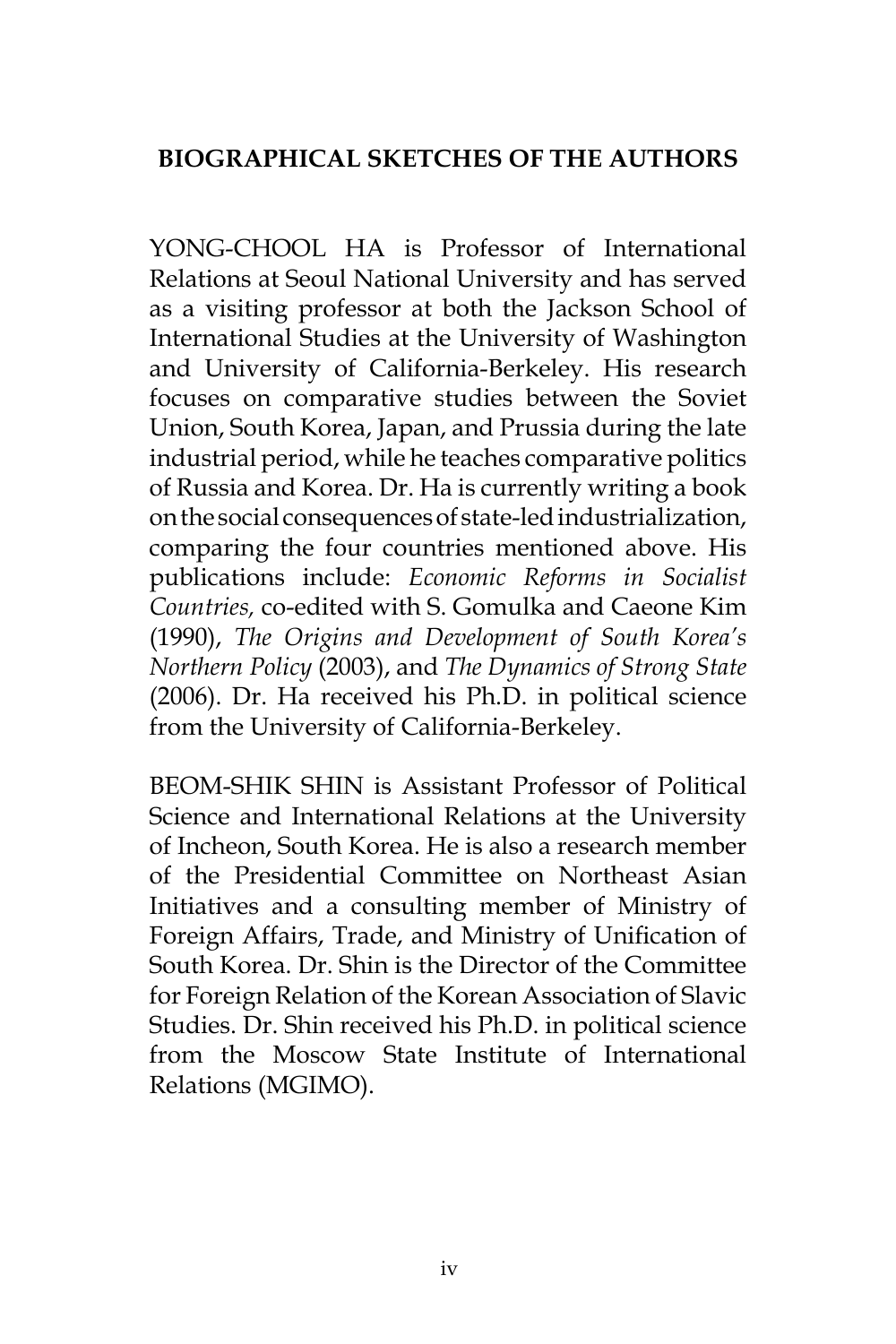#### **SUMMARY**

Russia is one of the members of the six-party talks on North Korean nuclearization, but its views on how to deal with this problem do not agree with those of the U.S. Government. This signifies a gap between Moscow and Washington over the proper way to deal with proliferation and represents a change from the earlier pattern of bilateral cooperation in 1987-96 that led to significant achievements in the field of arms control and nonproliferation.

We may attribute the major differences between Moscow and Washington to several factors, but two stand out here. One is that Moscow prefers a different model of resolving proliferation issues than Washington apparently does. Moscow's preferred option is the so-called Ukrainian model, whereby the proliferating state is induced to relinquish its pursuit of nuclear weapons through a multilateral negotiation in which it receives both economic compensation and security guarantees from its partners. This is what happened with regard to Ukraine's inheritance of thousands of Soviet intercontinental ballistic missiles (ICBMs) after 1991. The second model, apparently preferred by the United States, is the so-called Libyan model which is based on the experience of unrelenting coercive diplomacy, including sanctions and possible threats of actual coercion, until the proliferating state gives in and renounces nuclear weapons in return for better relations with its interlocutors.

In the case of North Korea, Moscow believes that the Ukrainian model is the way in which the negotiators must proceed if they wish to bring this issue to a successful resolution. Seen from Moscow, the United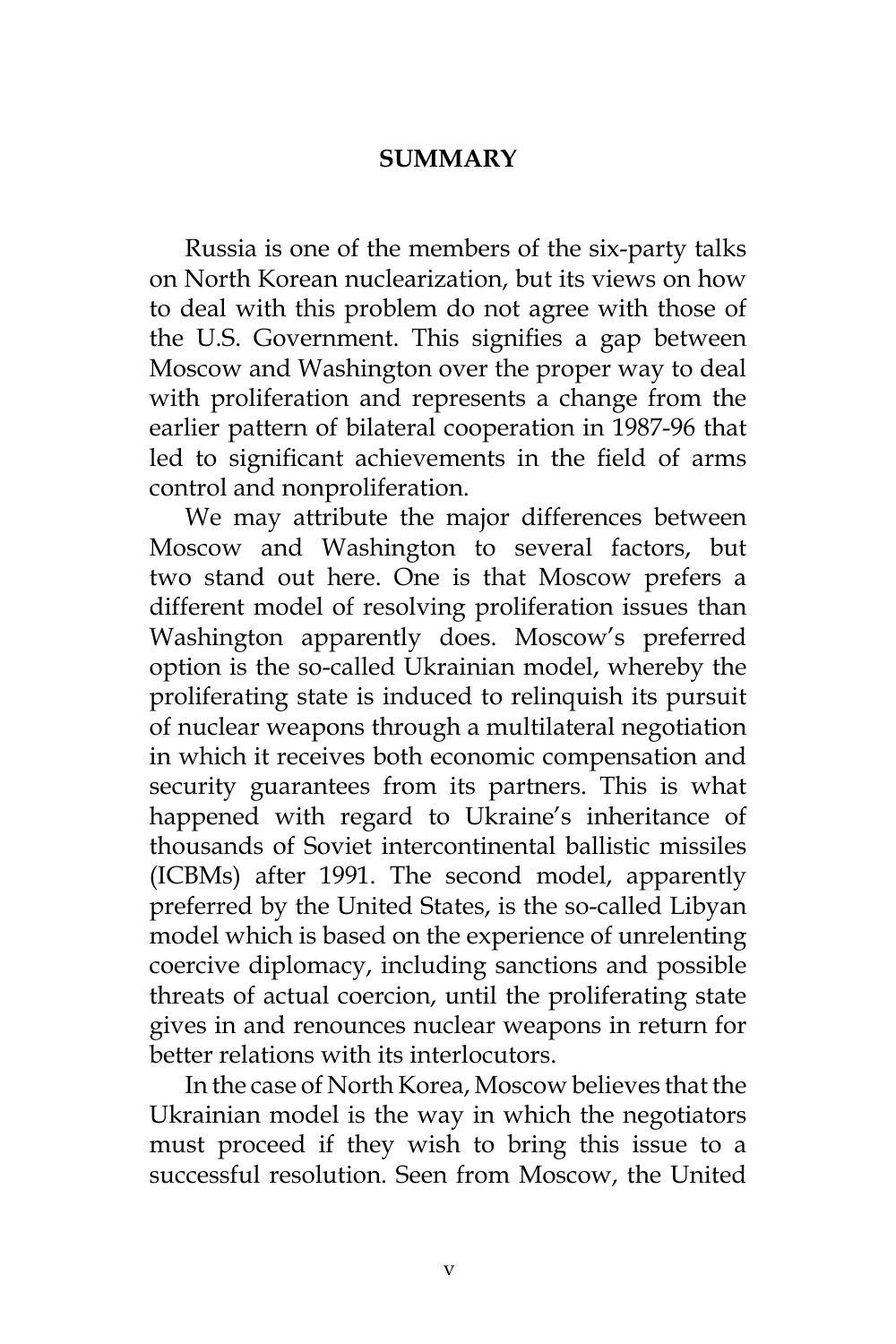States appears to be more inclined to choose, instead, the Libyan model based on its policy of threatened regime change, coercion, sanctions, etc. This disparity between Pyongyang's intransigence and America's inclination to coercion, which reinforces the Democratic People's Republic of Korea's (DPRK) stance, is viewed as a major reason for the current stalemate.

The second explanation for the gap between the Russian and American posture on this issue is that Russia has arrived at a definition of its interests in Korea generally, and even more broadly in Northeast Asia, that is premised on a formally equal relationship and engagement with both Korean states, even though obvious economic considerations lead it to be more involved with the Republic of Korea (ROK). This effort to achieve balanced relations also is connected to the idea that such a stance enhances Russia's standing in the Korean question in particular and more generally throughout the region, and the most important goal for Russia is to be recognized as a player with legitimate standing in any resolution of Korean security issues. After that, it is important to prevent a war from breaking out, as well as the nuclearization of the Korean peninsula. And beyond these considerations of status, prestige, security, and interest, comes the fact that Russia wants very much to play a major economic role with both Koreas in regard to transport networks, provision of energy, and overall economic development of both states. Indeed, Russia has offered to provide North Korea with nuclear and other energy sources once it gives up its weapons program as part of a multilateral agreement.

These considerations lead Russia to oppose much of the U.S. position in the six-party talks and to incline towards China and South Korea, which is trying to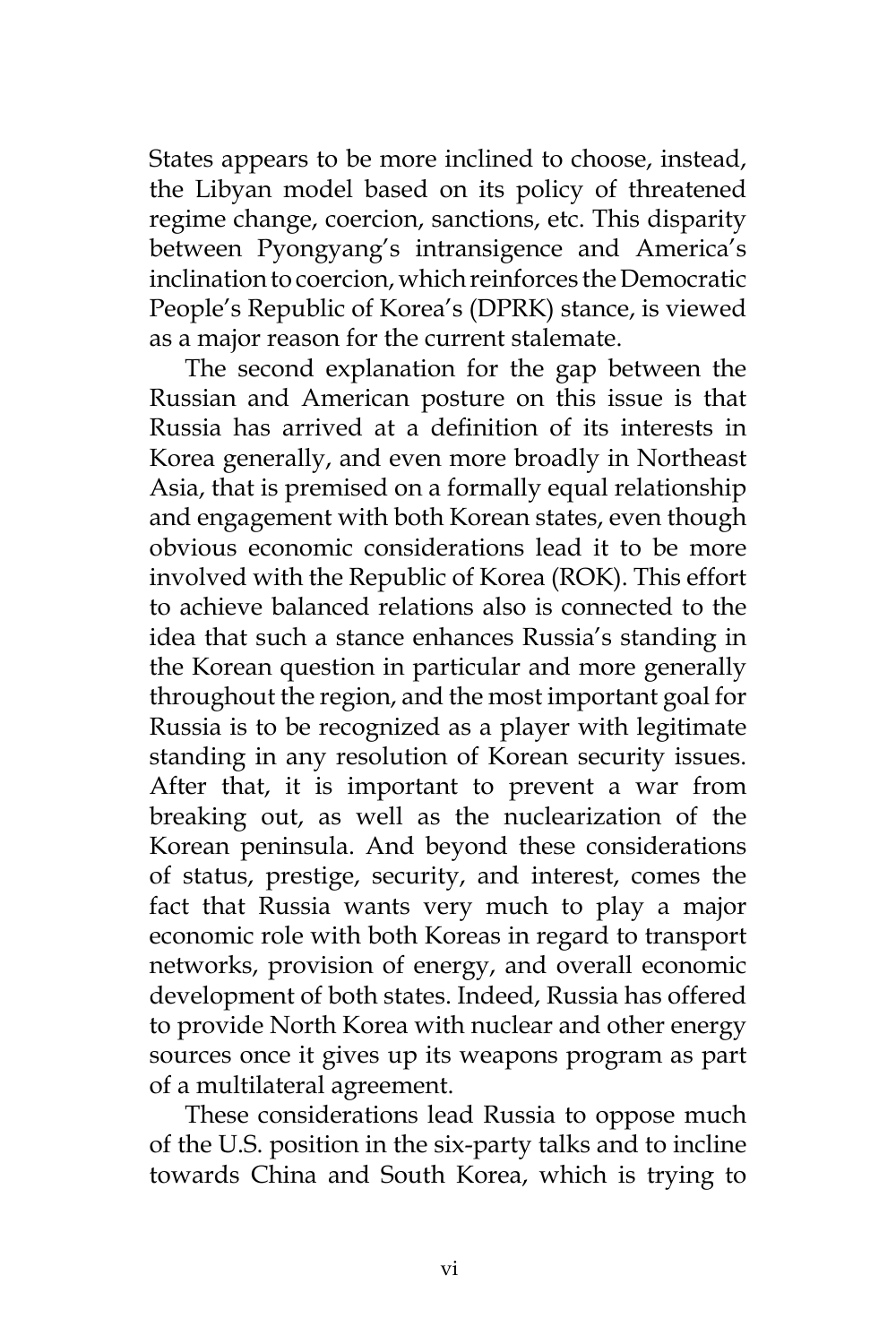maintain and extend its sunshine policy towards the DPRK. Taken together, the impact of differing interests and perspectives with regard to the best way to deal with proliferation explains, to a considerable degree, the divergence between the Russian and American positions in these talks, and why Moscow has taken the stands that it has in those negotiations.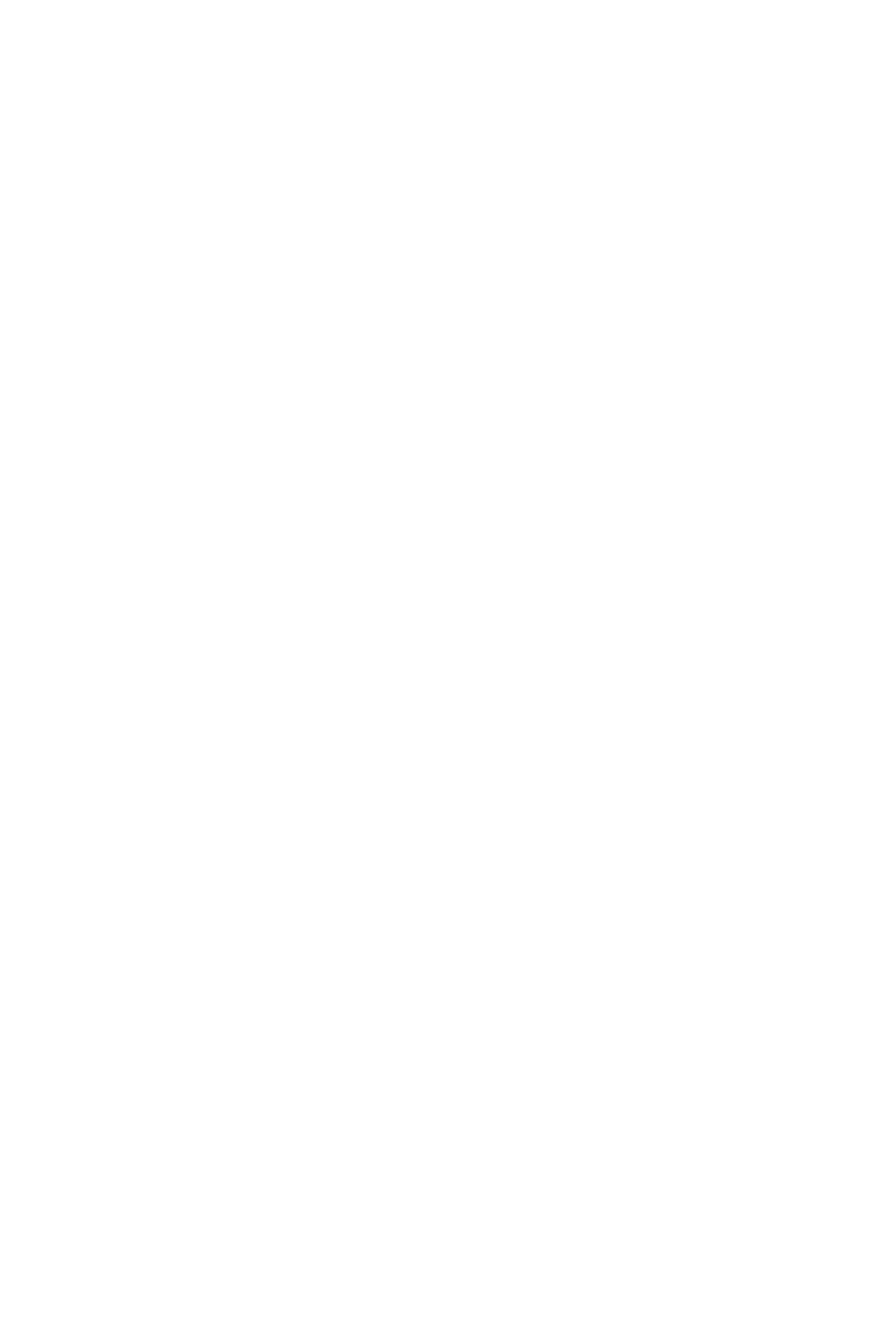# **RUSSIAN NONPROLIFERATION POLICY AND THE KOREAN PENINSULA**

# **RUSSIA-U.S. RELATIONS AND THE NUCLEAR NONPROLIFERATION MODEL**

Since the end of the Cold War, there have been several significant achievements in international security regarding nonproliferation issues. The Non-Proliferation Treaty (NPT) system was extended permanently in 1995 and developed into the central form of multilateral cooperation in nuclear security. The most significant achievement of the NPT in the 1990s was that France and China joined the 189 other countries of the world by signing and ratifying the NPT. The impetus that made this possible was the denuclearization of Ukraine, Belarus, and Kazakhstan after the collapse of the Soviet Union. Of course, such an achievement resulted from cooperation for nonproliferation between Russia and the United States.

Russia not only inherited the Soviet's pro-Western diplomatic strategy and accepted the Strategic Arms Reduction Treaty (START) II—a new U.S. proposal of nuclear arms control—but also continued to support U.S.-led policies such as economic sanctions on Iraq and NATO's military intervention and arms embargo in Yugoslavia. In its urgent need for the economic reform of the newly established state, Russia pursued an "economic goals oriented diplomacy" designed to get the Western world's economic support and incorporate itself into the international economic society, inevitably leading to the pro-Western foreign policy, with emphasis on the United States.1 It was also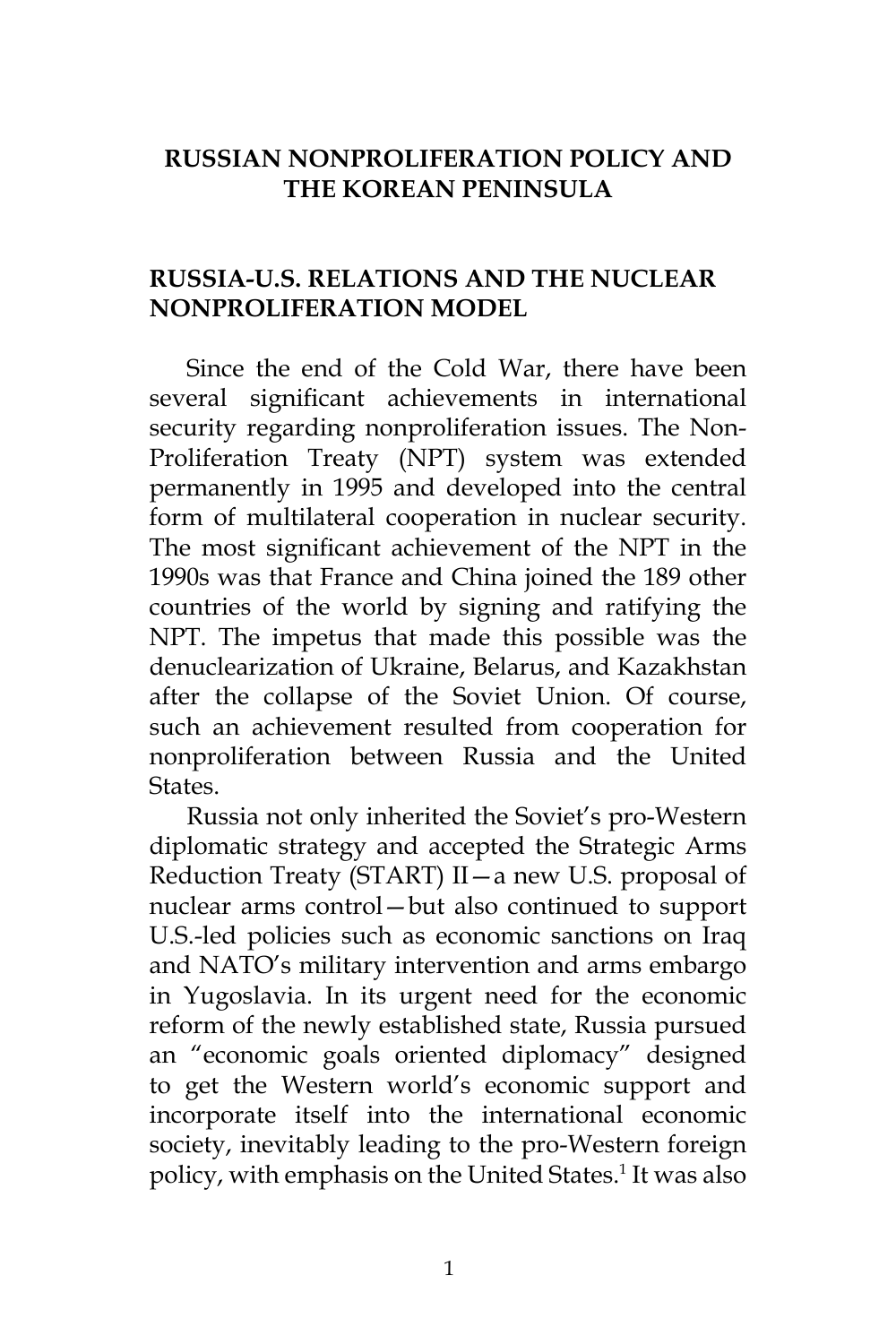necessary that the United States closely cooperate with Russia in the short term by supporting President Boris Yeltsin's transition effort to continue nuclear weapons reduction and nonproliferation and to secure nuclear materials in the former Soviet republics.

Mutual cooperation for strategic stability of nuclear weapons was a legacy from the Cold War era, but it also has been an important issue between the United States and Russia in the post-Cold War era. Accordingly, they kept up the START I signed on July 30, 1991, and proceeded to a higher level of nuclear arms reduction treaty. In December 1991, the United States passed the Nunn-Lugar Act that provided economic support to the four former Soviet Republics for the reduction and security of nuclear weapons, material, and facilities.<sup>2</sup> Ukraine, Belarus, and Kazakhstan essentially inherited tons of nuclear material and weapons and facilities after the collapse of the Soviet Union. The United States and Russia, concerned about the proliferation of "loose" nuclear material and weapons, sought to devise ways to deal with the unaccounted nuclear weapons in Ukraine, Belarus, and Kazakhstan, which resulted in signing the protocol regarding strategic nuclear weapons at Lisbon, Portugal, on May 23, 1992. This protocol made Russia the only nuclear power in the former Soviet regions, and other republics transferred their nuclear weapons to Russia or dismantled them within a certain period and joined the NPT. This has been regarded as a great achievement of nuclear nonproliferation through U.S.-Russian cooperation. These efforts led to the U.S.-Russian nuclear agreement when Yeltsin visited Washington, DC, in June 1992, and fueled the START II negotiations to develop the strategic partnership between the two.3 The Clinton administration also actively supported those efforts to strengthen the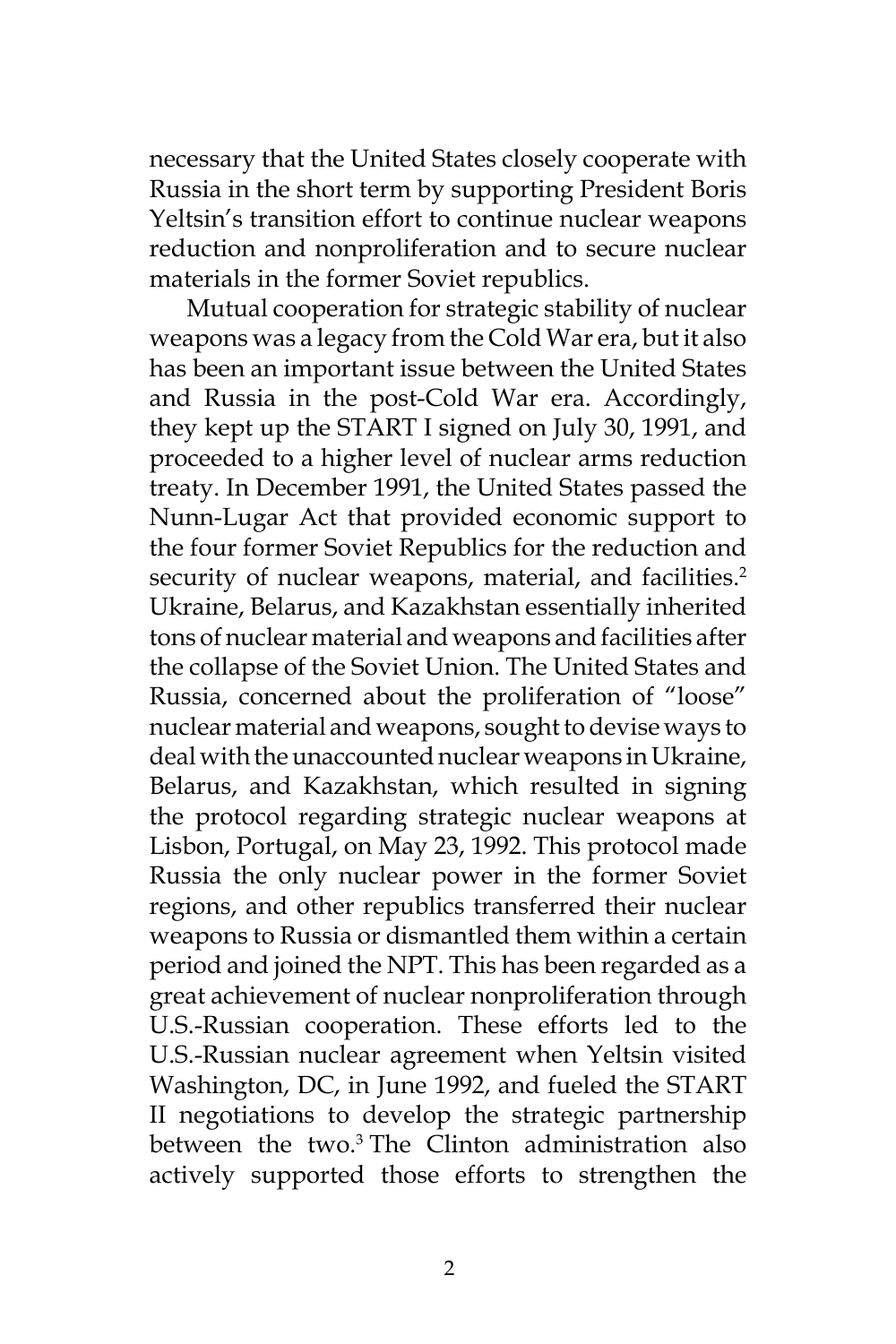strategic alliance and strategic partnership with Russia in order to prevent Russia's failure to reform and consequent international instability and to construct an international regime to solve nonproliferation and other international issues.4

U.S.-Russian cooperation was essential in maintaining the nonproliferation regime after the Cold War, and this achievement became the backbone for the development of the regime in the 1990s.<sup>5</sup> Moreover, the renunciation of nuclear programs in South Africa, Brazil, Argentina, and Libya proved the success and necessity of the nonproliferation regime. Thus the NPT became an important factor in that nonproliferation regime. It is clear that U.S.-Russian cooperation played the most important role in this achievement. Both during and after the Cold War, U.S.-Russian cooperation had played a central role in nonproliferation, not only at the global level, but also at the regional level in Europe and Eurasia.

However, despite all the success and achievements of the NPT, optimism about nuclear security is disappearing. Alexei Arbatov has stressed that although nonproliferation of WMD made great strides right after the Cold War, the current NPT system and other nuclear and weapons of mass destruction (WMD) treaties are out of date, and that WMD have proliferated widely because of regional conflicts and the weakening of the great powers' influence in international conflict.<sup>6</sup> The United States tried to construct a new international order in the mid-1990s based on its hegemonic power status in the post-Cold War era, but U.S. efforts to expand NATO ignored Russia's diplomatic and security interests and weakened the U.S.-Russian alliance. In 2001, the Bush administration renounced the Anti-ballistic Missile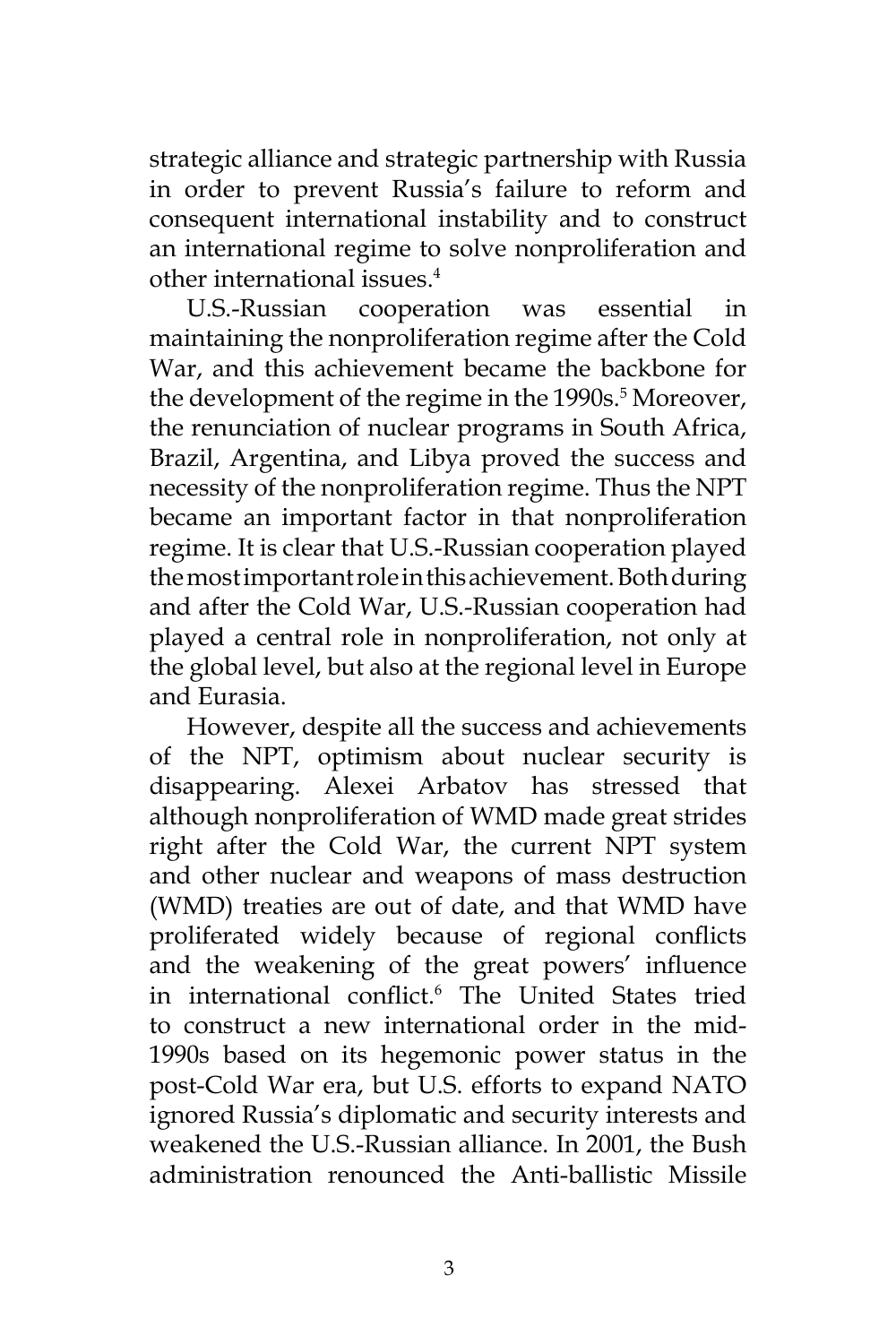(ABM) treaty, emphasizing American national interests and alliance partnership based on the "strong power." This change threatened Russia's deterrence based on the concept of nuclear mutual destruction due to Russia's continuing arms reduction, and made Russia more dependent on its nuclear deterrence capability. Therefore Russia extended the operational service life of its intercontinental ballistic missiles (ICBMs). Yet the Bush administration subsequently attempted to accelerate the development of a missile defense (MD) system, contributing further to deteriorating U.S.- Russia relations.7

The weakening of U.S.-Russia cooperation at the regional level since the late 1990s made it difficult to maintain a multilateral basis for dealing with nuclear proliferation, and this led to the failure of the U.S. and Russian policy against nuclear proliferation. The United States strengthened its unilateral security policy based on its power rather than upon multilateral security cooperation, and, in this situation, the United States and Russia could not reach an agreement on nuclear issues.<sup>8</sup> As the initial optimism of the 1990s faded, the permanent members of the United Nations (UN) Security Council could not cope with WMD proliferation properly, and failed to prevent the efforts of India, Pakistan, Iraq, and North Korea to develop WMD. In addition, they disagreed on policies toward Iraq, Iran, and North Korea, showing a lack of common interest and perception.<sup>9</sup>

Under such circumstances, India and Pakistan undertook nuclear tests and became *de-facto* nuclear powers with intermediate range ballistic missiles. Moreover, the danger of super-terrorism with terrorist groups' possible use of nuclear weapons increased. Iran, Iraq, and North Korea purchased nuclear technology and equipment, and their nuclear program seriously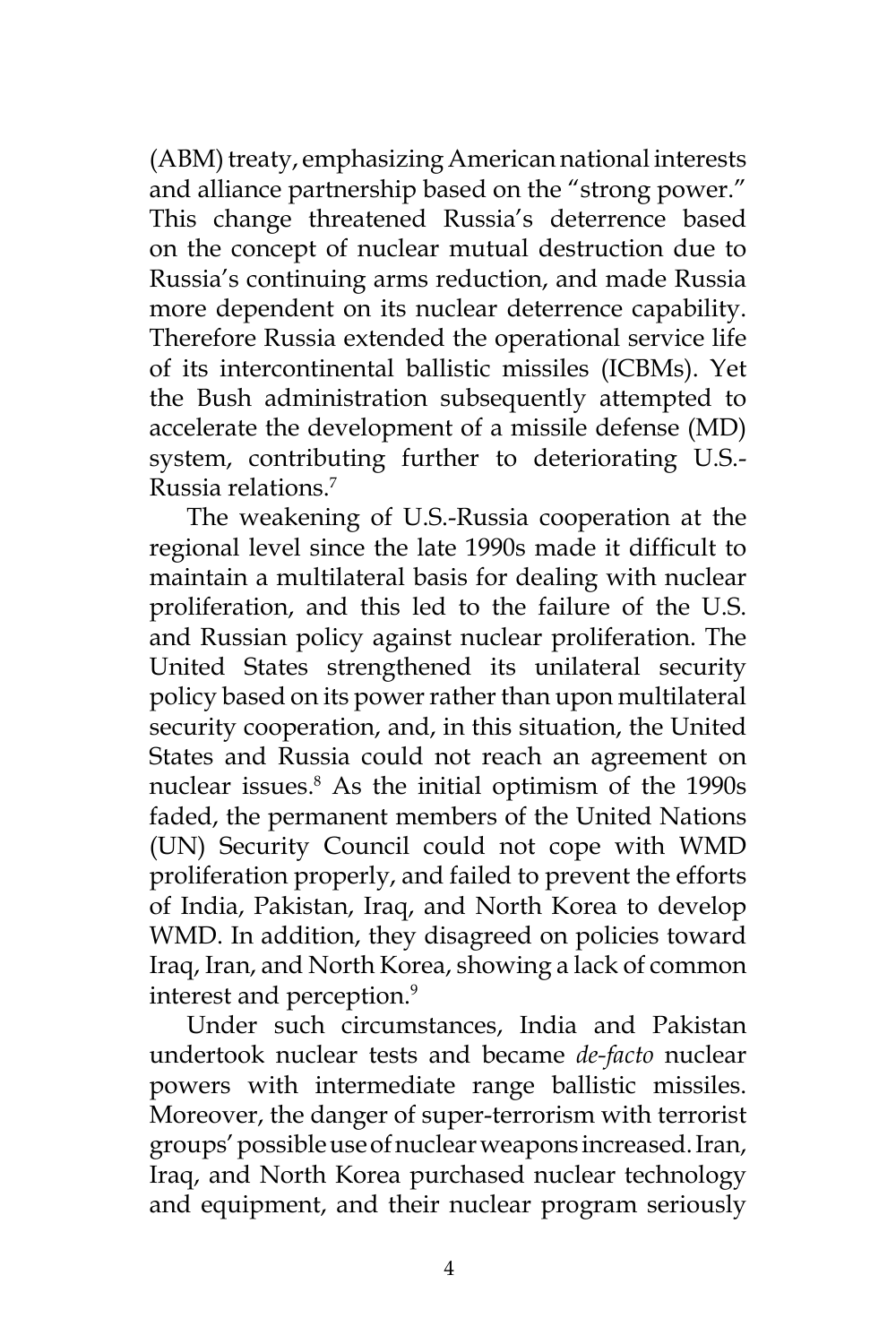challenged the international nonproliferation regime. Thus, it becomes more and more necessary to develop new cooperation to face these challenges.<sup>10</sup>

### **The Iranian and North Korean Nuclear Issues.**

Specifically, the United States and Russia have displayed different perspectives on the Iranian and North Korean nuclear problems. To analyze these differences, it is necessary to look at three models that help to understand the disagreements between Russia and the United States: 1) the Ukrainian model that achieved nonproliferation through compensation; 2) the Libyan model that achieved nonproliferation through nonmilitary sanctions; and 3) the Iraqi model that removed the nuclear danger through military means.

*The Ukraine Model*. The main feature of the Ukrainian model can be characterized by active U.S.-Russian cooperation and diplomatic settlement of the problem of potential diffusion of nuclear weapons. After the collapse of the Soviet Union, Ukraine possessed 130 SS-19 and 46 SS-24 ICBMs, approximately 3,000 strategic nuclear weapons, and 600 cruise missiles, making Ukraine the third nuclear power. The United States and Russia persuaded Ukraine to give up its nuclear weapons through compensation, so the Ukrainian congress ratified the NPT in November 1994 based on the Lisbon Protocol. Its last nuclear warhead finally was transferred to Russia in June 1996, with U.S. compensation for this process. This agreement exemplifies the positive-sum game of nuclear nonproliferation that satisfies the involved parties.<sup>11</sup>

*The Libyan Model*. However, such a model could not be applied to other cases. Libya had carried out an anti-Western policy based on its seventh largest petroleum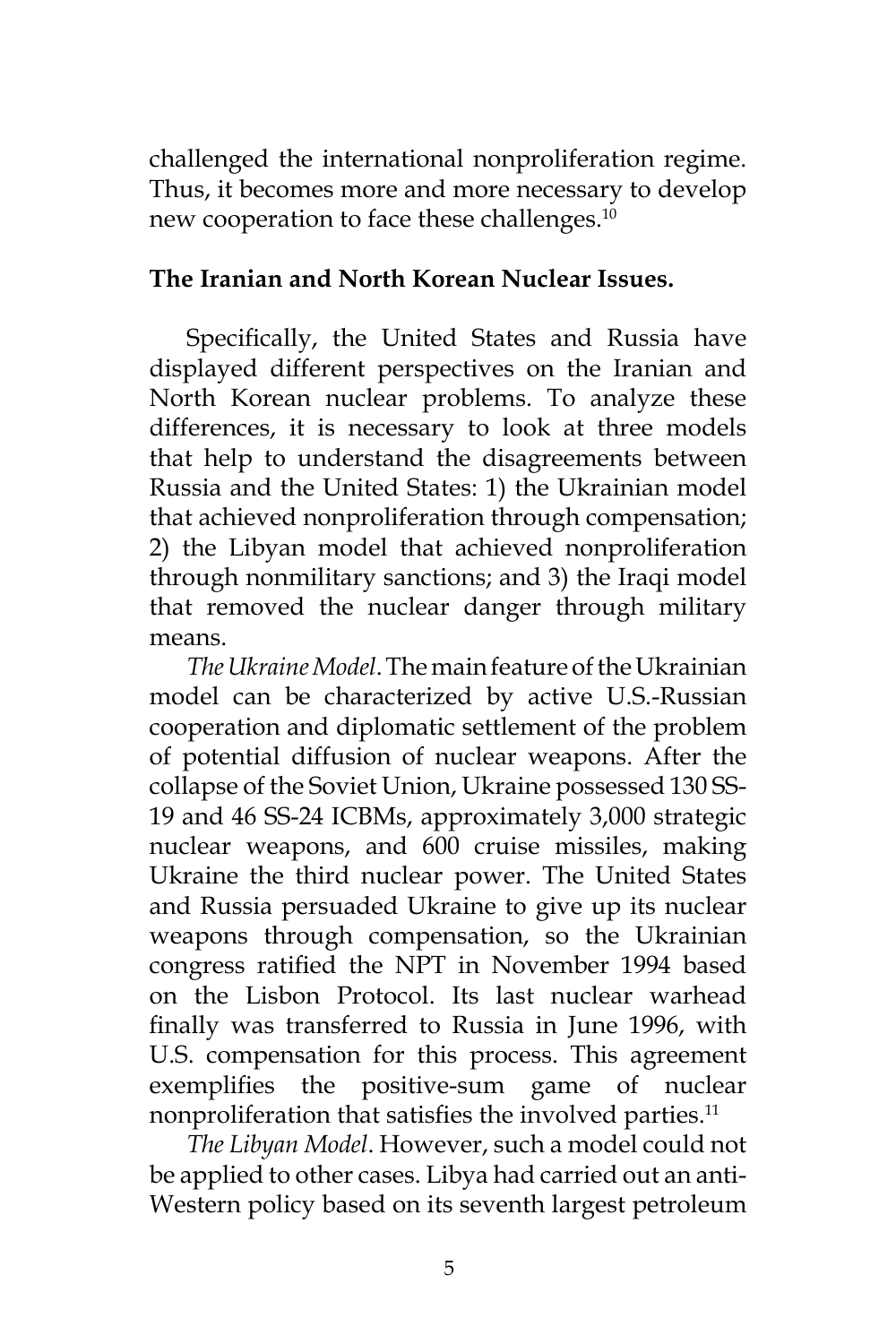production in the world, and tried to develop nuclear weapons for the purpose of securing its position in North Africa and the Muslim world, preparing for U.S. attack, and for defending against a war with Israel. In 1979 Libya imported a nuclear reactor from Russia for research purposes and maintained nuclear cooperation with Russia until 2002. In reaction to Libya's effort to develop WMD, the United States passed the "Iran and Libya Sanction Act" in 1996 and imposed nonmilitary sanctions by suspending Libya's foreign trade. Before this, the UN Security Council accused Libya of terrorism and passed Resolutions 731, 748, and 883 in 1992 and 1993, imposing nonmilitary sanctions. Such sanctions hugely damaged the Libyan economy, and Libya finally ended the UN sanctions only after promising to compensate for the Pan Am terror victims in 2003. Especially after the Bush administration took office, the United States took a resolute attitude on the war on terrorism and classified Libya as a target state for preemptive nuclear strikes. After 9 months of negotiations and contact with the British intelligence agency, Libya finally gave up its nuclear weapons program on December 19, 2003, immediately before the U.S. attack on Iraq.12 In short, in this model the United States achieved its objective of nonproliferation without Russia's active objection by putting pressure on Libya through nonmilitary sanctions applied through the UN Security Council and by increasing the threat of preemptive strikes.

*The Iraqi Model*. The Iraqi model is an example of using military means. The UN Security Council already had passed Resolution 687 in 1991 and imposed economic sanctions on Iraq. The UN Special Commission (UNSCOM) also had gone through 250 field investigations by December 1998, removing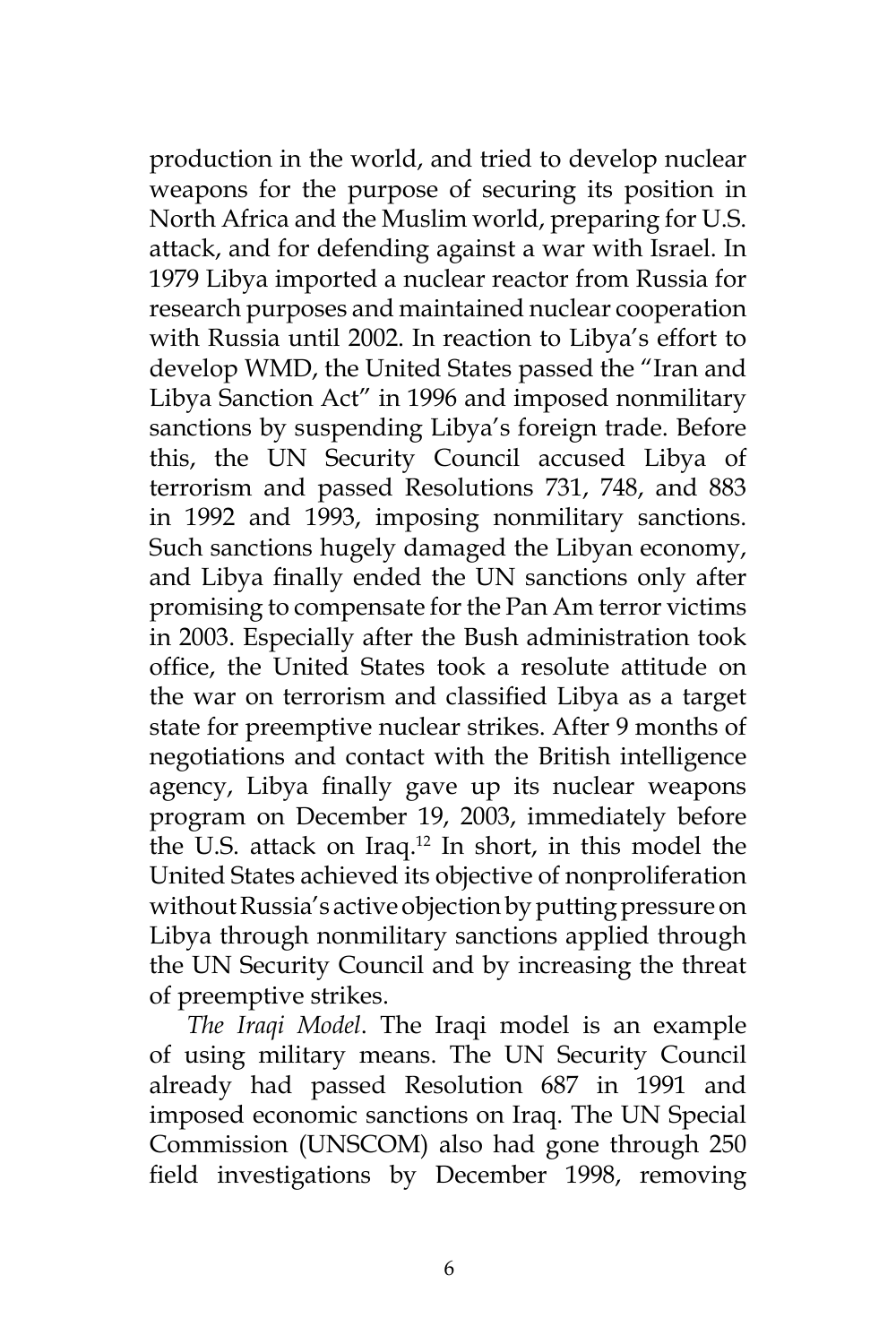48 long-range missiles and 690 tons of materials for chemical weapons. However, even after those investigations, economic sanctions were not lifted, UNSCOM withdrew its investigation team, and the United States and the United Kingdom (UK) bombed the suspected WMD facilities in Baghdad. Afterward, the Bush administration announced its warning of a preemptive strike on September 20, 2002, and delivered an ultimatum on November 8, 2002. The UN Security Council supported the United States with Resolution 1441, increasing the possibility of military action, and Iraq finally agreed to accept the UN Monitoring, Verification, and Inspection Commission (UNMOVIC) and International Atomic Energy Agency (IAEA) investigations. However, those investigations found no evidence of Iraq's nuclear program. In spite of Saddam Hussein's claim of there being no nuclear program in Iraq, the investigation team's request for a cautious reaction, and the objections of Russia and other UN Security Council members, the U.S. led coalition invaded Iraq. By doing so, the coalition forces completely removed any hint of Iraq's nuclear development. Nonetheless, despite the large British participation in Iraq, the U.S. attempt at nonproliferation through military force largely has been viewed as a unilateral action.

Today the problem is that the United States and Russia disagree on exactly how to resolve the Iranian and North Korean nuclear issues. Especially regarding the North Korean nuclear issue, the United States favored the Libyan model, while China favored the Ukrainian model. China appeared to believe that the Ukrainian model might persuade North Korea to give up its nuclear program by providing a multilateral security guarantee as well as economic compensation.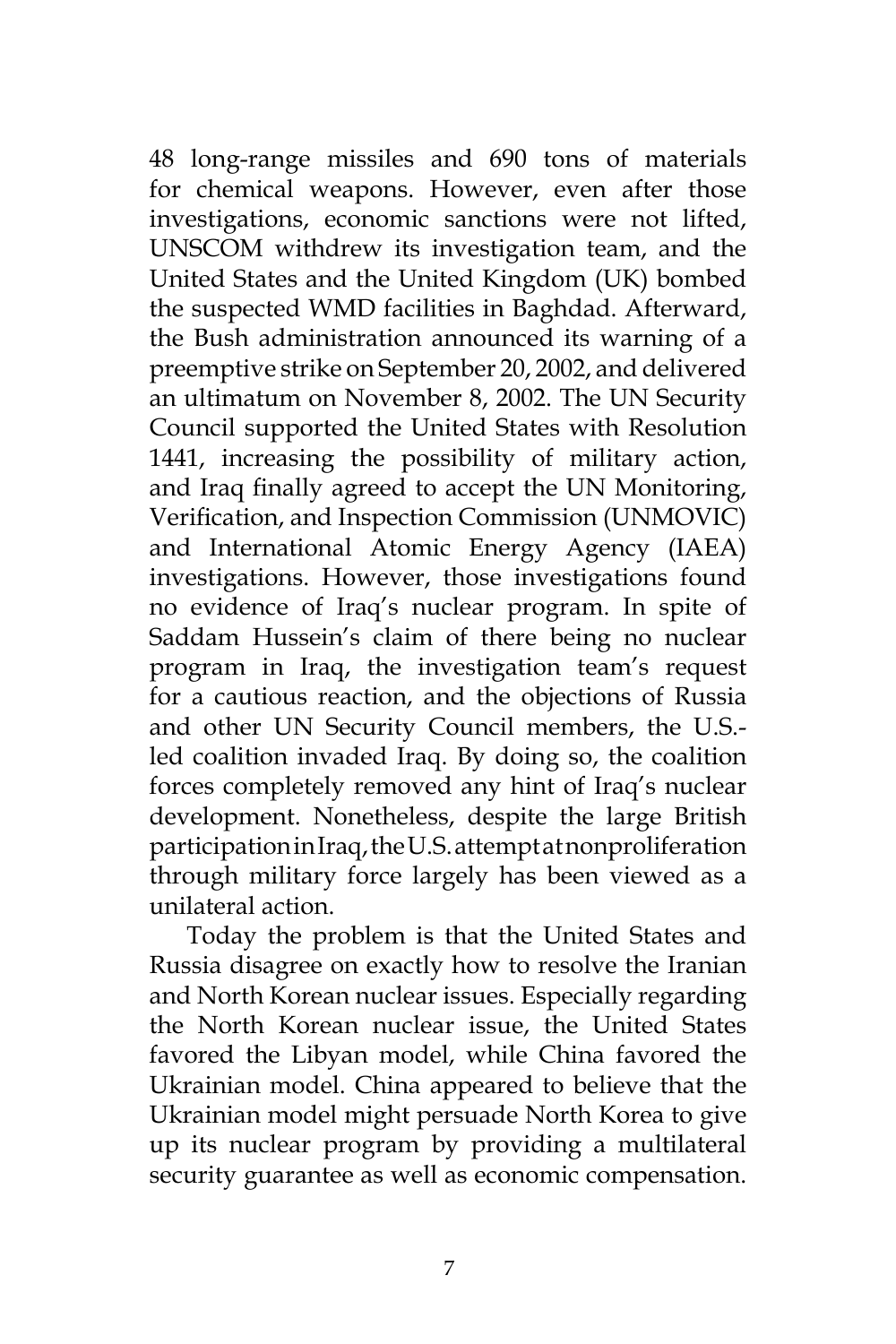But Russia seems to have some ambivalence between these two models<sup>13</sup>

This monograph tries to answer the questions of what the difference is between the U.S. and Russian positions, and what lies behind Russia's ambivalent position, given that Russia's nonproliferation policy is affected deeply by its relations with the United States. In particular, it is important to understand why Russia's general principles of nonproliferation are not applied consistently at the regional level. Therefore, this monograph will address such issues as where and why the United States and Russia agree or disagree on the North Korean nuclear issue and nonproliferation on the Korean peninsula, and will identify the characteristics and causes of Russian nonproliferation policy toward Northeast Asia. In addition, this monograph will show how the Russian position is reflected in the six-party talks for the second North Korean nuclear crisis and will clarify the significance and constraints of Russia's nuclear nonproliferation policy in the Northeast Asian context.

### **PROLIFERATION PROBLEMS IN NORTHEAST ASIA AND RUSSIA**

Although the United States and Russia agree on the goal of nonproliferation as a general principle, they disagree on dealing with specific cases. After President Vladimir Putin took office, significant changes took place in Russia's national security strategy based on the reevaluation of various factors like the expansion of NATO, the U.S. withdrawal from the ABM treaty and construction of missile defenses, and terrorism.14 Due to the ensuing security perception of the occurrence of fundamental changes in its strategic environment,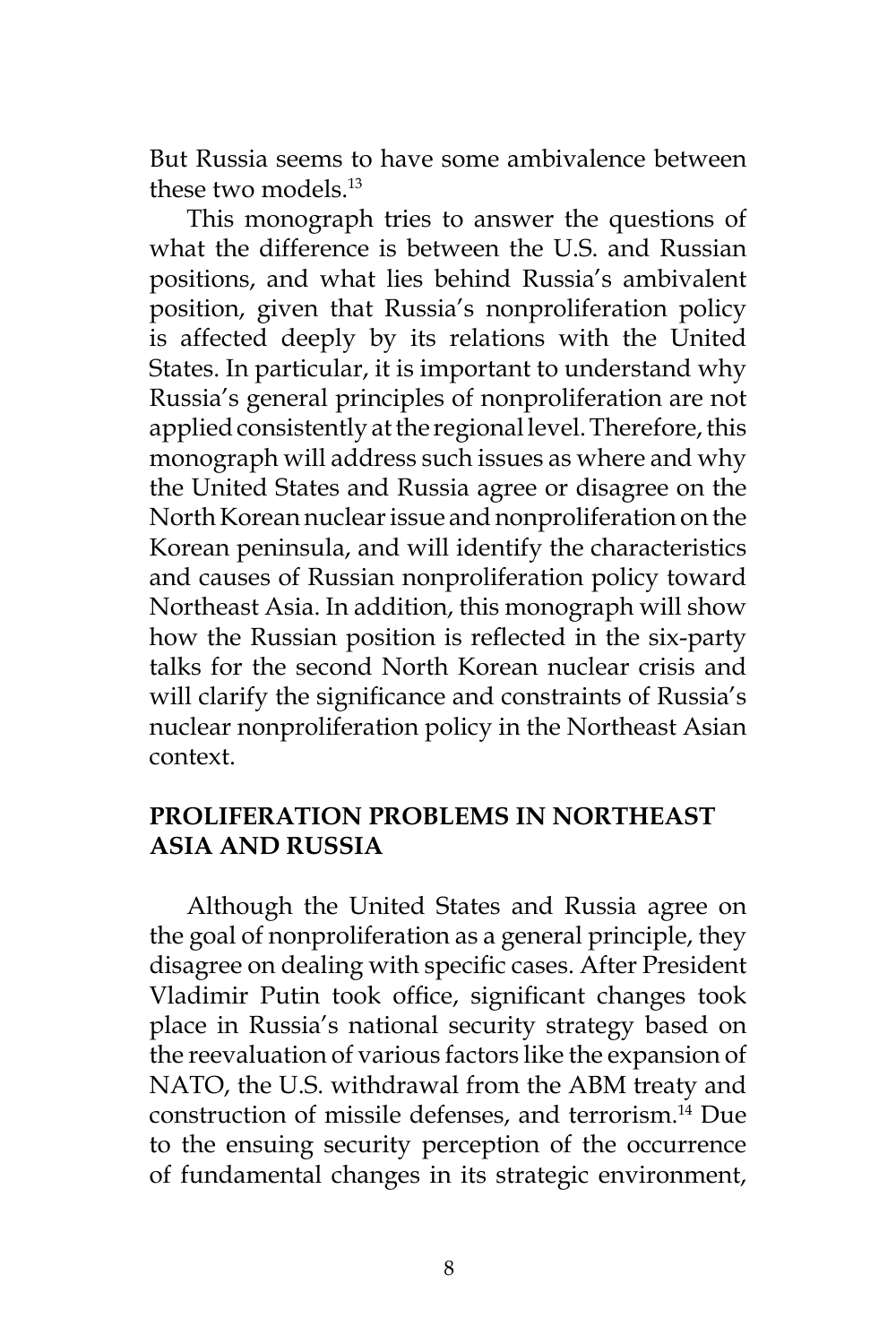Russia pursued a series of security and foreign policies to seek a new strategic balance in the U.S.-led world order and tried to strengthen its position and the possible benefits that thereby might accrue to it.15 Iran and North Korea highlight the dual-sided U.S.-Russian relations of cooperation and competition in nuclear nonproliferation.

In the Iranian case, Russia's position is pretty clear.16 Russia seems to have a good reason to support Iran's position. Russia not only has \$800 million of economic interest in building the Bushehr nuclear plant, but also regards the Iranian case as a means to achieve its global policy goal of WMD nonproliferation. Moreover, given Iran's rising significance in the Middle East, Russia's cooperation with Iran will improve its geostrategic position against the United States. Washington is well aware of this and also seems to understand that Russia's supply of nuclear technology will not affect Iran's nuclear armament directly.<sup>17</sup> Given Iran's increasing national power, strategic importance, possession of petroleum and natural gas, and potential market, Washington would not allow Russia to use Iran in its attempt to increase Russia's influence in the Middle East and Central Asia. However, despite Iran's dependence on Russia for nuclear reactors and conventional weaponry, the Putin administration has not been able to get much of what it wants from Tehran. Moscow's conviction that Russia can exploit the Iranian-American rivalry is in reciprocal proportion to Tehran's exploiting Moscow's sense of rivalry with Washington.<sup>18</sup> Thus Russia's cooperation and confrontation with the United States over Iran must result from its geostrategic and economic considerations.

In that case, what policy does Russia pursue between North Korea and the United States? In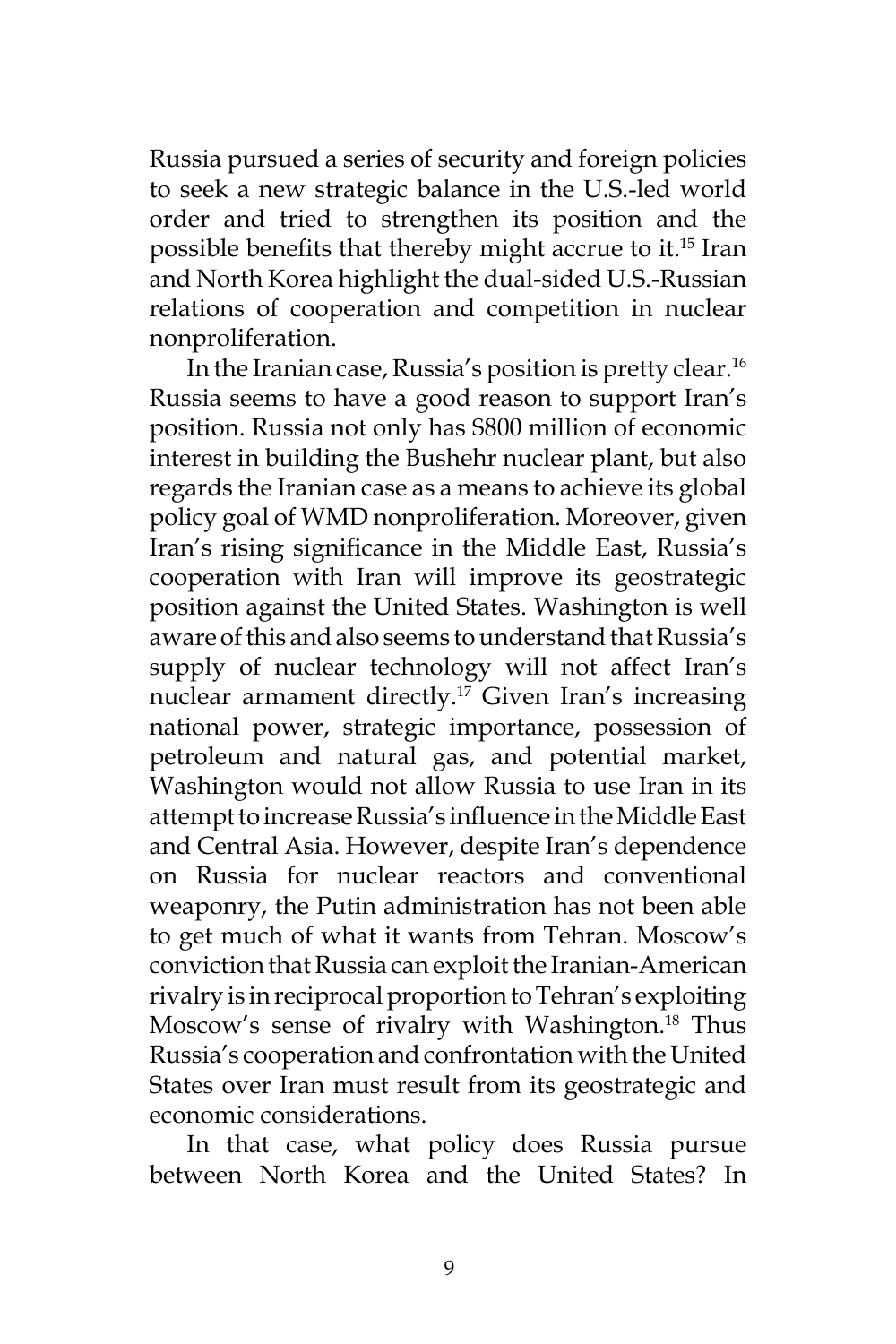fact, North Korea does not appear to bring as much economic benefit to Russia as Iran does. If so, why does Russia support North Korea's position? During the Brezhnev era, the Soviet position on security issues on the Korean peninsula and Northeast Asia was affected by the need for a regional security regime mirroring the Commission on Security and Cooperation in Europe (CSCE) and resulted in several nuclear free zone proposals for Northeast Asia. After the Soviet Union proposed the establishment of an Asian Collective Security System in 1969, Gorbachev suggested several collective security regimes such as "Comprehensive International Security System," "Asian version of Helsinki conference," and "All Asian Forum." These proposals can be summarized as the Soviet Union's efforts for "stability and settlement of peace in Northeast Asia through multilateralism." After the collapse of the Soviet Union, Russia has pushed continuously for the establishment of multilateral talks to resolve Northeast Asian security issues. President Boris Yeltsin also proposed to establish a multilateral negotiation and regional risk-management system for Northeast Asia when he visited Korea in November 1992. In March 1994 during the first North Korean nuclear crisis, Russia proposed eight-party talks; including North and South Korea, Russia, the United States, China, Japan, the IAEA, and the UN Secretary General, emphasizing its position as a member of Northeast Asia. In addition, Russia proposed 10-party talks (North and South Korea, 5 permanent members of the UN Security Council, Japan, the UN Secretary General, and the IAEA Secretary General) for the Korean peninsula that would include general and working-level meetings.<sup>19</sup> Most recently, regarding the second North Korean nuclear crisis, Alexander Losyukov, Deputy Minister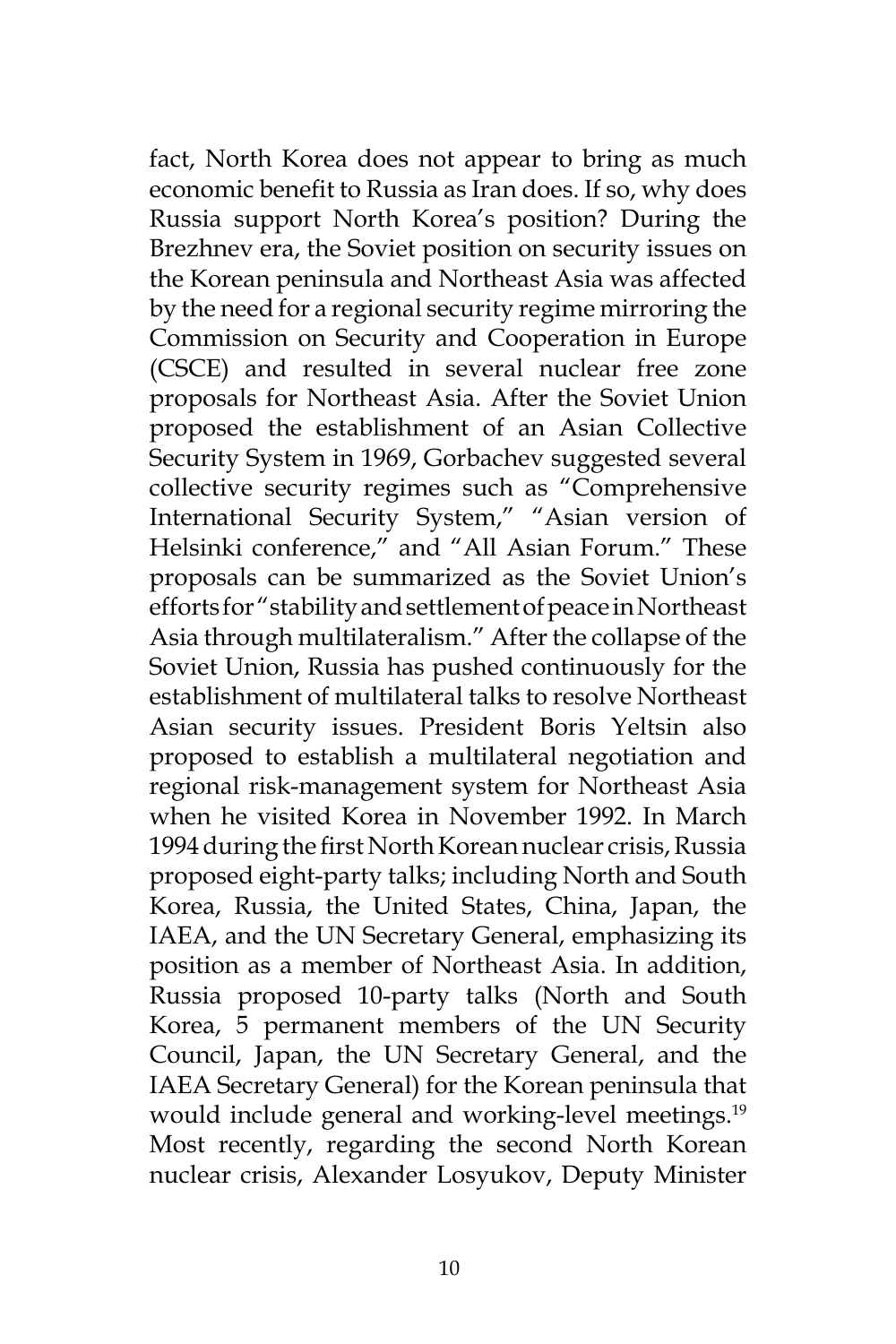of the Russian Foreign Ministry, proposed six-party talks in October 2002 to create an environment for the resolution of the issue.20 Thus, Russia has shown a consistent position on a Northeast Asian multilateral security system.

However, the rise of China and the subsequent changing balance of power, the most important change in Northeast Asia in the post-Cold War era, is posing a great challenge for Russia. Because the United States will pursue policies cautiously to balance against the rising challenger, China also is very cautious in its policies. In fact, the Bush administration does not consider Russia a serious enemy at this point. Assuming there will be no major war for hegemonic change in Eurasia at least for a generation, it apparently concluded that the potential threat referred to as the "hydraulic pressure of geopolitics" is moving toward East Asia.<sup>21</sup> Although there were major wars in this region in the last century, there exists neither a regional security system nor a system of institutionalized regional cooperation. Especially because the conflicting interests of major powers exist in this region, the United States believes that it has a special stake in maintaining its regional hegemony. Furthermore, a serious militarization is going on in the region. $^{22}$  In light of these geopolitical changes, Russia, for its part, felt a need to increase its weakening influence and renew its presence in Northeast Asia. In fact, Russia assesses that its influence in this region has diminished as similarly occurred throughout much of Europe after NATO's expansion. After all, Northeast Asia is searching for a new balance of power due to the rise of China, and this makes it difficult for regional powers to decisively choose one or another policy.

In addition, the issue of nuclear proliferation is very important in Northeast Asia. Setting aside the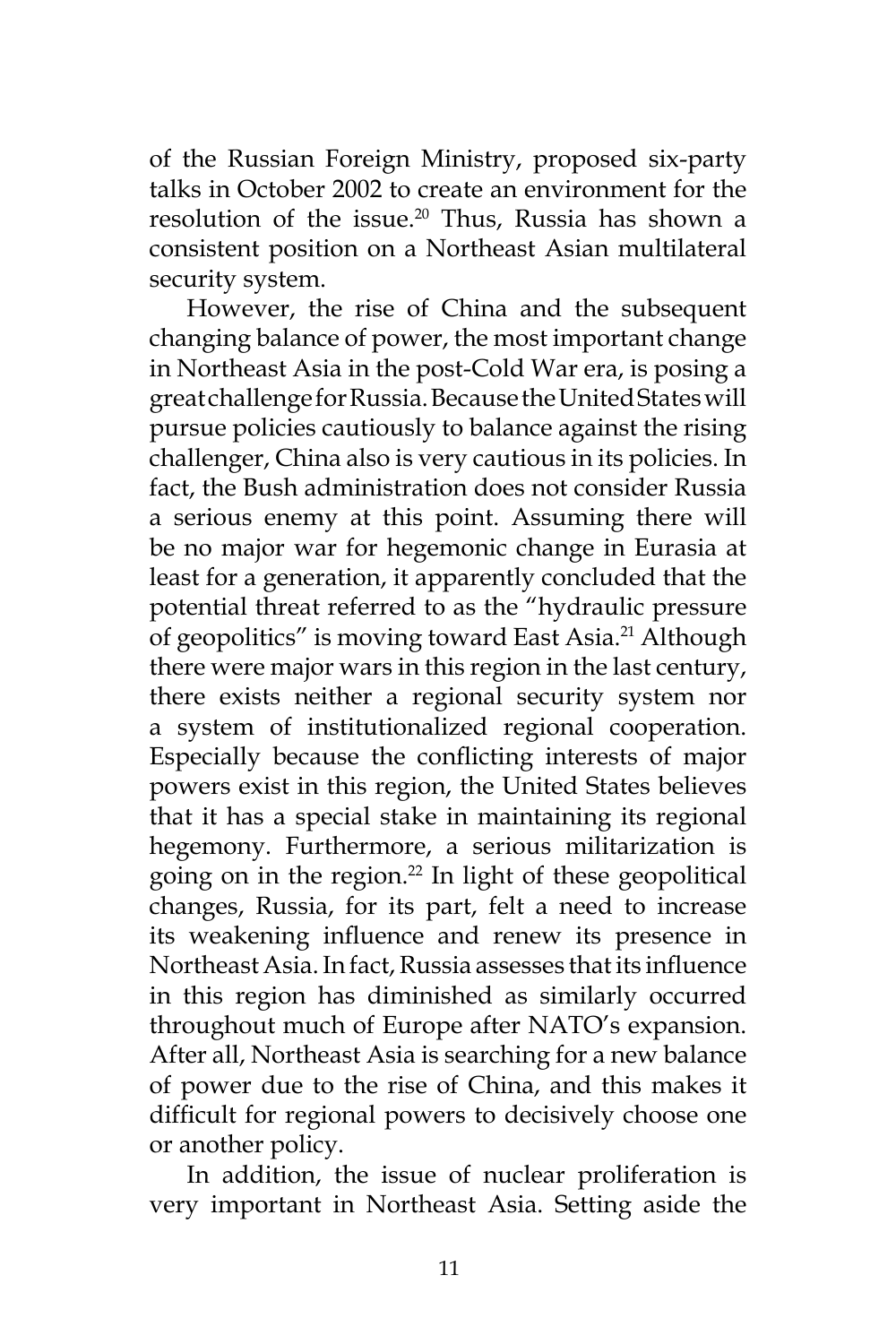two North Korean nuclear crises, the largest two major nuclear powers—the United States and Russia—are involved deeply in this region, and China is trying to raise its nuclear capability. This condition may make vertical nuclear proliferation more serious in this region. Moreover, Japan and South Korea possess enough capability of potential nuclear armament and have a special interest in North Korea's nuclear program. Thus, if North Korea becomes a nuclear power, Northeast Asia is more likely to experience serious vertical and horizontal nuclear proliferation.<sup>23</sup> Such a situation will not only cause instability in Russia's eastern border but also give Russia the extra burden of adapting itself to the new competition for nuclear weapons.

Russia's Northeast Asia policy cannot but be influenced by its various geostrategic interests, such as relations with major powers like the United States, China, and Japan and its complex calculation regarding the two Koreas, as well as by its own political and economic factors. All these make Russia's nonproliferation policy for this region very complex.<sup>24</sup>

In the "Foreign Policy Concept of the Russian Federation" released in June 2000, President Putin stated clearly that Russia's Korea policy would focus on guaranteeing Russia's equal participation in the Korean issues and maintaining balanced relations with both North and South Korea.<sup>25</sup> This policy intended to focus on economic cooperation with South Korea and on political and security cooperation with North Korea. Putin attempted to regain Russia's strategic position on the Korean peninsula by restoring Russian-North Korean relations rather than hurting Russian-South Korean relations. In short, Putin's Korea policy was based on a practical policy line to overcome Russia's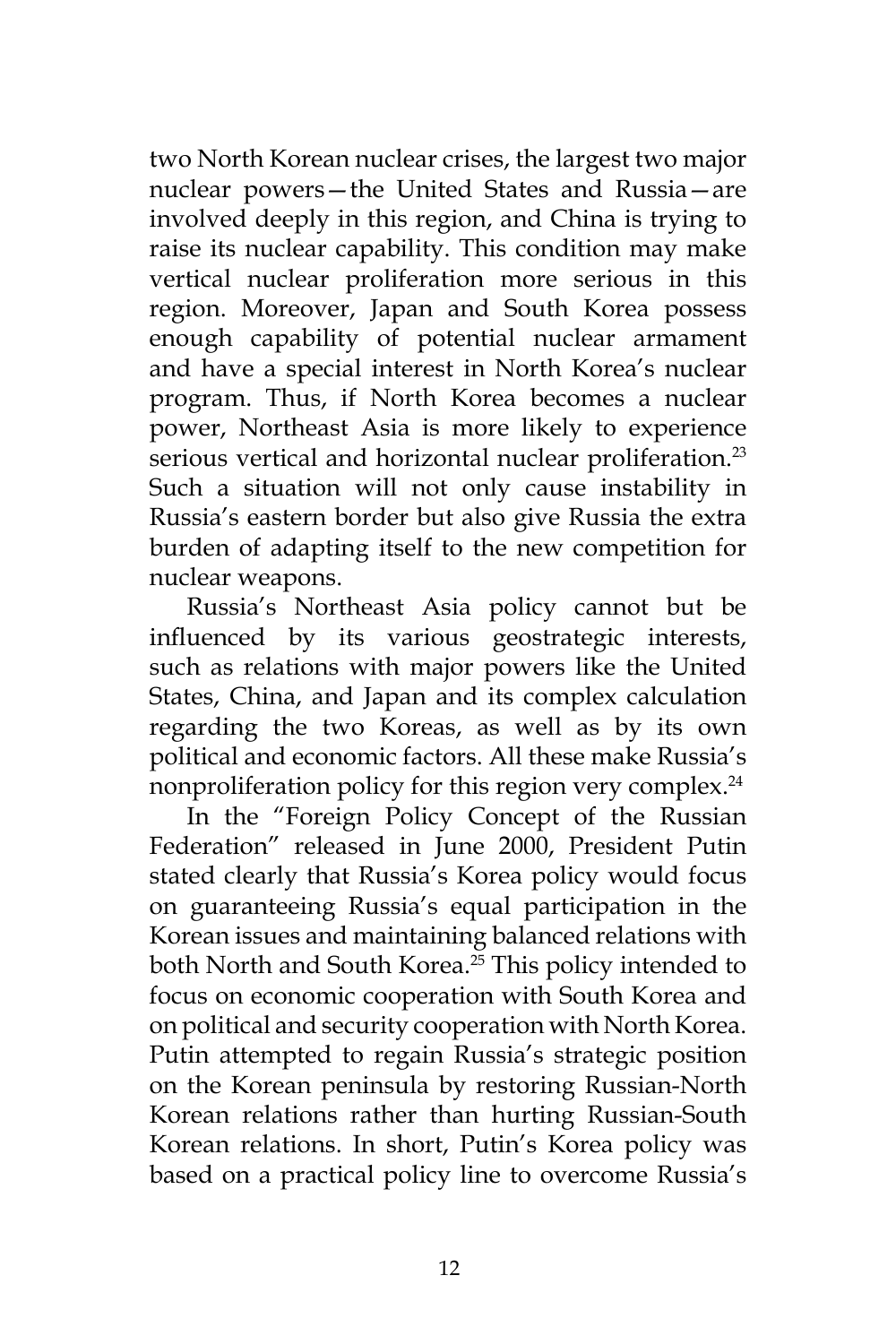dilemma by pursuing the "causal benefit" to expand its political role on the Korean peninsula and the "practical benefit" to secure economic gains by strengthening political and security ties with North Korea on the basis of a "New Russia-North Korea Friendship Treaty" and increasing economic cooperation with South Korea.

What does Putin try to achieve through such an equi-distance foreign policy on the Korean peninsula in the 21st century? First, the central issue in East Asia for Russia is to ensure its position and restore its influence on the Korean peninsula. Because Russia shares its Eastern border with the peninsula, the peninsula always has been included in Russia's national interest. Therefore Russia is determined to play a central role in resolving the Korean issue.<sup>26</sup> Russia's national interest in the Korean peninsula can be defined clearly by Korea's significance as a strategic point in Northeast Asia, i.e., a geostrategic gate connecting the continent and the ocean.27 In order to restore its influence and build a geopolitical context (favorable for Russia) in Northeast Asia, Putin needed a strong diplomatic effort to build up an influential position on the peninsula. Russian strategists like Andrei Voznensky commented on the geopolitical significance of the Korean peninsula:

The situation on the Korean peninsula is not only a simple political problem, but an important nexus to decide the flow of international security, politics, diplomacy, and economics in the Asian-Pacific region in the future. Therefore, the state which is not involved in the Korean issue will be excluded from East Asian affairs.<sup>28</sup>

In other words, Russia's failure to be involved in Korean issues would mean giving up its influence on the entire Asia-Pacific region. So it is very natural that Russia regards diplomacy related to the Korean peninsula as a "nerve center" of Russia's Northeast Asia strategy.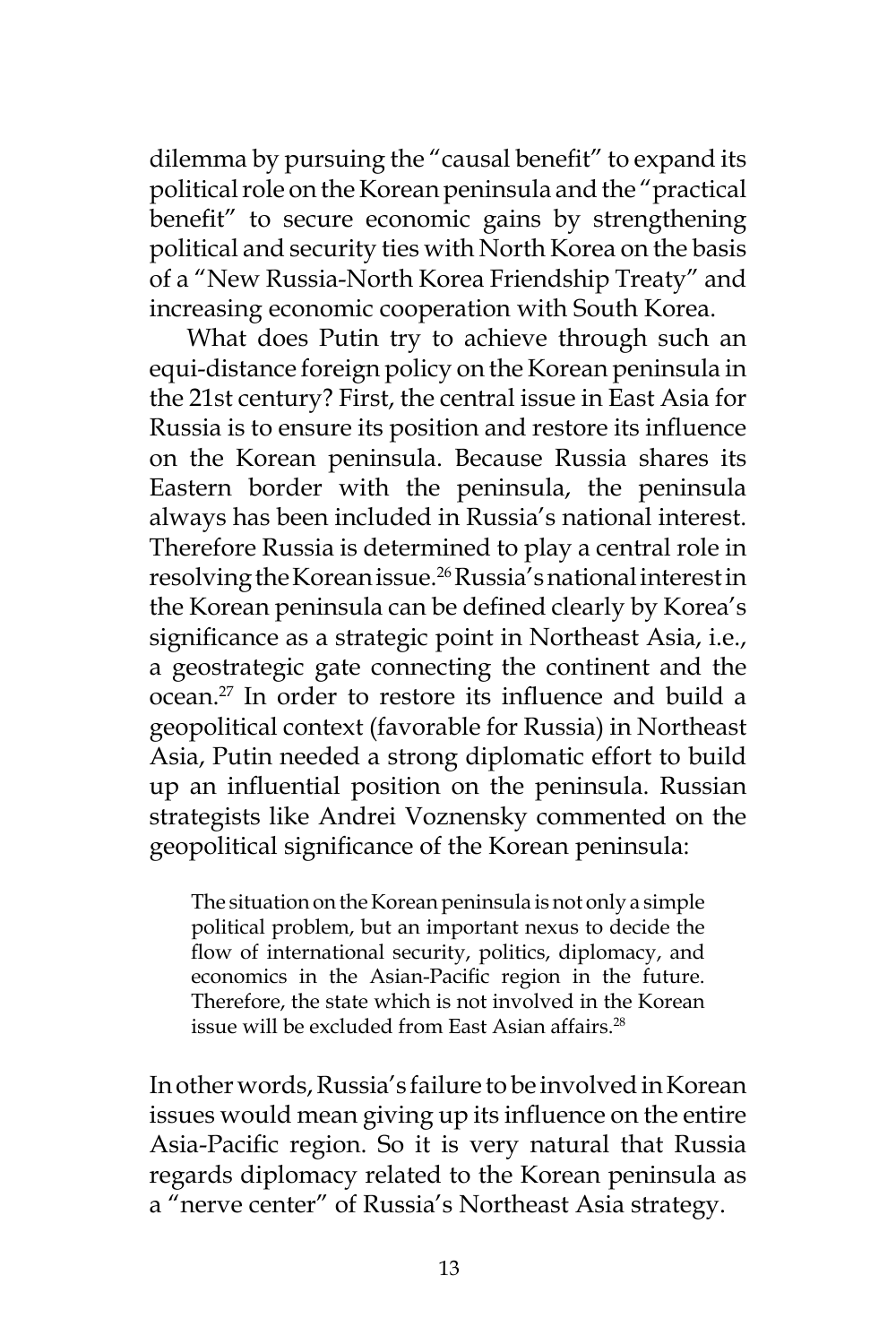Thus, Russia's key *security interest* on the Korean peninsula is to form a peaceful and stable peninsula, which can help Russia to focus its own domestic reform. Russia's security goals on the Korean peninsula can be summarized as preventing direct military conflicts between the two Koreas or military conflicts caused by the intervention of a third party, and as checking overconcentration of the armed forces there. The former objective aims to remove the security cost produced by the military instability on the Korean peninsula, and the latter goal intends to prevent the domino effect in the Northeast Asian arms race that seriously may destabilize Russia's Far East security.

Second, Putin's *political interest* on the Korean peninsula is to be involved in moderating Korean issues and, if possible, Northeast Asia's balance of power, consequently strengthening Russia's geopolitical position according to its national interest.

Third, Putin's Russia sets four *economic goals* on the peninsula.<sup>29</sup> The first goal is to make the Korean peninsula a bridgehead for Russia to make its way into the Asia-Pacific economy. As a Eurasian country, Russia seeks a balanced development of eastern territories beyond the Urals and influence in Asia. By increasing cooperation with South Korea, which has a significant geopolitical position in the region, Russia attempts to enlarge its field of activity into the Association of Southeast Asian Nations (ASEAN), the Asia-Pacific Economic Cooperation (APEC) forum, and the UN Economic and Social Commission for Asia and the Pacific (ESCAP) and to strengthen its position in the Asia-Pacific region by joining the Asia-Europe Meeting (ASEM).<sup>30</sup>

The second goal is to open markets for Russia's competitive products such as energy resources, hightech weapons, and nuclear technology. The third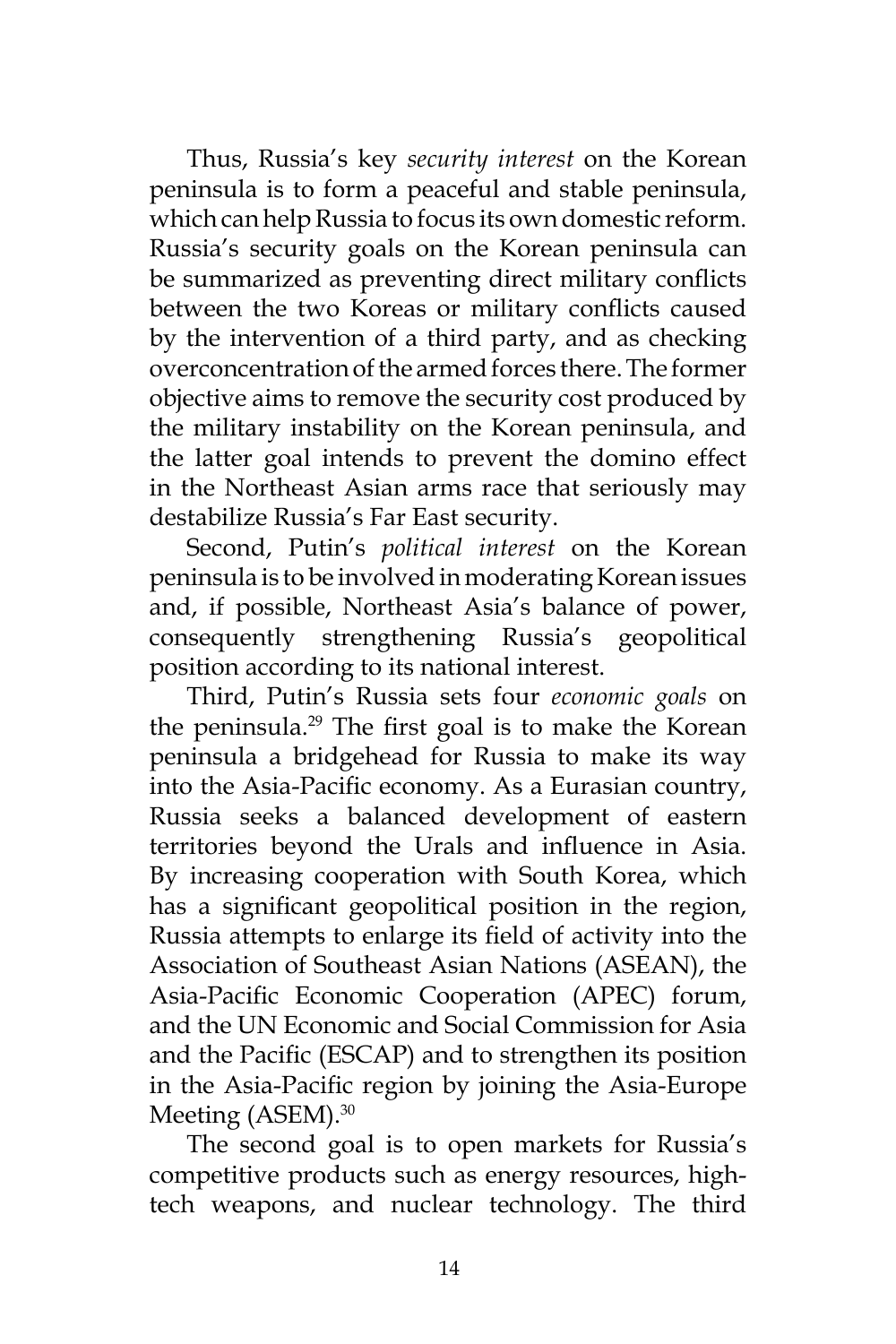goal is to develop an economic partnership for the development of Russia's economic "desert," Siberia and the Russian Far East. From the standpoint of national development strategy in the 21st century, Russia actively pursues projects to develop the large oil and gas resources in Siberia and the Far East. Given the geopolitical competition with Japan and China, Russia regards South Korea as an important source of capital and technology for the exploitation of resources and economic revitalization in this area and encourages South Korea's large-scale economic cooperation and investment.<sup>31</sup>

The fourth goal is to extend the final destination of the Trans-Siberian Railway (TSR), the Eurasian landbridge of transportation, to the South. Russia recently has emphasized the connection of Trans-Siberian Railway and Trans-Korean Railway (TKR). Russia once stated, "We are willing to invest more than one billion dollars on the TSR-TKR connection project," and made diplomatic efforts to persuade two Koreas to connect the main course of TKR to TSR along the east coast of Korea line.32

In fact, Putin's new equidistance diplomacy, provided by the normalization of Russia-North Korean relations, helped Russia recover its geopolitical position on the Korean peninsula. North Korea provides important geopolitical leverage for Russia to control the situation on the Korean peninsula and Northeast Asia. In the future, Russia may demand more reward from South Korea by using Russian-North Korean relations, and if the reward does not meet its expectations, Russia may use diplomatic resources that South Korea does not want to see. This option may include sales of high-tech weapons and military support for North Korea. However, Russia has more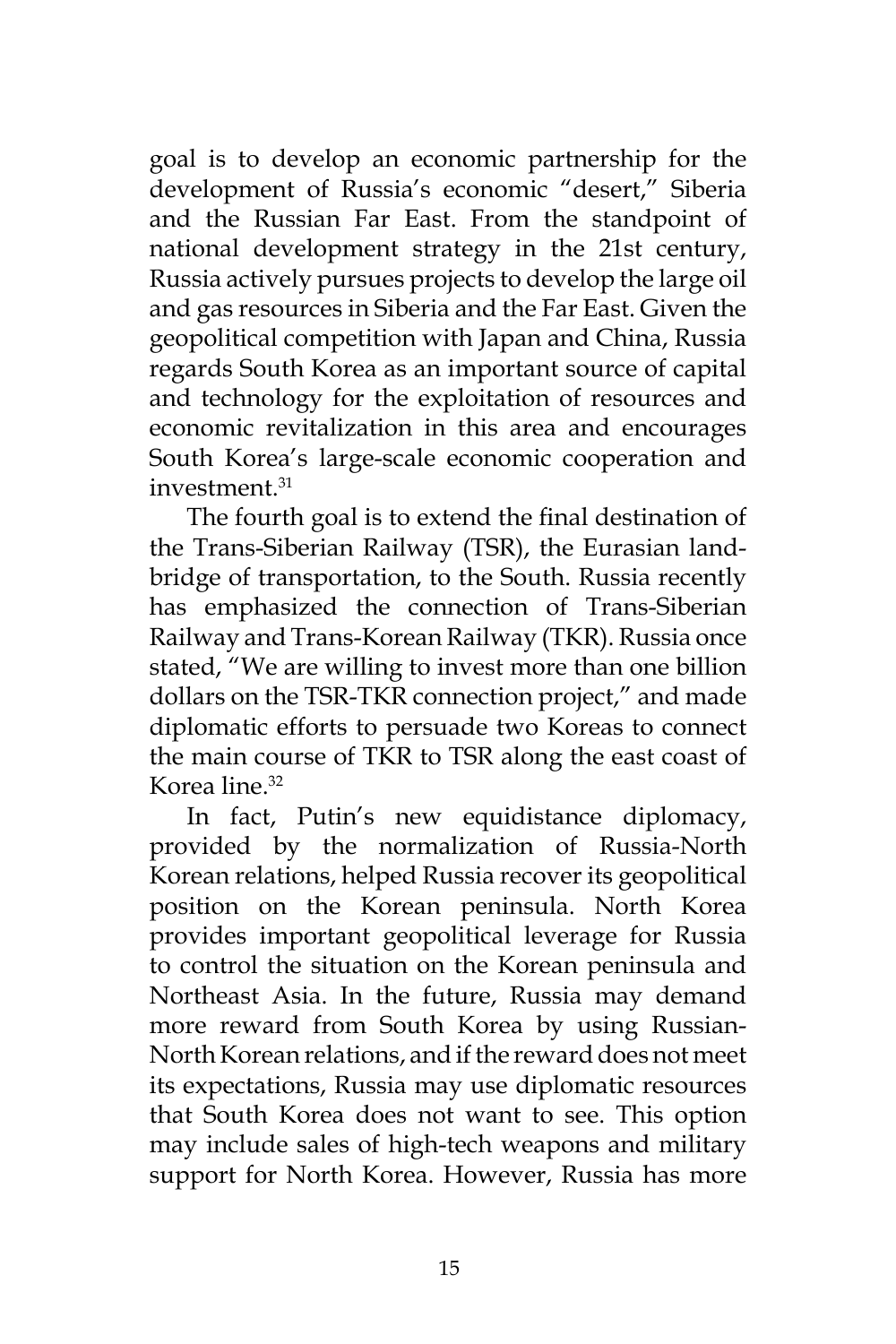diverse and important political and economic interests with the South than with the North, and is less likely to provoke the South. If Russia inevitably has to give military support to the North, it is more likely to limit the support to defensive weapons, considering the strategic stability on the Korean peninsula, and even in this case, it will demand hard currency based on their history of reciprocity.<sup>33</sup> Here we can see a facet of Russia's dilemma in Northeast Asia. In short, Russia apparently pursues the equi-distance policy toward the two Koreas based on the separation of economy and politics, but in reality it cannot help but maintain a Southern bias based on realistic calculations of national interest. Russia needs to cooperate with South Korea for its national projects, such as energy development in Siberia and the Far East, the connection of TKR and TSR, its access to the Korean weaponry market that the United States has monopolized, its entry into world economic organizations, and, finally, its security interest in the six-party talks and multilateral security system in this region.

Thus, Russia will face numerous complex issues in Northeast Asia in case of military tension caused by the North Korean nuclear crisis. Russia's worries primarily begin with the fact that unlike Iraq, North Korea shares a 19km border with Russia and is affected directly and structurally by the stability of Northeast Asia. First of all, a nuclear North Korea may threaten the strategic stability of Northeast Asia and Russia's Far East security by sparking the chain reaction of nuclear armament by potential semi-nuclear powers like Taiwan, South Korea, and Japan, and providing an excuse for the development of U.S. missile defense systems and Japan's rearmament. In short, Russia cannot but worry about the arms race, the change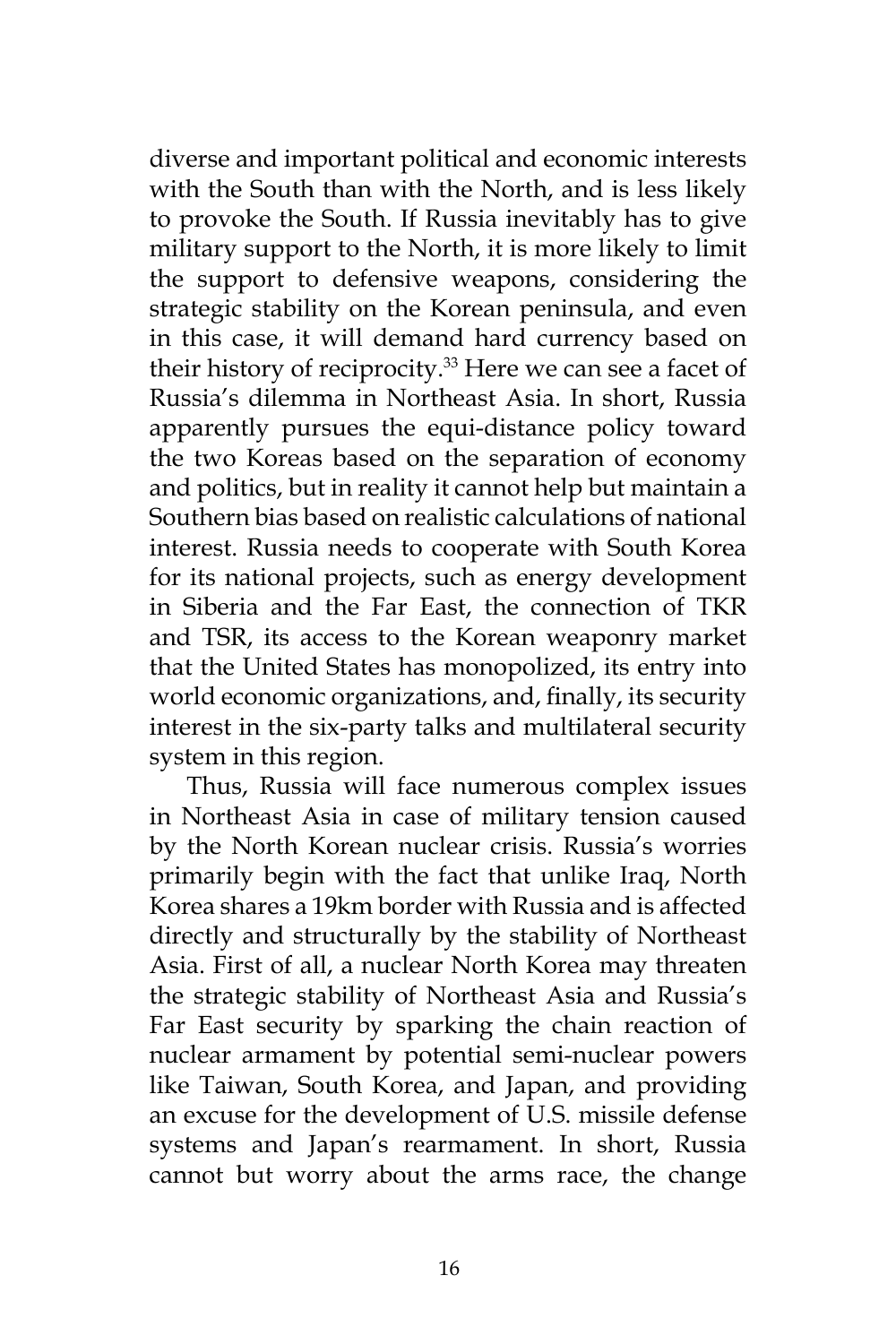of regional security order, and unstable relations in this region that may be caused by North Korea's possession of nuclear weapons. Furthermore, Russia has strategic concerns about a military conflict on the Korean peninsula that it can neither ignore nor fail to get involved in. Unless Russia gives up North Korea, it inevitably will have to deal with the deterioration of relations with the United States, but North Korean refugees in the Far East also will be troubling politically for Russia.34 If the United States performs surgical strikes on the Yongbyon nuclear facilities, radioactive fallouts potentially can be a disaster for East Asia. In the economic sphere, conflicts on the Korean peninsula will hurt Russia's two important national projects of energy development in West Siberia and the Far East and the TSR-TKR connection.

In conclusion, as Russian Vice Minister of Foreign Affairs Alexander Losyukov once stated, "Military conflict in the Korean peninsula is not conducive to Russia's national interest."35 A military conflict on the Korean peninsula resulting from the North Korean nuclear crisis is a worse-case scenario for Russia. Russia currently regards stability at its borders as the central issue of its foreign policy in East Asia in order to secure its domestic dynamics, such as the consolidation of democracy, development of a market economy, and political and social stabilization. For Russia, which seeks a peaceful regional environment, the North Korean nuclear issue is one of the focal points of its foreign policy. Russia cannot sit back as a passive spectator regarding the North Korean nuclear issue because it needs to eliminate the security cost caused by military instability on the Korean peninsula; recover its national pride, which was hurt by being left out of the four-party talks during the Yeltsin era; and balance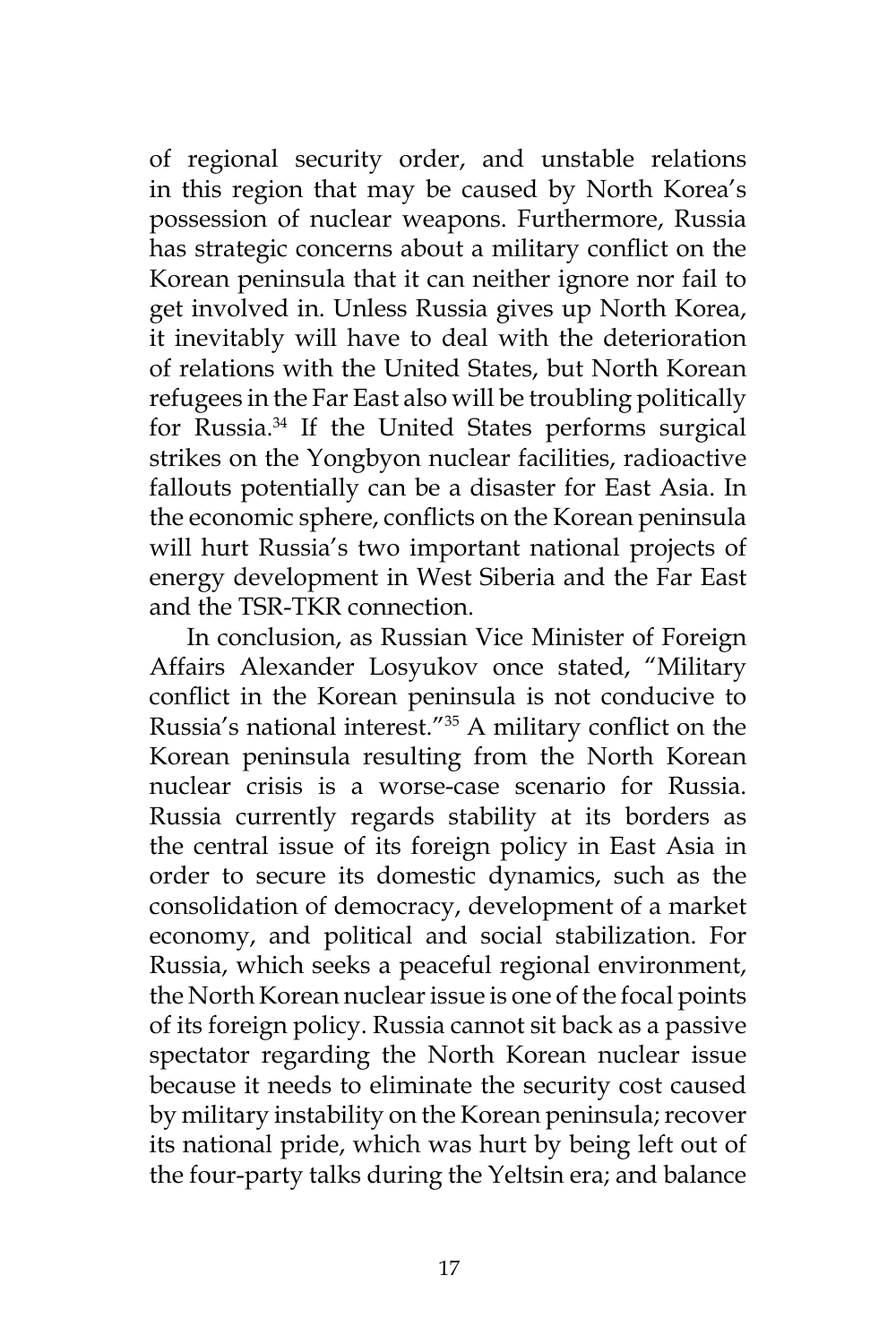against U.S. hegemonic behavior in the region.<sup>36</sup> This explains why Russia was the first nation that proposed to be an active moderator when the second Yongbyon crisis might have invited a possible U.S. preemptive military strike on the North.

#### **SIX-PARTY TALKS AND RUSSIA'S DILEMMAS**

Russia's reaction to the second North Korean nuclear crisis was to secure its national interest, but Russia also had other dilemmas. In fact, after the Putin administration took office, Russia's North Korea policy became more active than before. However, Russia's gains have been marginal thus far. For instance, President Putin visited North Korea during the missile crisis in 2000 and spoke for the North Korean position at the G8 Kyushu-Okinawa Summit 2000, a clear shift of Russia's foreign policy in Northeast Asia toward a more active role. Since then, Russia has supported North Korea's position on the nuclear issue, despite suspicion of the North's nuclear program by surrounding countries. When U.S. special envoy Assistant Secretary of State James Kelly announced in October 2002 that North Korea admitted its nuclear development, Russia showed a neutral position, demanding that the United States provide the "hard evidence" and that North Korea explain the suspicion. However, after North Korea admitted its development of nuclear weapons in the three-party talks in Beijing, Russia's effort to mitigate tensions went in vain, resulting in a diplomatic crisis. President Putin had persuaded the West to believe that North Korea could be a trustworthy partner and keep their international agreements, and had built the framework to resolve the North Korean nuclear issue since 2000, but North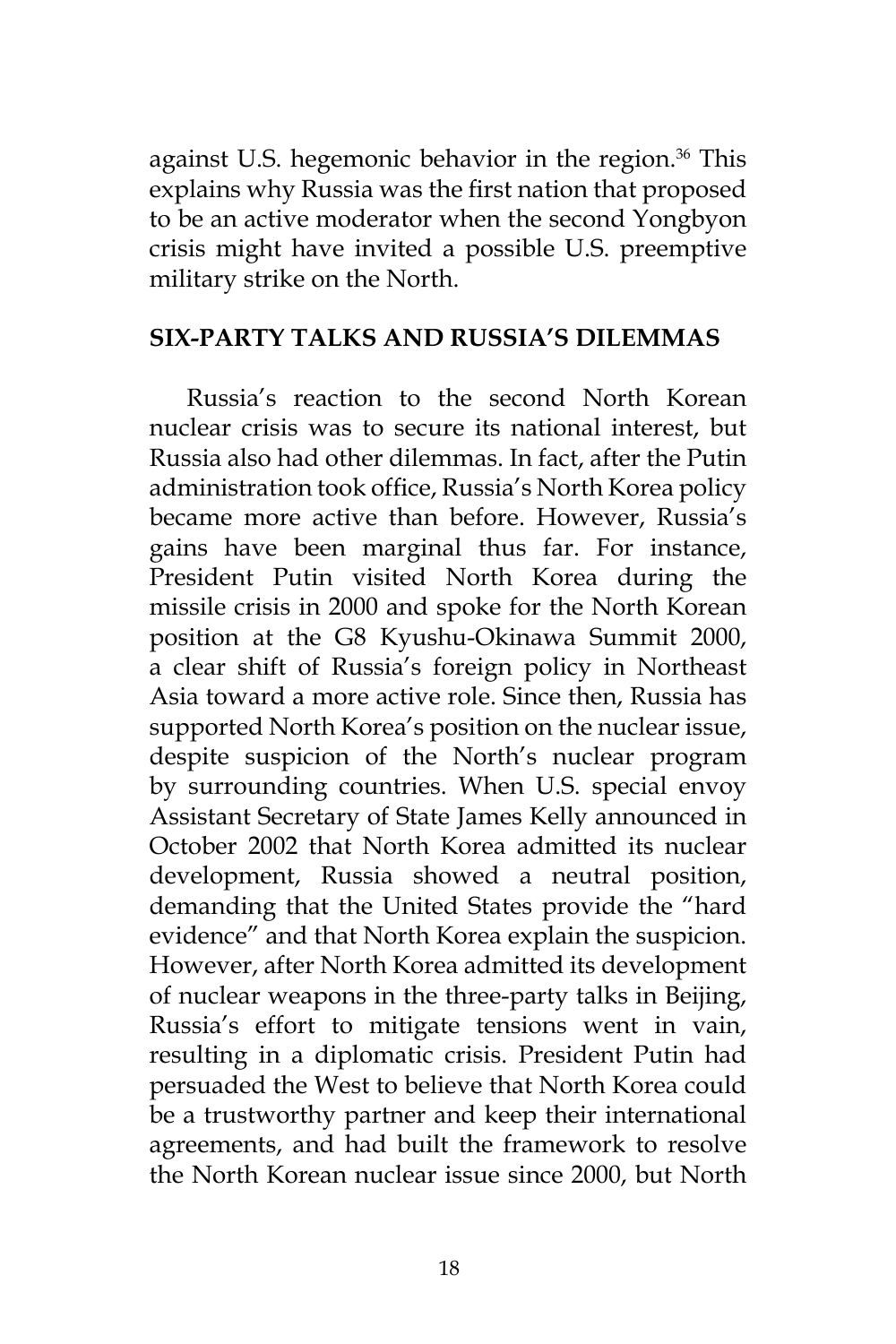Korea's pronouncement of the nuclear development made Russia's position awkward. The critics in Russia charged that the North Korean pronouncement made President Putin's policy related to the North useless and increased distrust for Russia. A report published by the Foundation for Prospective Studies and Initiative argued that, if North Korea does not give up its nuclear program, Russia should participate in the international sanctions on North Korea to save Russia's reputation.<sup>37</sup> Likewise, the reaction of Russia to North Korea, which had nullified Russia's attempt to strengthen its position in Northeast Asia, has a double side, and makes *Russia's first dilemma* between a hard and soft reaction to the Democratic People's Republic of Korea (DPRK) understandable.

However, Russia's immediate official reaction focused on North Korea's intentions and the capability of its nuclear program. And in this situation, Russia overcame the first phase of its dilemma, successfuly redefining its role as the "honest broker." That is because Russia recognized through its communication channels and information that the purpose of the North Korean nuclear program was not to secure nuclear deterrence, but to pursue a "regime protection function<sup>"38</sup>

So Russia dispatched Vice Minister Losyukov to Pyongyang as a special envoy in January 2003. He listened to the North's opinion and proposed a "package deal" as the solution for the issues. This was Russia's first response to the North Korean nuclear issue as an active moderator that listened to Kim Jongil and other high-ranking officials and delivered the North's position to South Korea, the United States, China, and Japan. In this process, Russia presented both the package deal and the "collective security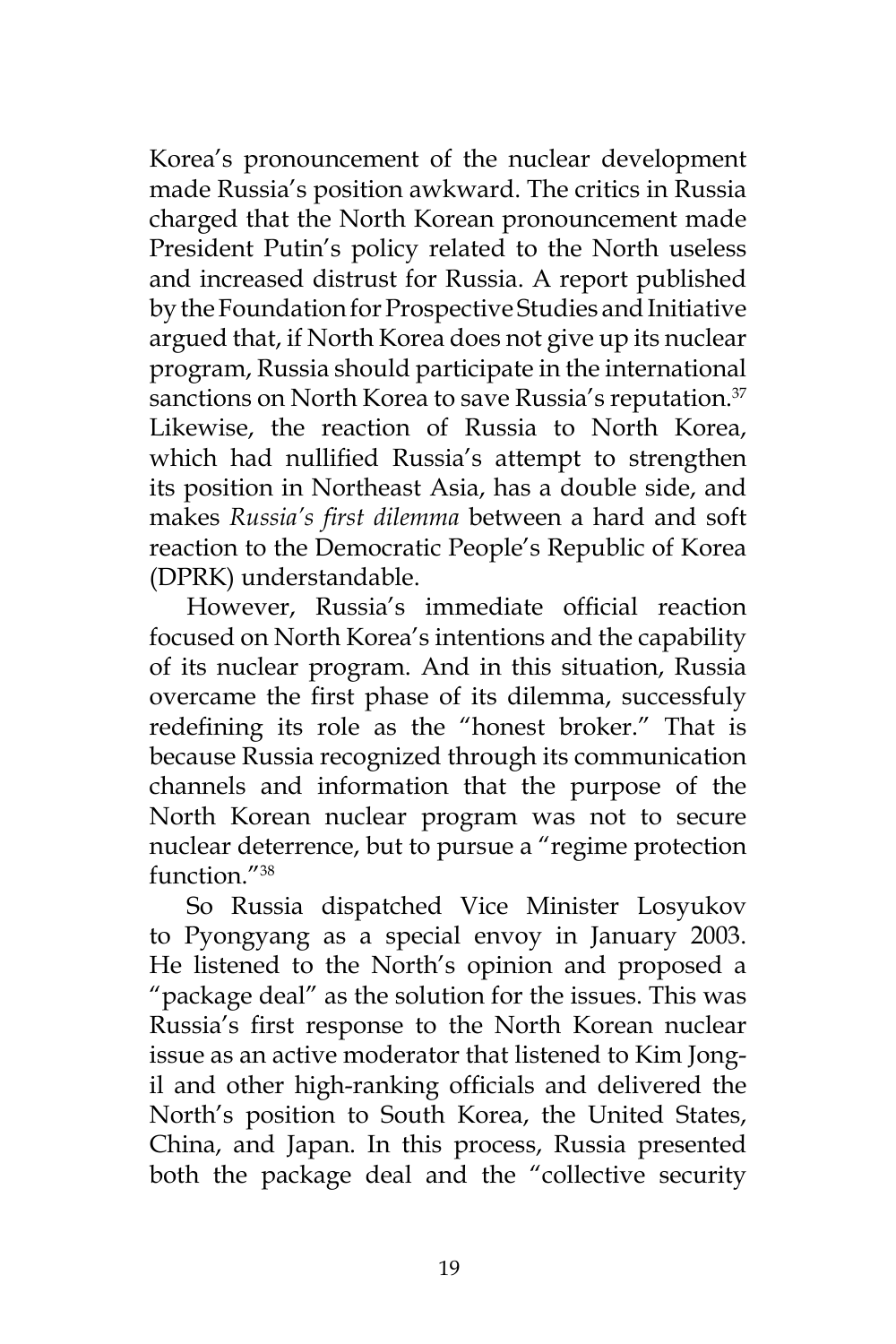assurance" plan. The package deal's main points were that: 1) both the United States and North Korea observe such obligations as the North-South Joint Declaration on the Denuclearization of the Korean peninsula and the Agreed Framework of Geneva, 2) the United States and North Korea resume bilateral and multilateral talks and provide security assurance for the North through these talks, and 3) the United States and other countries resume humanitarian and economic support to the North. The point about a collective security assurance plan can be understood especially as a compromise, since a U.S.-North Korean nonaggression pact actually is impossible to achieve.<sup>39</sup>

Russia's official position on this issue became clear when Foreign Minister Igor Ivanov met with Maurice Strong, UN special envoy on the North Korean nuclear program, in March 2003. Foreign Minister Ivanov emphasized that Russia's proposal for the package deal is the only solution to the crisis and insisted that the international community maintain a "cautious and balanced approach." Emphasis was put on the denuclearization of the Korean peninsula through North Korea's observation of the NPT, acceptance of the IAEA's inspections, and on the peaceful political-diplomatic resolution of the crisis through direct U.S.-North Korean talks, rather than through a military approach.<sup>40</sup> There are two implications of this argument. First, Russia agreed to North Korea's position that the North Korean nuclear issue should be resolved between the United States and North Korea. However, Russia made an official announcement that it "objected to North Korea possessing nuclear weapons, and at the same time to U.S. military pressures on North Korea."41 This Russian position shows *Russia's second dilemma* on the issue. Though Russia does not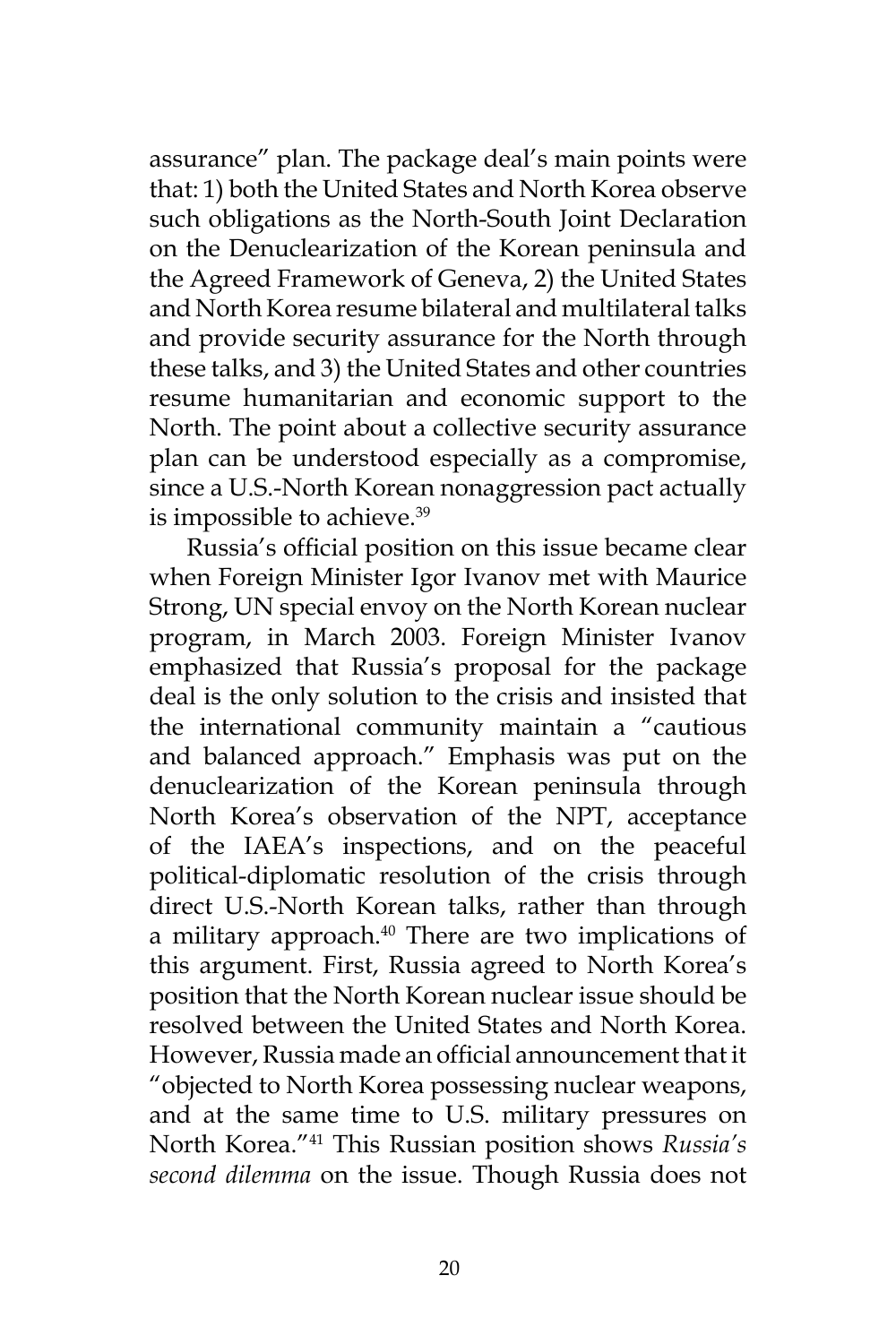want nuclear proliferation on the Korean peninsula, it must moderate the negotiations and advocate the North's concern, and therefore cannot merely follow U.S. initiatives on economic and military sanctions.<sup>42</sup>

Russia's proposal implies that it already had acknowledged, through its steady connection with the North, that North Korea had developed nuclear programs against a security threat from the United States, and also believed that bilateral talks should come before a U.S. security assurance. Therefore, Russia now urged direct U.S.-North Korean dialogue along with China—contrary to its previous policy. While Russia complained strongly when it was excluded from the previous four-party talks, it accepted that the Beijing three-party talks on April 23-25, 2003, did not include Russia, and understood that the Beijing talks constituted a direct U.S.-North Korean dialogue mediated by China. However, Russia consistently insisted that bilateral talks between the United States and North Korea or the three-party talks including China are not enough to build a fundamental solution to the issue and, therefore, the talks should develop into six-party talks that would include other regional powers, such as Russia, Japan, and South Korea.

After the United States rejected direct dialogue with North Korea, the DPRK stated on May 25, 2003, that it might accept a U.S. proposal for multilateral talks. After July 23, it officially informed the other countries of its acceptance of the talks. In particular, on August 1, 2003, the Russian Foreign Ministry announced the detailed North Korean position on multilateral talks after consulting with North Korea's ambassador to Russia, Park Eui-chun. Along with China, Russia played a very critical role in persuading North Korea to accept the multilateral talks. $43$  China and Russia succeeded in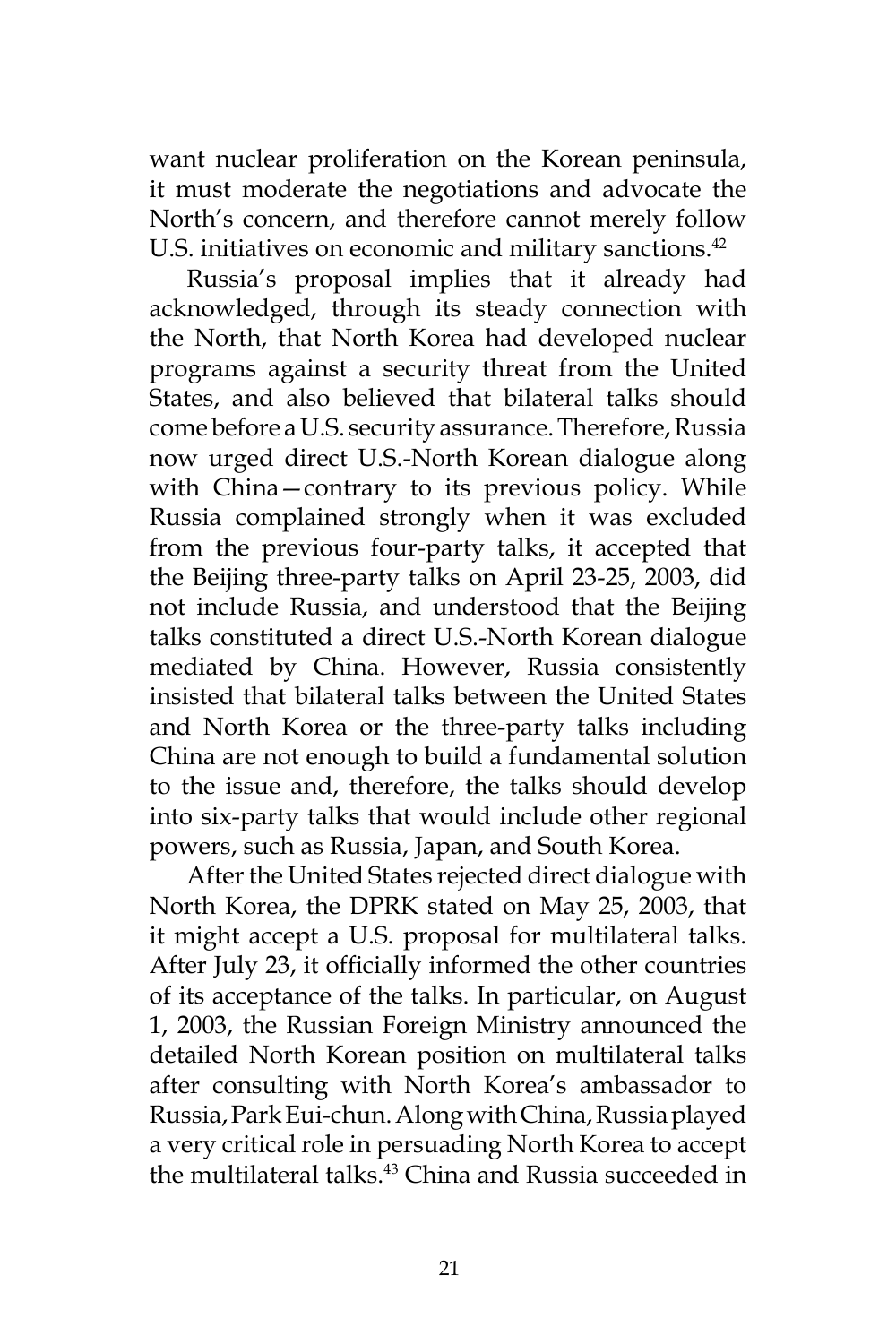persuading North Korea to understand that the United States would not accept the nonaggression pact and that North Korea needed the multilateral framework that would guarantee the regime's survival through mutual compromise and agreement. In this process, Russia appeared to succeed in carrying out its role as a moderator, overcoming the second aspect of its dilemma.

*Russia's third dilemma* is that North Korea proposed to include Russia in the crisis solution process. It was not the United States, but North Korea that insisted on including Russia in the six-party talks. The United States tried to isolate Russia from the North Korean nuclear issue. Just as it excluded Russia from the fourparty talks in 1994, the United States left out Russia and tried to expand the three-party talks into the fiveparty talks that included North and South Korea, the United States, China, and Japan.<sup>44</sup> Of course, the United States opened the possibility of including Russia, but this depended on whether Russia was willing to agree with the U.S. preference, namely the Libyan model of denuclearization. Though South Korea did not object to Russia's exclusion, North Korea wanted Russia to be involved in the multilateral process. Because of Russia's active effort as a moderator, North Korea insisted on Russia's joining in the talks, and the United States accepted.

In fact, after the United States decided on the fiveparty talks, China sent Vice Foreign Minister Dai Bingguo to Pyongyang and urged Kim Jong-il to accept the five-party talks. However, Kim Jong-il rejected the five-party talks and insisted on holding six-party talks. Though Russia disapproved of North Korea's nuclear development, North Korea believed that Russia would support their position and lobby the United States on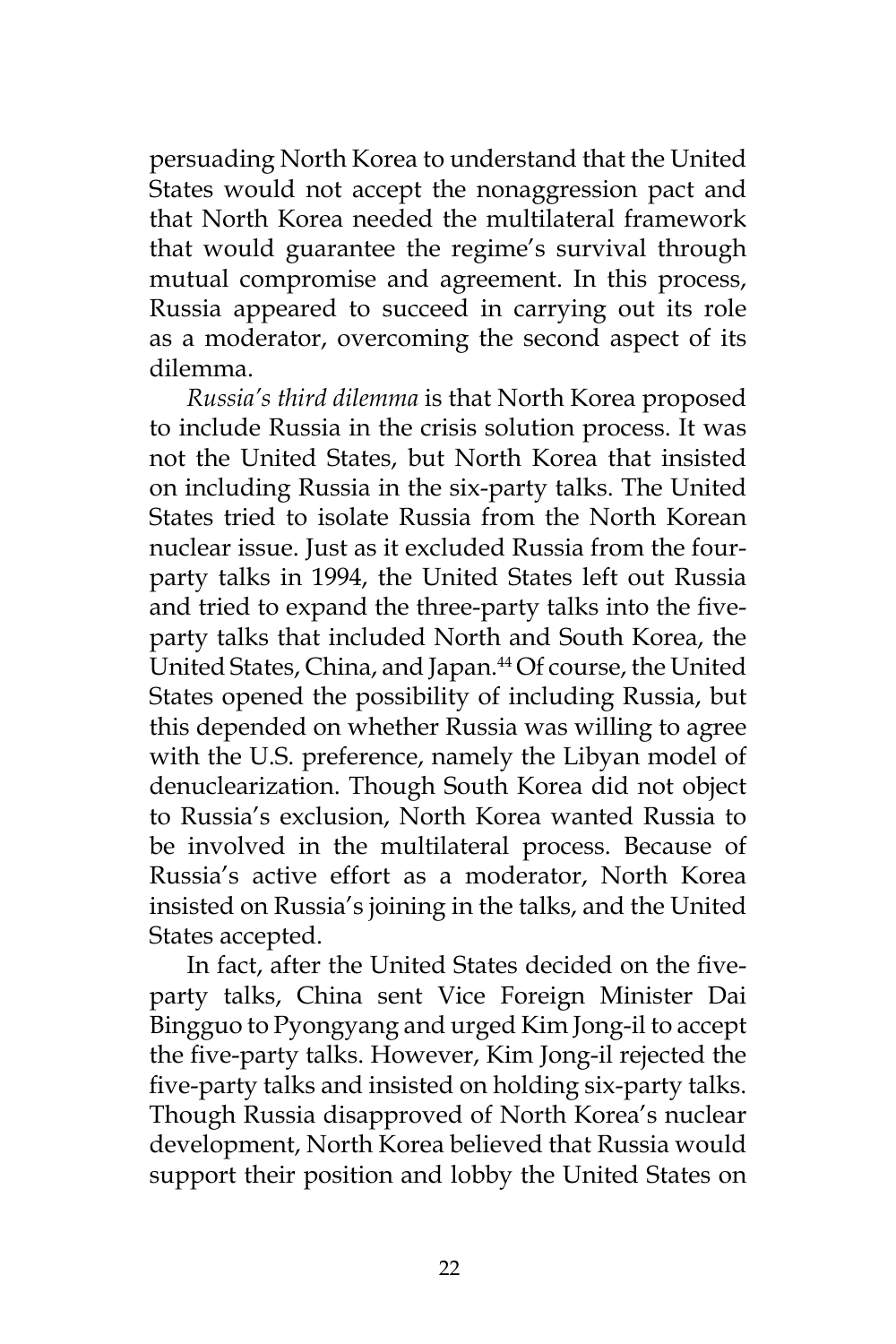its behalf. Furthermore, Kim Jong-il called President Putin in July 2003 and asked Russia to join in the six-party talks and host the meeting. President Putin agreed to join in the six-party talks, but refused to host the meeting because of continuing Chinese efforts to mediate between the United States and North Korea.<sup>45</sup> By including Russia in the process, North Korea expected Russia to check the U.S. hard-line policy and support North Korea's position. However, Russia did not wish to take the hosting role because Russia's in-between position was limited by its previously described dilemma. Instead, Russia supported China's hosting role for the talks.

Russia's goal was to convince North Korea to give up its nuclear program by delivering the North's position, providing partial support for the North and urging the United States to cooperate. Of course, this goal resulted from Russia's complex calculation of its position. Russia's position can be summarized as follows. First, Russia has a right to participate in the process of resolving the North Korean nuclear crisis as a regional power. Russia made its position clear by strengthening its geopolitical and geo-economic positions. Second, Russia made clear its objection to the proliferation of WMD, including nuclear weapons on the Korean peninsula. North Korean proliferation would hurt stability on the peninsula and stimulate other nations' arms race, including Japanese rearmament, threatening Russia's security in its Far East. Third, Russia made clear its strong support for a peaceful resolution of the North Korean nuclear issue through dialogue. The outbreak of conflict on the Korean peninsula would not only threaten Russia's security but also hurt its national strategy of developing the Far East and Siberia. Consequently, in order to accomplish Russia's national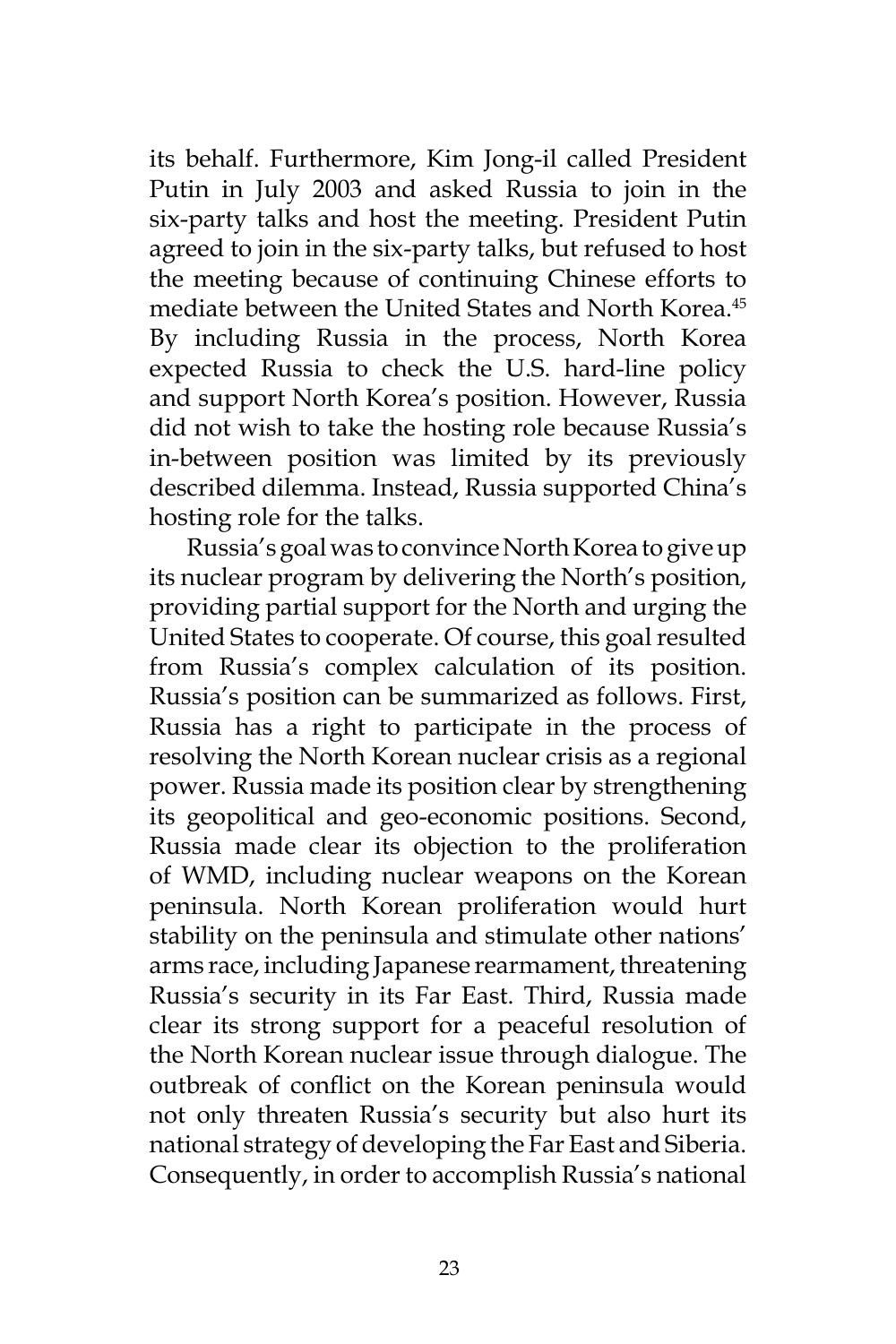strategy, the peaceful resolution of the North Korean nuclear crisis and stability on the Korean peninsula are necessary for the development of the Far East and Siberia, regional economic cooperation, and securing Russia's position as a regional power by connecting East Asia and Eurasia.

Russia's achievements through the four rounds of the six-party talks can be summarized as follows: First of all, as mentioned before, the rapid development of Russian-North Korean relations after 2000 appeared to have enabled the six-party talks to occur. However, the six-party talks did not result directly from the restored relations between Russia and North Korea, but from Russia's positive image as an impartial moderator and its increased influence on the North. Though President Putin's friendship with Kim Jong-il may have been important, Russia's "persuasive power" became more influential than its "coercive power" over North Korea.

Second, Russia's role as an "honest broker" should be recognized. Russia hopes that its role as a moderator and its package deal proposal will play a critical role in the comprehensive and gradual resolution of the North Korean nuclear crisis. In particular, Russia succeeded in communicating the North's position to other countries and persuading them to enter into negotiations with North Korea.

Third, Russia prevented the rapid acceleration of tensions and helped avoid conflict between the United States and North Korea. After the U.S. disclosure of the North's nuclear program in October 2002, Russian Foreign Minister Ivanov stated that no conclusion should be given without hard evidence. Russian nuclear energy minister Alexander Rumyantsev also denied North Korea's capability to develop nuclear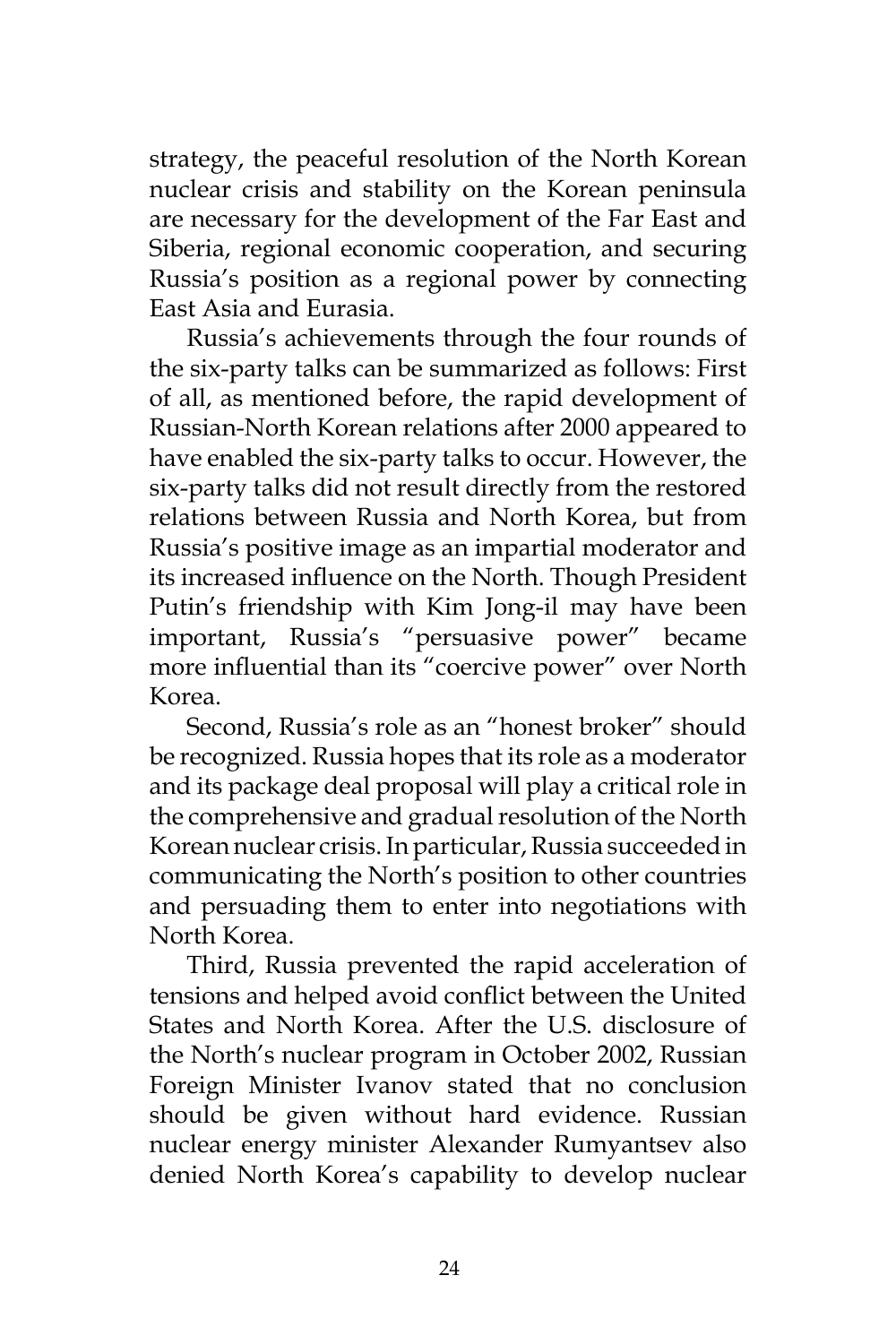weapons.46 While the prospect for the second round of talks seemed uncertain in October 2003, high-ranking Russian military officers stated that North Korea was trying to develop nuclear weapons but did not possess them yet.47 Russia's behavior can be understood as its effort to check the U.S. effort to drive North Korea into a corner. Russia's buffering role regarding the North's nuclear program gave other countries more time to respond discreetly to this issue, but it also may have impacted the denuclearization of the Korean peninsula negatively by giving more time to the North to continue proliferation.

Fourth, Russia has played a role as a safety valve for sudden changes or military conflict that may result from a second North Korean nuclear crisis, especially after the second Bush administration upset North Korea with its reference to "ending the tyranny," which hurt the six-party talks. As a result, North Korea officially announced its possession of nuclear weapons and refused to participate in the talks. Such statements that imply regime change may worsen the North's perception of the United States.<sup>48</sup> Russia continued to object to such negative statements, though it acknowledges that changing the domestic regime is necessary for the ultimate resolution of the Korean peninsula's problems. If North Korea cannot change and join the international community, a crisis may recur and threaten Russia's national security once again. However, Russia prefers a gradual transformation over a sudden change through military means and is, therefore, helping the North cooperate with other nations, recover its economy, and obtain multilateral security assurances. If North Korea starts even a minor military conflict or the regime collapses, a large number of refugees may be produced and Russia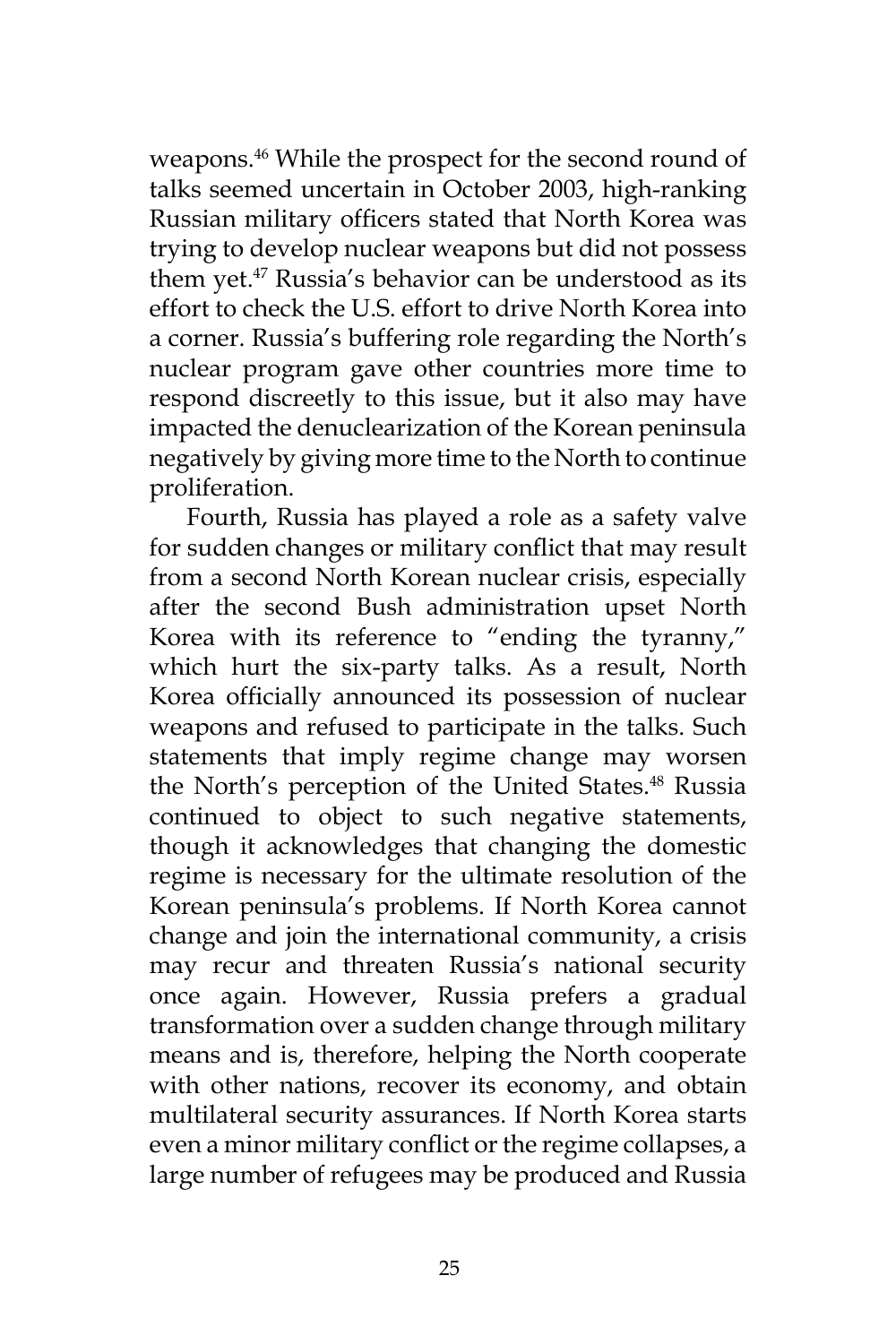will have to deal with the consequences—leading to serious instability in the region. As a result, Russia agrees with South Korea in favoring a gradual change in North Korea.

Russia's achievements did not result entirely from its opposition to the United States. As noted above, the United States and Russia must cooperate with each other regarding the denuclearization of the Korean peninsula. This cooperation is not fully comprehensive, even though Russia once sent a message to North Korea drawing a line on its nuclear activities. Russia's daily newspaper, *Izvestiya*, reported before the first round meetings on a possible Russian preemptive strike on the North Korean nuclear facilities.<sup>49</sup> According to the report, many strategists argued that if Russia sees indications of a North Korean attack or if there is some possibility that North Korea will wage a nuclear war against the United States and South Korea, Russia may need to perform a preemptive military strike on North Korea through the Pacific fleet, because the North's use of nuclear weapons on the South may result in serious pollution and damage in the Far East. This can be interpreted as Russia's warning against the North's possible renunciation of the six-party talks and conduct of nuclear tests.

In addition, Russia carried out a large-scale military exercise in August 18-27, 2003, for the first time in 15 years. One of the main purposes of this military exercise, which was performed under a state of emergency in the Russian Far East, was to gauge the ability to absorb an influx of hundreds of thousands of refugees if war occurs.<sup>50</sup> South Korea and Japan also participated in rescue exercises and other multipurpose exercises, including one called "TU-160." Through this, Russia made clear its importance as a Northeast Asian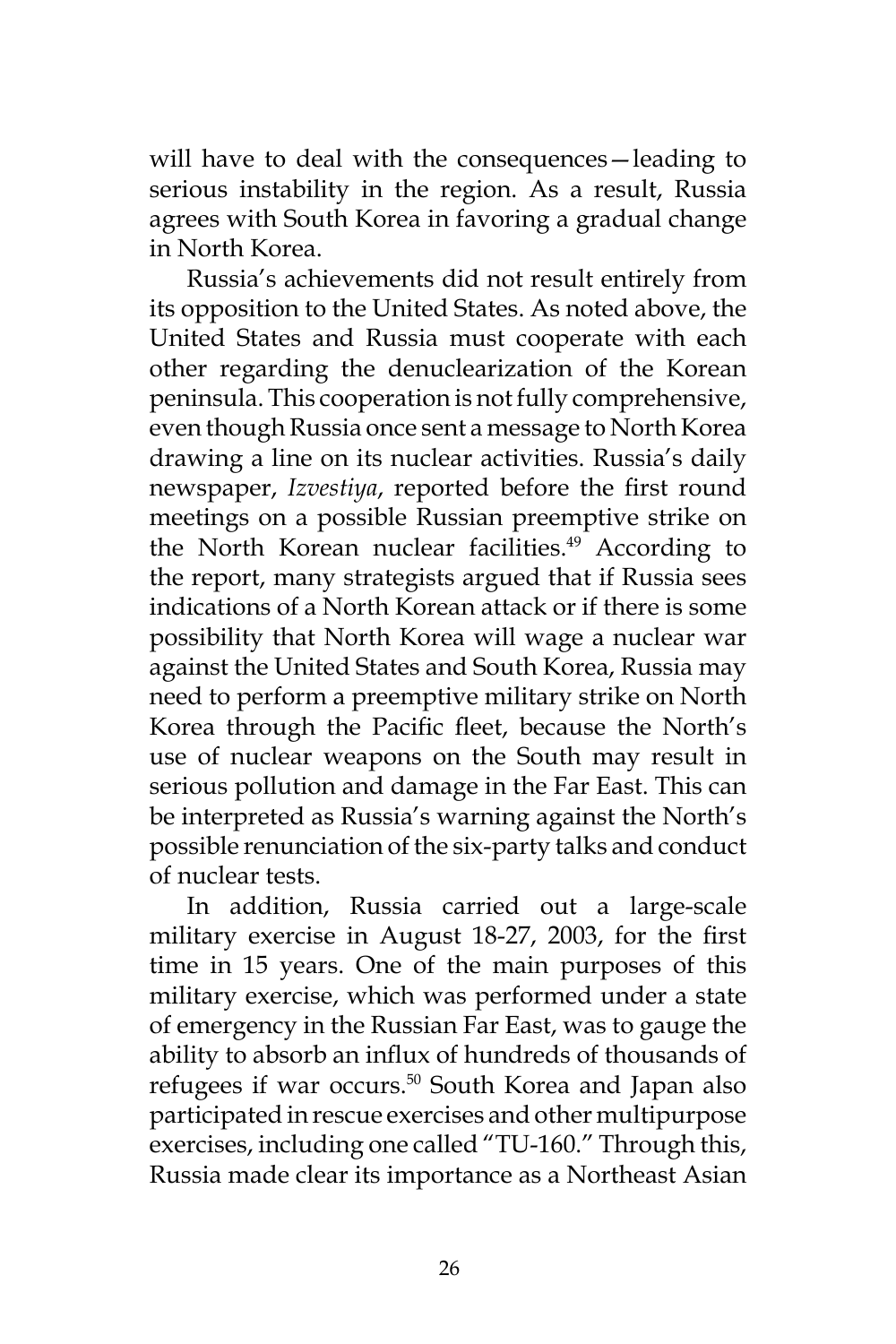military power and sent a signal warning against the North's provocation and America's use of force.<sup>51</sup> This was a strong expression of Russia's position regarding the Korean issue and a significant effort to show its capability as a great power.

Fifth, Russia had worked like a coupling device in the six-party talks by continuously insisting on a multilateral approach to the Northeast Asian security. In fact, multilateralism has not been realized easily in Northeast Asia. Strictly speaking, the six-party talks cannot be labeled as a "multilateralism" framework.<sup>52</sup> However, it was more of a multilateral experiment, with Russia playing a role as a coupling device by repeatedly urging other countries to solve the difficulties step by step. Russia's position on the creation of a Northeast Asian multilateral security organization gradually took shape as a common interest among regional powers and was reflected in the joint statement of the fourth round of the six-party talks.

Thus, Russia's plans are to strengthen its position as a regional power along with China in the six-party talks and actively pursue a balance of power in the region. In this sense, Russia seems sure that it will play an important role in long-term regional stability. Even at the height of the North Korean nuclear issue, Russia continued to argue for the denuclearization of the Korean peninsula, for North Korea's observance of the Agreed Framework, against a U.S. preemptive strike on the North, and for peaceful resolution of the crisis through dialogue. Thus, the exclusion of Russia from the Korean issue could be very detrimental to any multilateral effort. It is quite controversial but thoughtprovoking to consider B. I. Tkachenko's statement that "one of the most important reasons for the collapse of the Agreed Framework was that Russia was excluded from the process."53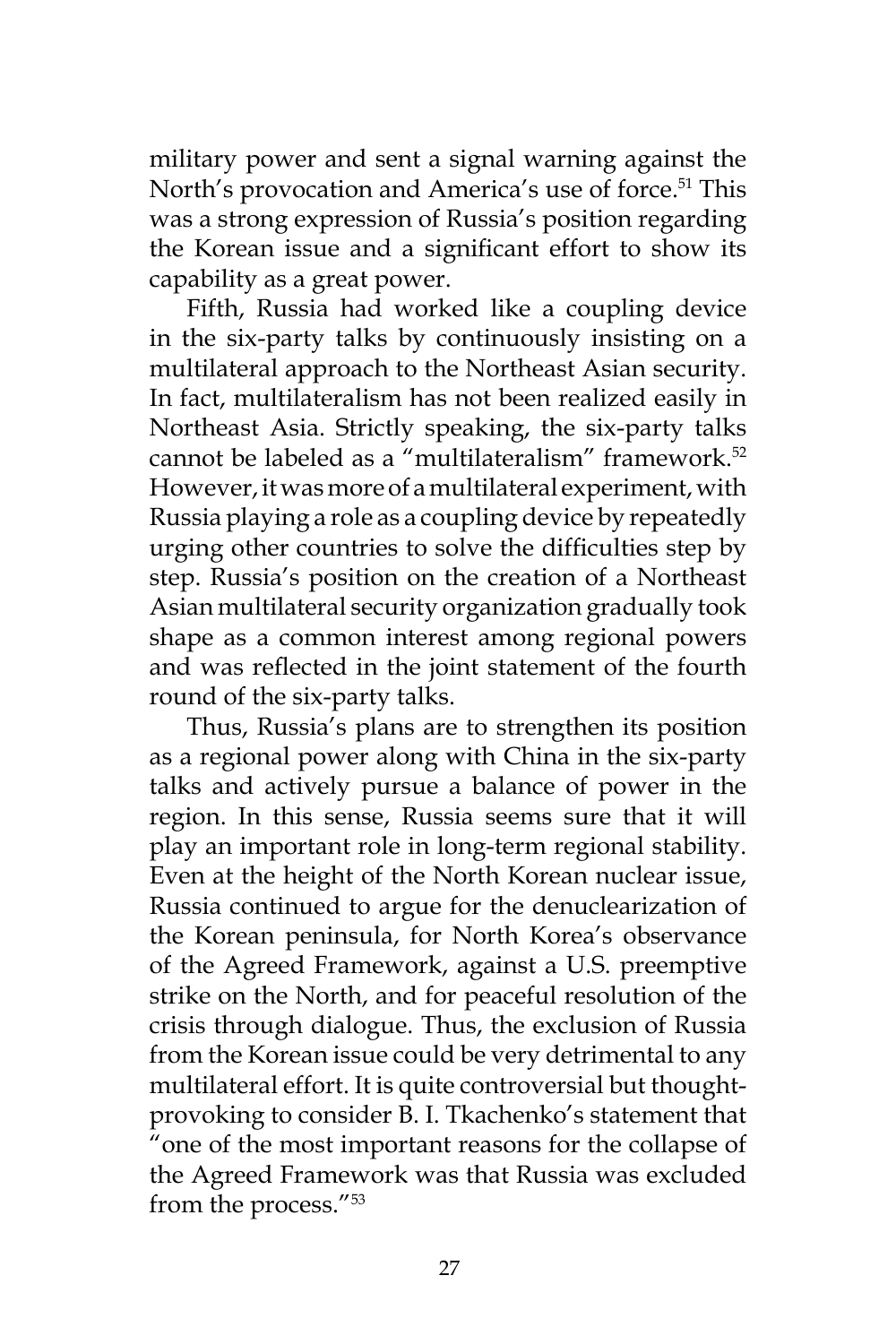## **CONCLUSION**

Russia's policy toward nuclear issues on the Korean peninsula can be summarized as follows. First of all, the most important variable that determines Russia's nonproliferation policy is its relationship with the United States. Russia has acknowledged that its U.S. policy right after the Cold War was biased and since has changed its foreign policy strategy. Such a change made Russia pursue a new strategic balance with regard to its relations with the United States. This is the basic factor that defines Russia's nonproliferation policy. To pursue a new balance of power, Russia shows balancing and bandwagoning simultaneously, and this made Russia favor the multilateral approach to overcome its power disadvantage. Such factors differentiate Russia's position from that of the United States regarding both vertical and horizontal proliferation problems.

Second, Russia's goal of nuclear nonproliferation cannot be defined in simplistic terms in Northeast Asia where a new power dynamic is forming. The rise of China and America's new Northeast Asia strategy give Russia a great challenge and opportunity. Because Russia has an unstable place in this region, it tries to use the nuclear issue to strengthen its position as a regional power.

Third, Russia pursues plans to develop the Russian Far East and Siberia with projects of transportation and energy development to secure a strong place as an Asian power. Such non-nuclear issues greatly affect Russia's approach toward the Korean peninsula, so Russia's Northeast Asia strategy is shaped by the complex consideration of both military-political factors and economic factors, leading to a nexus between nuclear and non-nuclear issues.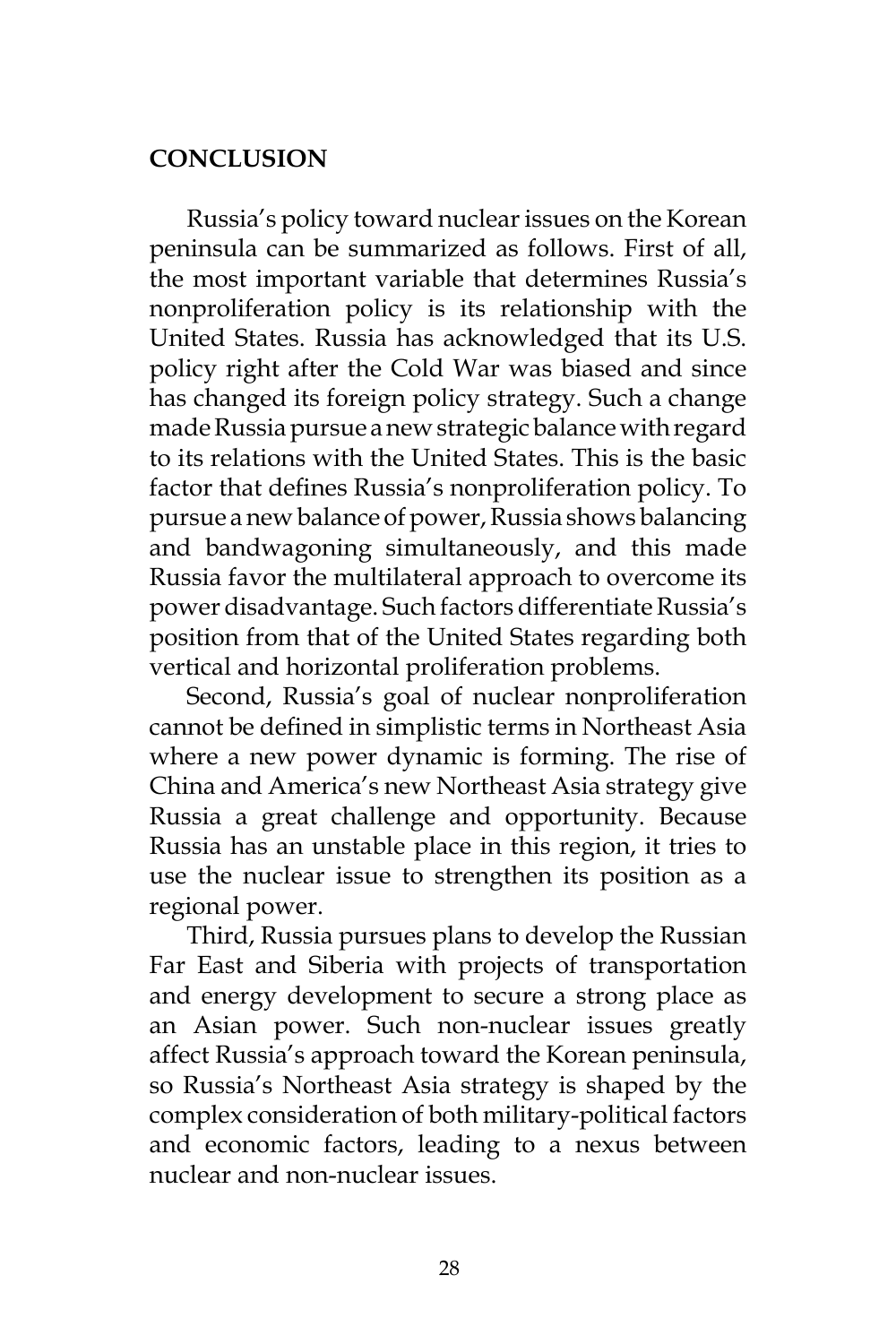Fourth, Russia was caught in a dilemma due to the second North Korean nuclear crisis. Russia agrees with the United States in its objection to the proliferation of WMD, including nuclear weapons, but it refuses to accept a hard-line policy toward North Korea because it is afraid of losing a means to maximize its interest in Northeast Asia. Because Russia believes that the weakening of the NPT and subsequent horizontal proliferation are due mainly to the United States, Russia cooperates with the denuclearization of the Korean peninsula but objects to America's one-sided hard-line policy.

Fifth, Russia also may face the dilemma of losing both the peaceful resolution of the nuclear issue and North Korean denuclearization if the six-party talks drag on, resulting in a situation that is favorable to neither the United States nor North Korea. Thus, Russia needs to create a consensus for making a compromise with China and South Korea between the United States and North Korea. In particular, Russia believes that North Korea does not yet have nuclear weapons, so it supports the North's position and cautiously attempts to regain its influence on the Korean peninsula.

This explains the reason for Russia's different response from that of the United States regarding the second North Korean nuclear crisis. While the first Bush administration tries to use the Libyan model, North Korea favors the Ukrainian model that China supports. In this process, Russia supports the Chinese position and tries to strengthen its influence in Northeast Asia.

The Bush administration tried to form the "5 against 1" structure to pursue UN Security Council sanctions following the Libyan model without much success for the following reasons. First of all, China and Russia did not accept the U.S. hard-line policy, and South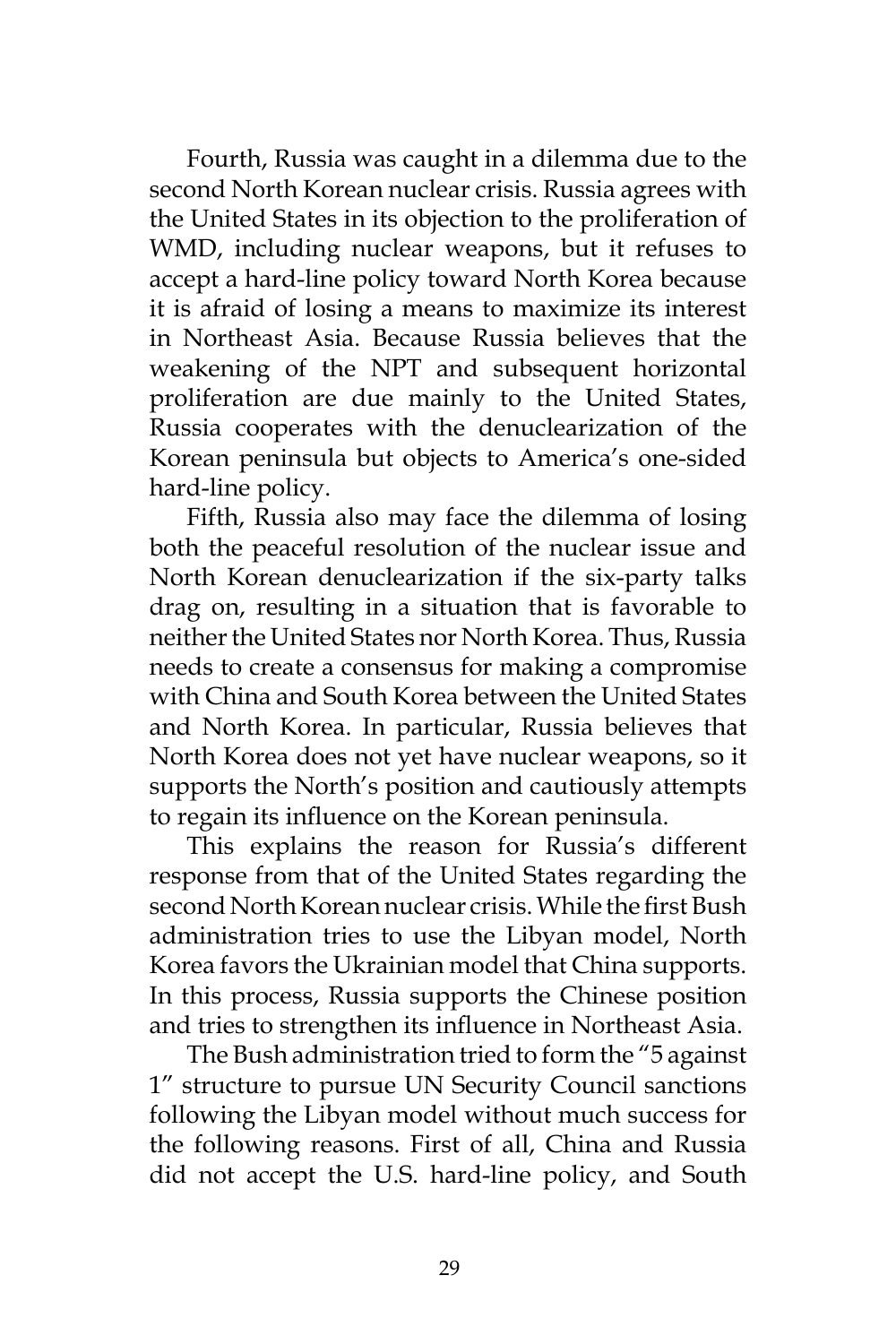Korea could not give up its engagement policy toward the North that had been implemented since the Kim Dae-jung administration began it in 2000, so the U.S. "5 against 1" structure did not succeed. If the United States could have formed the structure and gotten UN sanctions, it might have pursued the Iraqi model that shifts from economic to military sanctions. Of course, if the six-party talks collapse and North Korea launches a nuclear test, the U.S. plan may be realized. In case of a nuclear test by North Korea, not only South Korea's position but also Russia's place as an opportunistic moderator will be much weakened and China will have some difficulty in supporting the North. However, because North Korea is not likely to give up the sixparty talks and cross the "red line" that China does not support, this is less likely to be the North's policy option.

Is the Ukrainian model that China and North Korea pursue and Russia supports useful in reality? There are several limitations in applying the Ukrainian model to North Korea. The number of nations that are involved in the issue is different. While the United States and Russia were involved in the Ukrainian issue, there are six nations in the North Korean equation that have different positions. Furthermore, while the United States and Russia cooperated to persuade Ukraine together, the United States, China, and Russia do not agree completely on this issue. Even if Russian and American cooperation on nuclear reduction and control in the European context could be (and were) negotiated bilaterally between Washington and Moscow, regional arrangements in Northeast Asia only can be comprehensive if China, with its nuclear and naval capabilities, is a part of it.<sup>54</sup>

In addition, Russia and America have different understandings of this nuclear crisis. While the United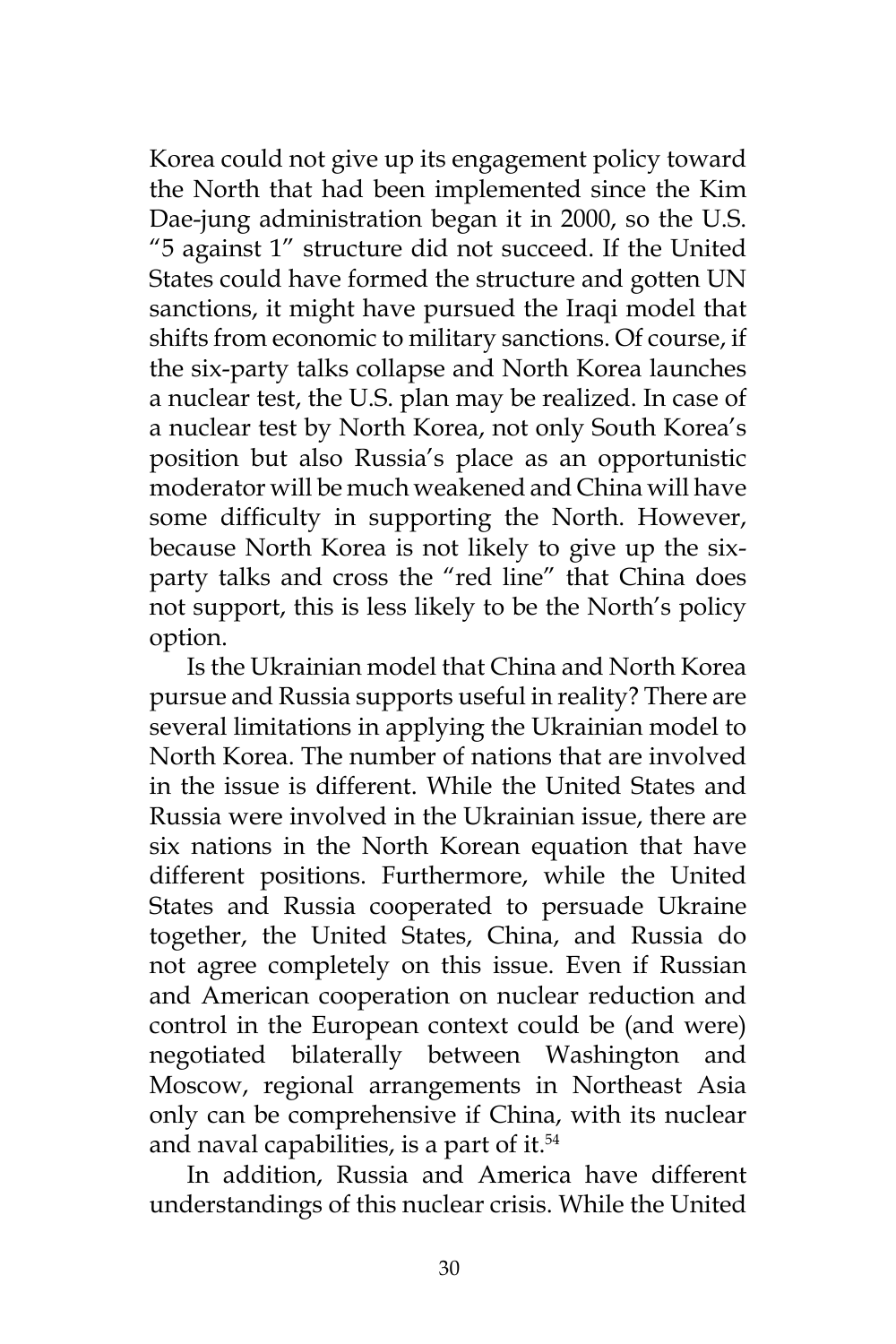States tries to regard North Korea's violation of the Agreed Framework as a global issue related to the spread of terrorism, China emphasizes North Korea's perception of security, ascribes some responsibility to the United States, and argues for the need for a Northeast Asian security system. Russia plays a mediating role with South Korea that tries to harmonize two different positions. As a result, the six nations' positions have shifted to a "2:2:2" framework.

These changes appears to have had some influence on the second Bush administration. President Bush's mention of "Mr. Kim" and Secretary of State Condolezza Rice's reference to the DPRK as a "sovereign state" showed the beginning of the change. Afterward, North Korea returned to the six-party talks and resumed negotiations. Yet when the United States refused to accept North Korea's peaceful use of nuclear energy and made it difficult to achieve the agreement of "word for word"55 at the fourth round of the talks, Russia and China supported North Korea and persuaded the United States to accept the compromise of September 19, 2005. South Korea also supported this compromise and cooperated to persuade the United States, making the formation "3:1:2" or "4:2" and overcoming another hard time in the talks.

Such a complex mechanism of the six-party talks shows that the Ukrainian model has some limitations in the Korean issue. Nonetheless, there is always a possibility of a grand deal in which the United States and North Korea will give and take more than expected.56 What North Korea demands for the dismantlement of its nuclear program is assurance of regime and military security, the abandonment of the U.S. hostile policy and the conclusion of a peace treaty, the removal of North Korea from the list of states sponsoring terrorism, economic support, and the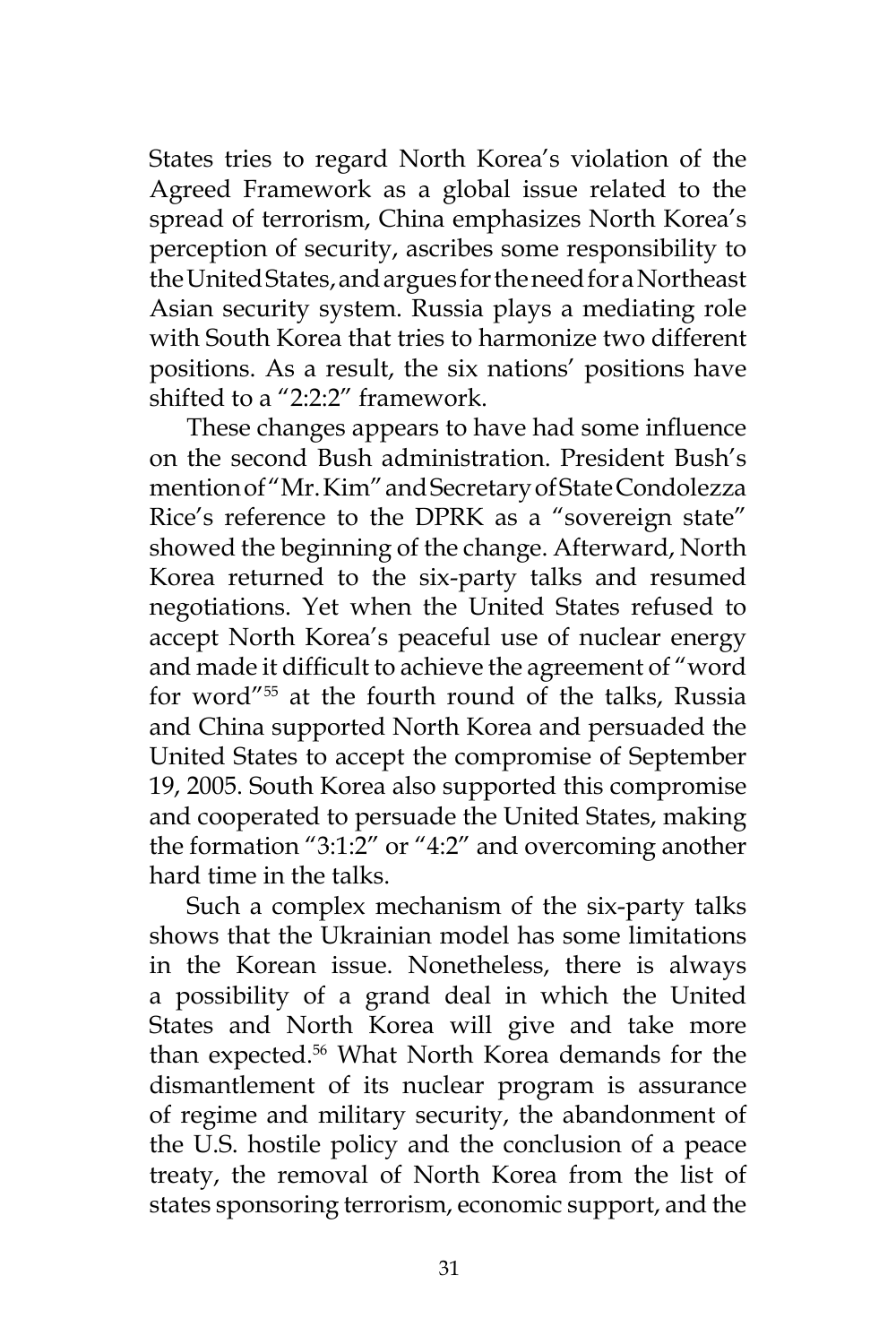normalization of U.S.-North Korean relations. Their give-and-takes are not impossible, but what matters in the six-party talks is how to make a compromise. Russia tries to shift the approach of the talks from the Libyan model the United States favors to the Ukrainian model for their compromise.

The reasons why Russia's argument eventually might be accepted by the United States is that Russia is still a superpower with nuclear weapons and that the United States also needs Russia's cooperation for the maintenance of the nuclear nonproliferation system. This is the critical factor by which Russia, along with China and South Korea, can persuade the United States to make a concession in the six-party talks. If Russia's goal is achieved, a new model of denuclearization may be produced in which the moderator, not the parties concerned, leads.

### **POSTSCRIPT**

After the Joint Statement of September 19, 2005, the United States started to press North Korea through financial sanctions, freezing North Korean accounts at Banco Delta Asia. Against this measure, North Korea resisted opening a new round of the six-party talks, officially pronounced its possession of nuclear weaponry on February 10, 2006, and launched a missile test again on July 5, 2006. However, the United States did not cease its financial sanctions, and North Korea ventured on with a nuclear test on October 9, 2006, as a sign of crossing the "expected" red line. On the initiative of the United States and Japan, the UN Security Council passed Resolution 1718 on October 14, 2006, which involves nonmilitary sanctions. This move initially made the prospects for the resumption the six-party talks very dim.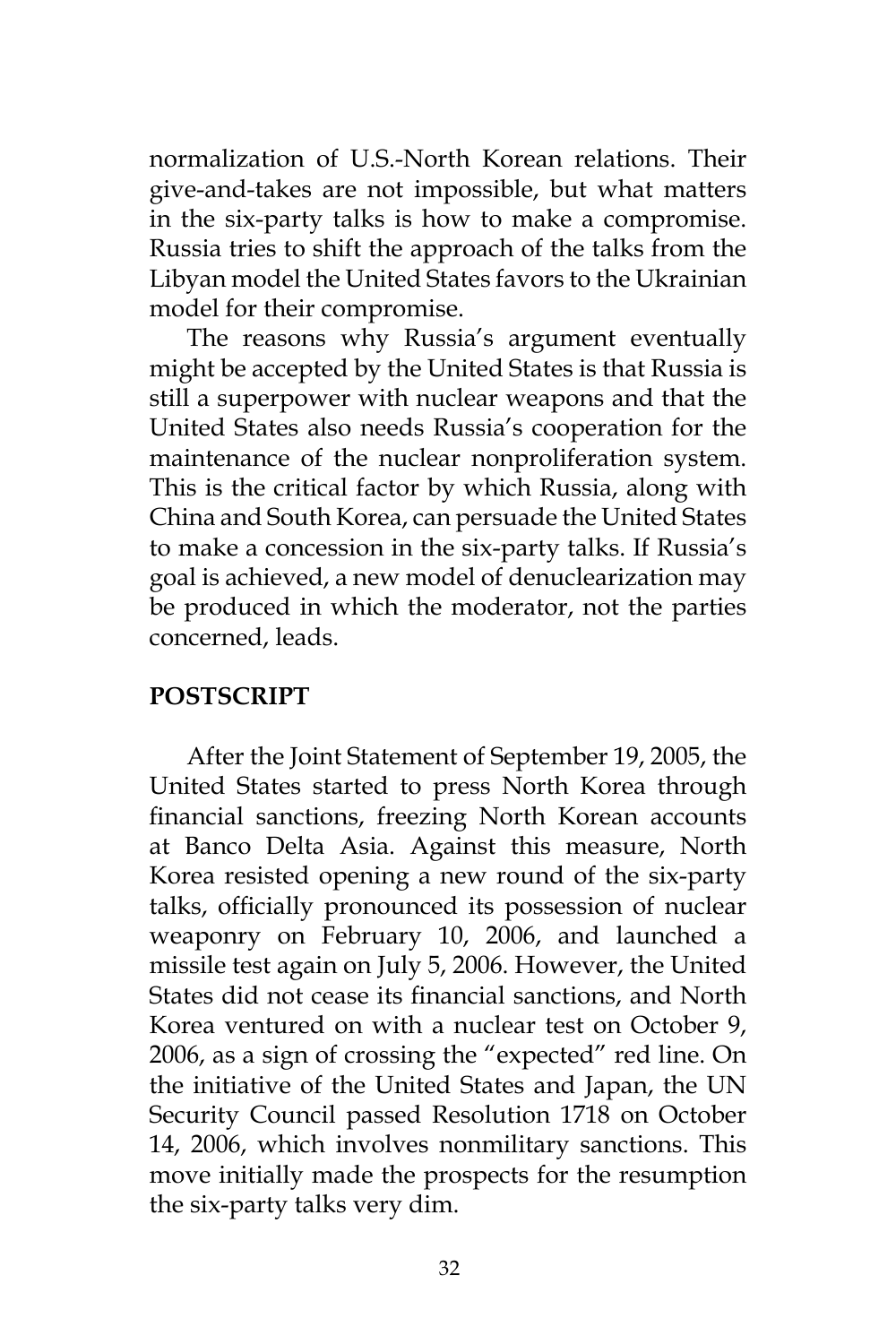Russia once again moved quickly, as it did at the first stage of the second North Korean nuclear crisis, dispatching Vice-minister of Foreign Affairs Aleksandr Alekseev to North Korea. After his visit to Pyongyang, he stressed that possibilities still exist for political resolution, and that Russia strongly opposed military sanctions. Owing to the opposition from Russia, along with China, the application of military means was excluded from the UN resolution. But Russia cannot help taking part in nonmilitary sanctions toward North Korea. This kind of Russian "dualistic" position, as was elaborated in this monograph, still seems to continue without serious changes.

As the Russian special envoy had predicted the possibility of six-party talks reopening, North Korea agreed to return to the talks on October 31, 2006. In spite of the significant change of the situation after the nuclear test, a long and tiresome tug-of-war between North Korea and the United States seems to be in line. Russia can play its role of "honest broker" as long as North Korea does not cross the "real" red line, even though we cannot be convinced of its boundary, for example, transferring nuclear technology and materials to terrorist groups or other rogue states.

#### **ENDNOTES**

1. Official document of the Ministry of Foreign Affairs of Russian Federation: "Об основных положениях концепций внешней политики Росийской Федерации" ("The Basic Formulations of the Concept of Foreign Policy of the Russian Federation"), February 1992.

2. For details of the denuclearization process in these states, see *Protecting Against the Spread of Nuclear, Biological and Chemical Weapons: An Action Agenda for Global Partnership*, *Russian Perspectives and Priorities*, Vol. 4, Washington, DC: Center for Strategic and International Studies, CSIS, January 2003.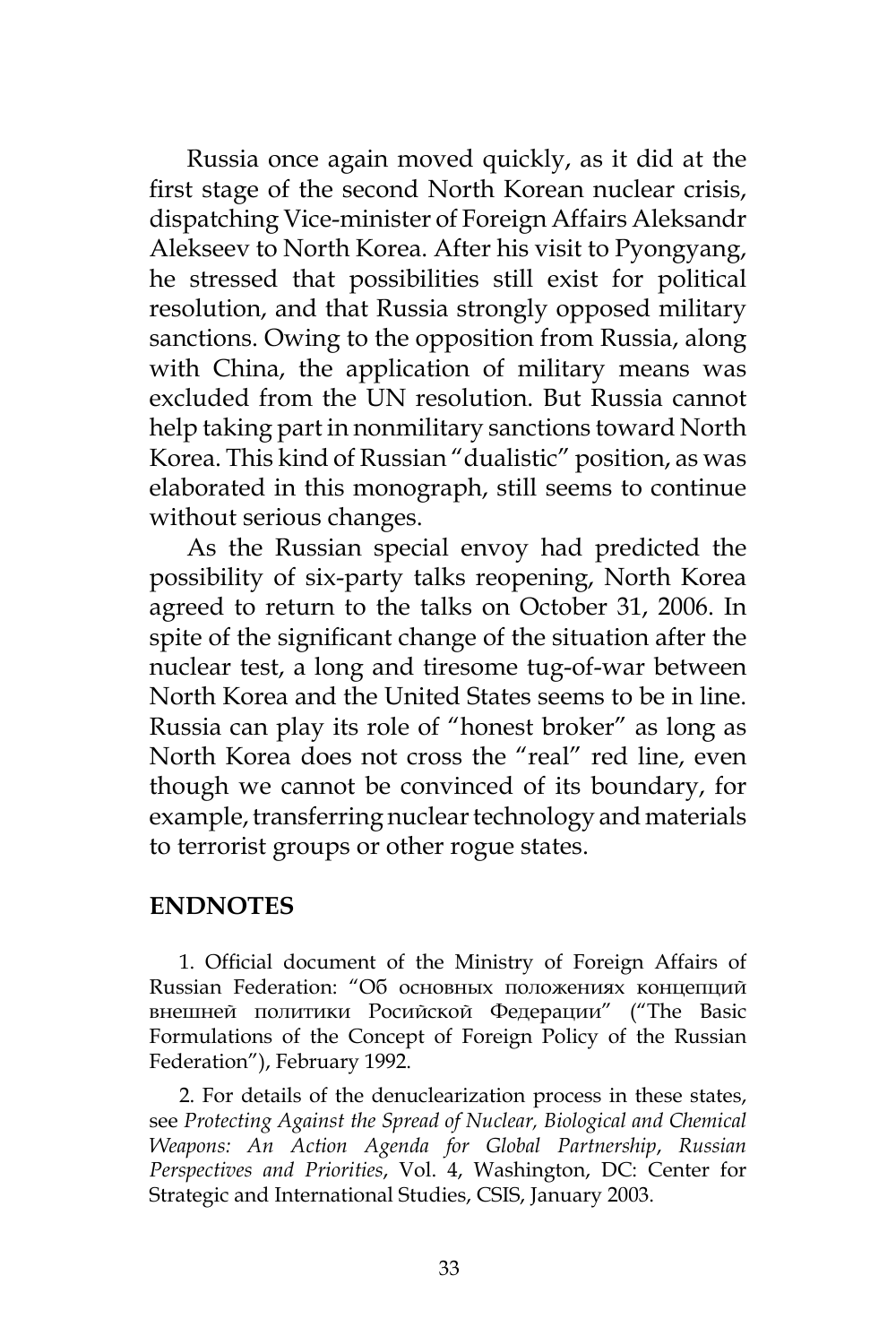3. Leszek Buszynski, *Russian Foreign Policy after the Cold War*, London: Praeger, 1996, pp. 59-61.

4. Burns also characterizes the Clinton administration's Russia policy as "engage policy" and "incorporation policy." See Nicholas Burns, *et al*., "Three Years After the Collapse of the USSR: A Panel of Former and Current Policymakers," *Post-Soviet Affairs*, Vol. 11, No. 1, 1995, pp. 2-3.

5. On the security cooperation between U.S. and Russian development, see Michael Cox, "The Necessary Partnership?: The Clinton Presidency and Post-Soviet Russia," *International Affairs*, Vol. 70, No. 4, 1994, pp. 635-637; Steven Kull, "Cooperation or Competition: The Battle of Ideas in Russia and the USA," in James E. Goodby and Benoit Morel, eds., *The Limited Partnership, Building a Russian-US Security Community*, New York: Oxford University Press, 1993, chap 12; Bill Clinton, "A Strategic Alliance with Russian Reform," *U.S. Department of State Dispatch*, Vol. 4, No. 14, April 5, 1993, pp. 191-192; Strobe Talbott, "U.S. Must Lead a Strategic Alliance with Post-Soviet Reform," *U.S. Department of State Dispatch*, Vol. 4, No. 17, April 26, 1993.

6. Alexei Arbatov, "Horizontal Proliferation: New Changes," *Russia in the Global Politics*, Vol. 4, No. 6, 2004.

7. V. V. Zhurkin, *et al*., *Between the Past and the Future: Russia on the Transatlantic Context*, Moscow, Russia: 2001, pp. 136-139.

8. Alexei Arbatov and Vladimir Dvorkin, eds., *Ядерное сдерживание и нераспространени* (*Nuclear Deterrence and Nonproliferation*), Moscow: Moscow Carnegie Center, 2005, pp. 12- 14; George Perkovich, *et al*., *Universal Compliance*, 2004, pp. 9-10.

9. Philip Saunders, "New Approaches to Nonproliferation: Supplementing or Supplanting the Regime?" *The Nonproliferation Review*, Fall-Winter 2001, pp. 128-130.

10. For example, see George Perkovich, *et al*., *Universal Compliance: A Strategy for Nuclear Security*, Washington, DC: Carnegie Endowment for International Peace, 2004.

11. Roman Ropadiuk, *American-Ukrainian Nuclear Relations,*  Washington, DC: Institute for National Strategic Studies, National Defense University, 1996.

12. Shannon A. Kile, "Nuclear Arms Control and Non-Proliferation," *SIPRI Yearbook 2004: Armaments, Disarmaments and International Security*, Stockholm, Sweden: Stockholm International Peace Research Institute (SIPRI), 2004, pp. 617-619.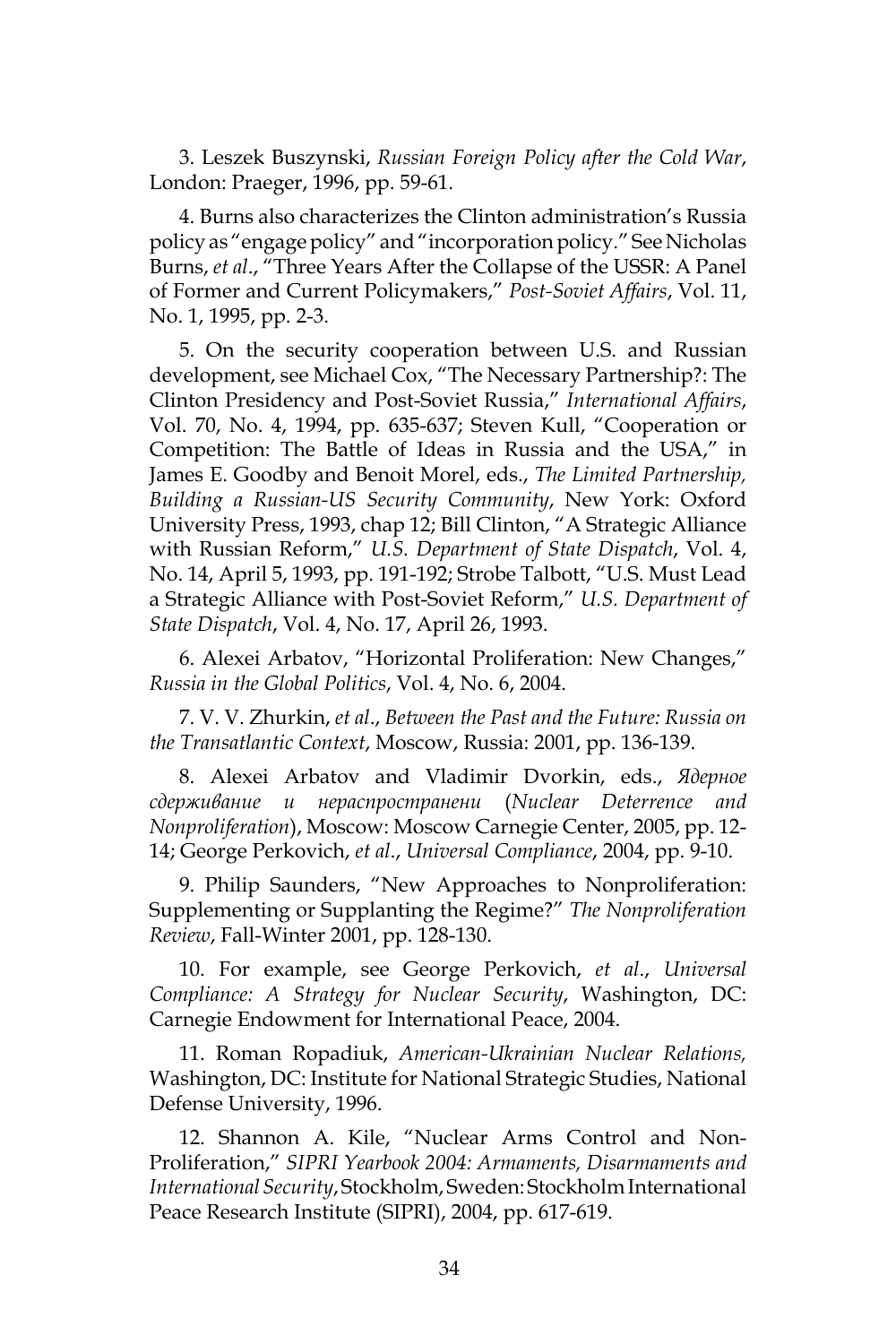13. John S. Park, "Inside Multilateralism: The Six-Party Talks," *The Washington Quarterly*, Vol. 28, No. 4, Autumn 2005, pp. 84-85.

14. Cf. Celeste A. Wallander, "Wary of the West: Russian Security Policy at the Millennium," in *www.armscontrol.org/ACT/ march00/cwmr00.htm*; Mark Kramer, "What is Driving Russia's New Strategic Concept?" in *www/fas.harvard.edu/~ponars/ POLICY%20MEMOS/Kramer103.htm*; Nikolai Sokov, "Russia's New National Security Concept: The Nuclear Angle," in *www. nyu.edu/globalbeat/nuclearCNS0100.html*; Stephen J. Blank, *Threats to Russian Security: The View from Moscow,* Carlisle Barracks, PA: Strategic Studies Institute, U.S. Army War College, 2001.

15. *An Agenda for Renewal: U.S.-Russian Relations*, A Report by the Russian and Eurasian Program of the Carnegie Endowment for International Peace, December 2000); "U.S. Russian Relations: A Turning Point?" *Russia Watch: Analysis and Commentary*, No. 5, March 2001, pp. 1-8.

16. Vladimir A. Orlov and Alexander Vinnikov, "The Great Guessing Game: Russia and the Iranian Nuclear Issue," *The Washington Quarterly*, Vol. 28, No. 2, Spring 2005.

17. So Russian observers opine that U.S. objection to Russia's assisting the Iranian nuclear energy program are based not on security concerns, but on commercial considerations. Mark N. Katz, "Exploiting Rivalry for Prestige and Profit: An Assessment of Putin's Foreign Policy Approach," *Problems of Post-Communism*, Vol. 52, No. 3, May/June 2005, p. 30.

18. Katz, pp. 30-31.

19. Such a proposal shows that the working-group meeting after the second round of six-party talks has been raised by Russia. For Russia's proposals for multilateral security system on the Korean peninsula, see Valentin Moiseev, "On the Korean Settlement," *International Affairs*, Vol. 43, No. 3, Moscow, 1997.

20. Vladimir Kutakov, "Russia offers Six-Party Discussion Format in Northeast Asia," *ITAR-TASS*, October 1, 2002.

21. Kun-Young Park, "Bush Administration's East Asia Policy," *State Strategy*, Vol. 7, No. 4, 2001.

22. Combined military expenditures of the East Asian nations reached \$U.S.165 billion in the beginning of the 21st century, twice as much as in 1990. The Asian share in military purchases from the U.S. military producers rose from 10 percent to 25 percent of U.S. arms exports.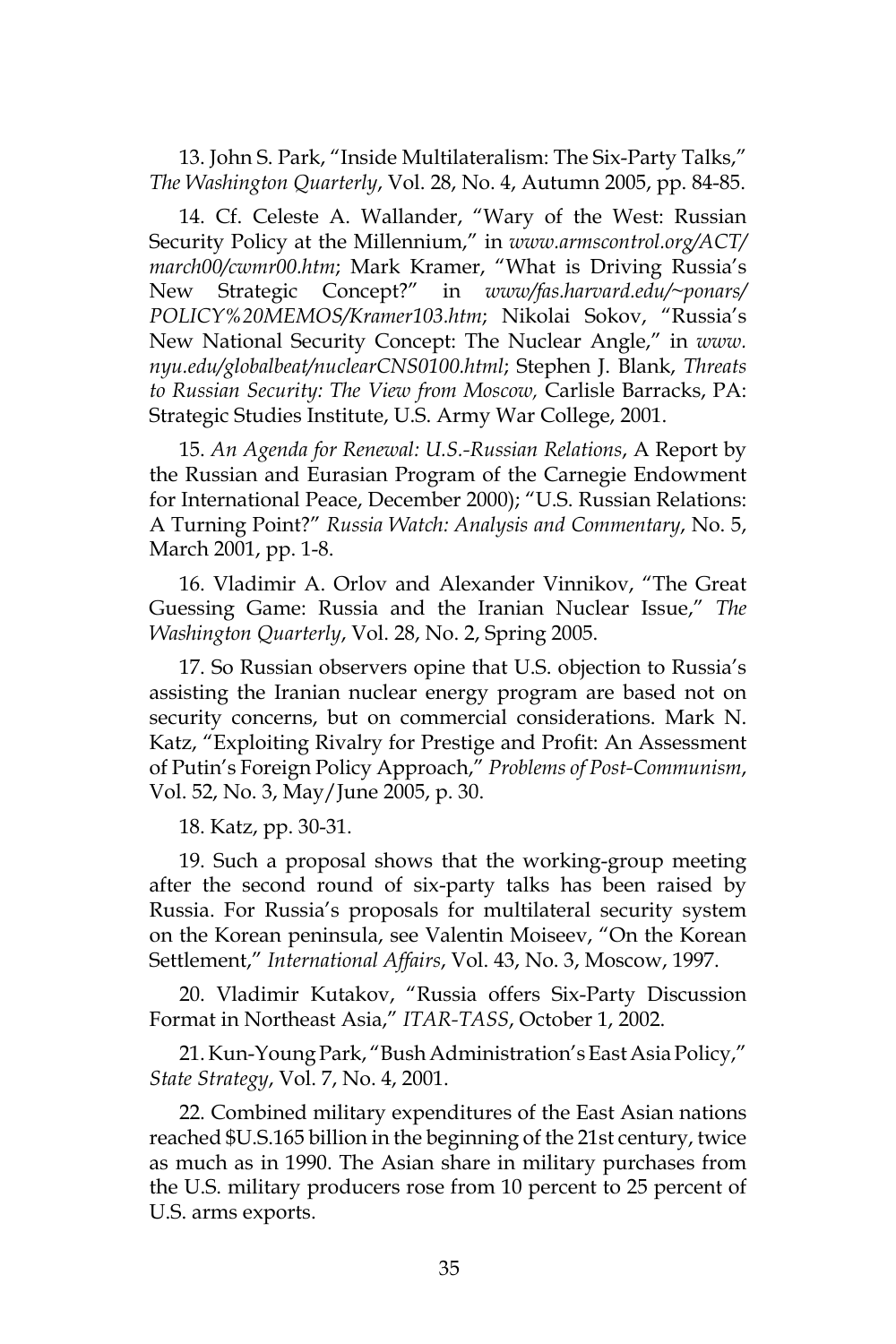23. For nuclear armament and capability of Northeast Asian countries, see Alexei Arbatov and Vasily Mikheev, *Ядерное распространение в Северо-Восточной Азии* (*Nuclear proliferation in Northeast Asia*)*,* Moscow: Moscow Carnegie Center, 2005.

24. Vasily Mikheev, "Multilateral Approaches to Peace Building in Northeast Asia: Cooperation-Security Strategy," Proceedings of 2005 KAIS International Conference, *Non-Governmental Six Party Talks on Cooperation in Northeast Asia: Issues and Agenda*, Seoul, Korea, October 6-7, 2005.

25.「Концепция внешней политики Российской Федерации」, *Дипломатический Вестник* (*Concept of the Foreign Policy of the Russian Federation Diplomaticheskii Vestnik*), август (Diplomatic Messenger), No. 8, August 2000.

26. Vladimir Tkachenko, 2000; "North-South Summit and Russia-North Korea Relations," *KIEP World Economy*, Vol. 3, No. 7, 2000.

27. Bom-Sik Sin, "Политика России в отношении Корейского полуострова во время 2-ого президентского правления Владимира Путина и её значение для Республики Кореи" ("Russian Policy Towards the Korean Peninsula at the Time of the Second Term of President Vladimir Putin and Its Significance for the Republic of Korea), *Korean Slavic Studies*, Vol. 19, No. 2, 2004, pp. 675-710.

28. *Daehan Maeil Daily*, February 19, 2001.

29. G. D. Toloraya, "Россия—Республика Корея: после саммита в Сеуле" ("Russia-Republic of Korea: After the Summit of Seoul), *Проблемы Дальнего Востока* (*Problems of the Far East*), No. 2, 2001, pp. 14-19.

30. Alexandre Y. Mansourov, "Russian President Putin's Policy towards East Asia," *The Journal of East Asian Affairs*, Vol. XV, No. 1, Spring/Summer 2001, pp. 42-71.

31. Резюме доклада Совета Федерации Федерального Собрания Российской Федерации (Resume of the Report of the Council of the Federation of the Federal Assembly of the Russian Federation), "Стратегия развития России в АТР в 21-ом веке" [по итогам Байкальского экономического форума]) ("Strategy for the Development of Russia in the APR [Asia-Pacific Region] in the 21st Century [According to the Proceedings of the Baikal Economic Forum]), from *www.forum.baikal.ru/about/strateg.htm*.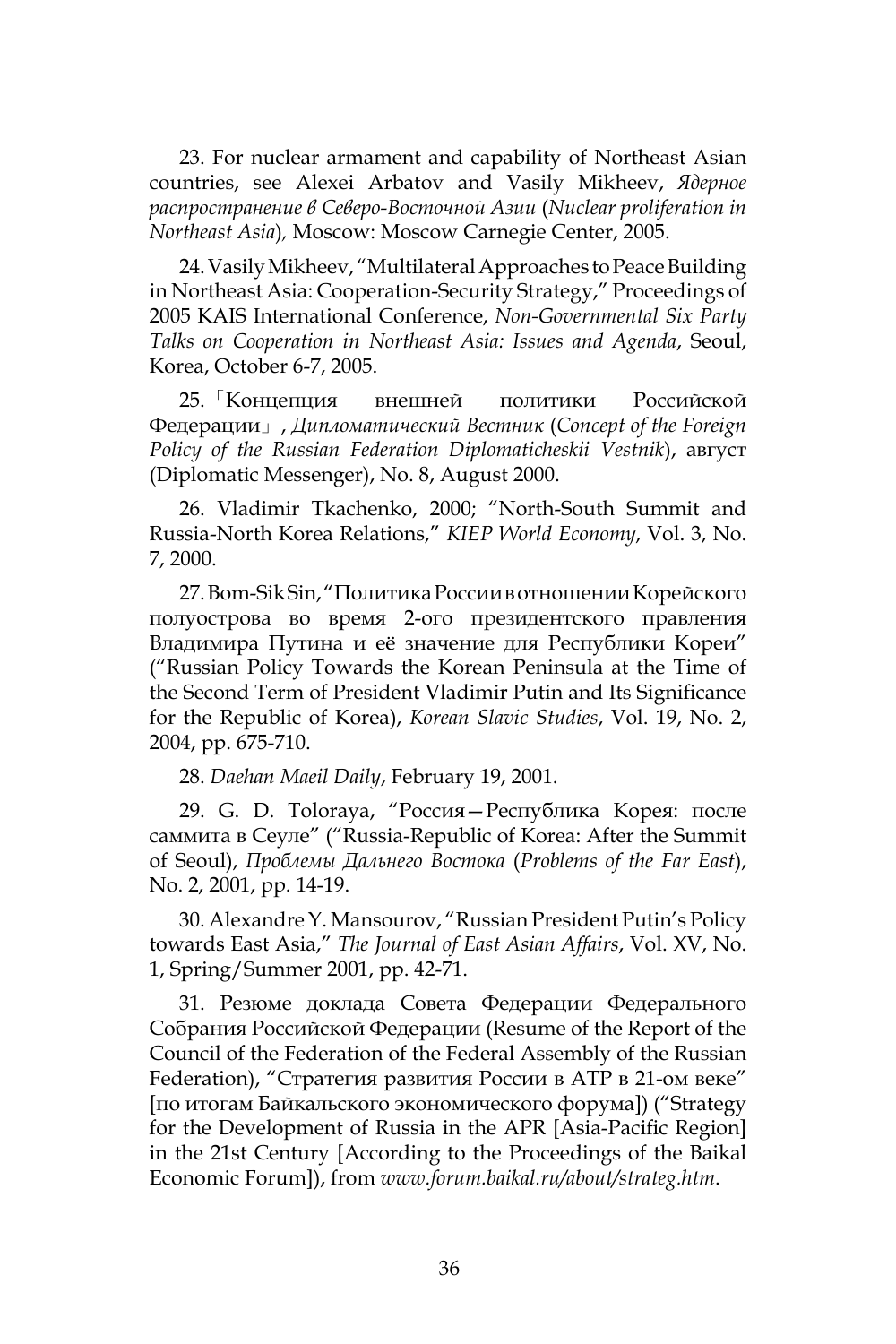32. Bom-Sik Sin, 2004. Besides, there are other economic policy goals such as the redemption of the North Korean bond, the promotion of North-South-Russian triangular cooperation to repair North Korean industrial facilities that the Soviet Union had built, the construction of a natural gas pipeline that goes all the way across the Korean peninsula, and South Korea's participation in the free economic zone project for foreign companies in Russia's Far East.

33. Putin's security cooperation with North Korea focuses more on the "political security cooperation" for deterring U.S. hegemonic behaviors and strengthening its geostrategic position on the Korean peninsula than the "military security cooperation" for providing high-tech weapons. For example, when Kim Jongil visited Russia, Russia agreed with North Korea regarding observance of ABM, opposition of MD, North Korea's insistence on the withdrawal of U.S. troops in South Korea, and the emphasis on the peaceful purpose of North Korea's missile development, but there was no military agreement on sales of high-tech weapons. Russia's reluctance for military security cooperation with North Korea is due to the North's inability to pay and Russia's intention not to provoke the South.

34. G.D. Bulychev, "Корейская политика России: попытка схематизации," ("Russia's Korea Policy: An Attempt at Schematization,"), *Problemy Dal'nego Vostoka* (*Problems of the Far East*), No. 2, 2000.

35. *ITAR-TASS,* January 19, 2003.

36. А. V. Vorontosov, "Война компромиссов" ("The War of the Compromises"), 2003, in north-*korea.narod.ru/vorontsov.htm*.

37. *Россия и мир: 2003* (*Russia and the World 2003*), Foundation for Prospective Studies and Initiative, 2002 in *www.psifoundation. ru/en/publications/russia-003/excerpts\_from\_the\_report.html*; *www. psifoundation.ru/publications/russia2002/index.html*.

38. In the earlier stages, nuclear weapons were considered by North Korean rulers as an additional factor in the regional military balance on the Korean peninsula. Now, after the overthrow by the United States and the Western coalition of regimes in Afghanistan and Iraq through the use of military means, nuclear weapons start to be perceived as a "last resort guarantee" for the preservation of the North Korean regime in the global correlation of forces. See Alexander Nikitin, "Changing Priorities of the Russian Foreign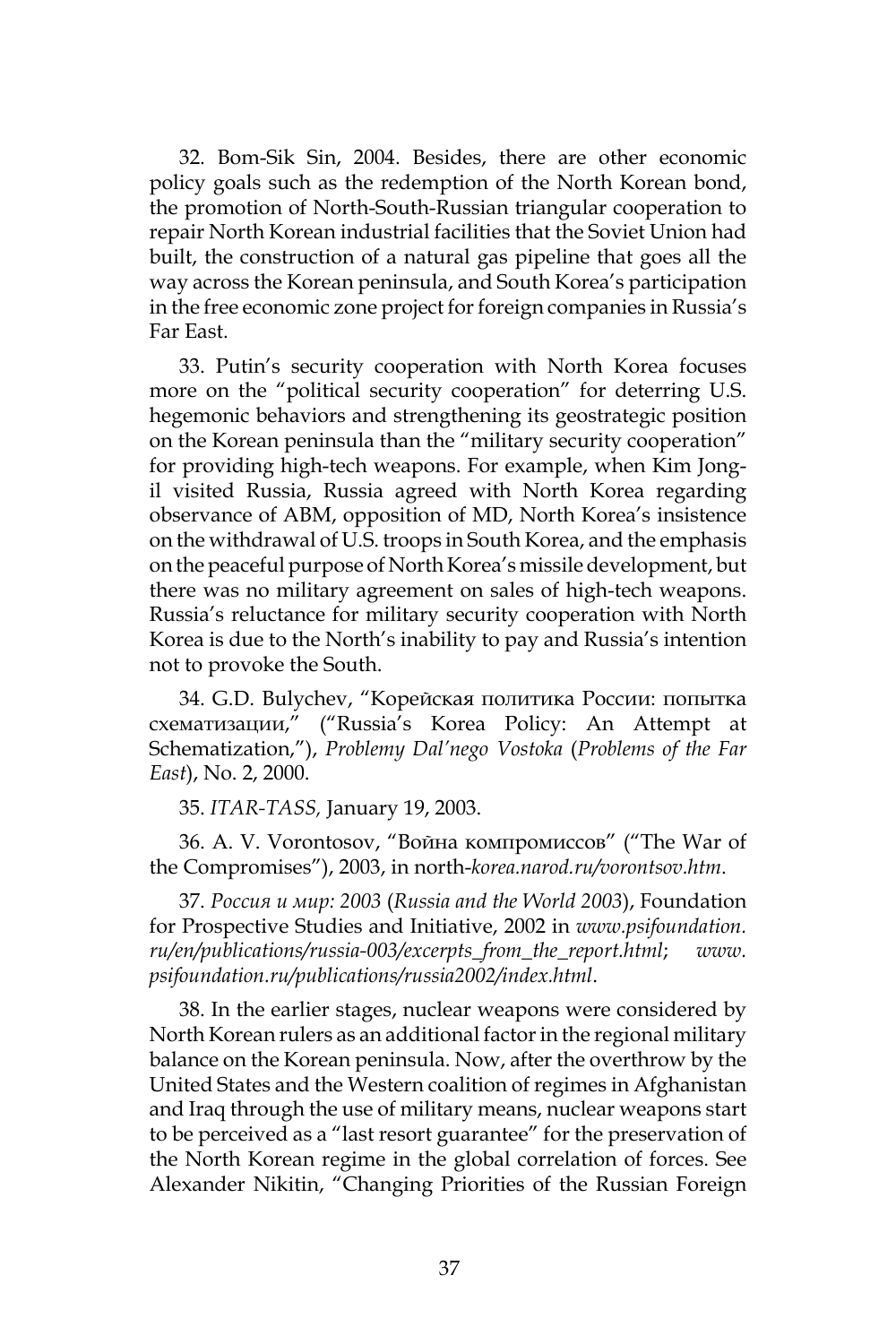Policy and New Mechanisms for Security in Eurasia," The First KPSA-RPSA/MGIMO Joint Annual Conference Proceeding, *Korean-Russian Cooperation for Peace and Prosperity in Northeast Asia*, Seoul, Korea: Institute of Foreign Affairs and National Security (IFANS), November 30-December 1, 2005.

39. *Izvestiya*, January 20, 2003.

40. "Об итогах визита в Москву специального посланика генерального секретаря ООН по КНДР" ("On the Results of the Visit to Moscow of M. Strong, the Special Emissary of the General Secretary of the UN, With Regard to the Korean People's Democratic Republic") *Стронга*, М.: Informational Bulletin of the Ministry of Foreign Affairs of the Russian Federation, 546-06-03- 2003.

41. *Vremya Novostei*, January 20, 2003.

42. On this difference, see Alexander Zhebin, "The Bush Doctrine and Russia: A Great Discord," *Asian Perspective*, Vol. 27, No. 4, 2003, pp. 147-181.

43. *New York Times*, April 12, 2003.

44. *Segyeilbo*, June 14, 2003.

45. Tadashi Ito, "PRC Source Cited on Putin Rejecting Kim Chong-Il's Request to Host Talks in Russia," *Sankei Shimbun*, September 9, 2003.

46. On North Korea's nuclear development capabilities, see Larry A. Niksch, "North Korea's Nuclear Weapons Program," *CRS Issue Brief for Congress*, June 9, 2003; Alexandre Y. Mansourov, "The Origins, Evolution, and Current Politics of the North Korean Nuclear Programs," *The Nonproliferation Review*, Spring-Summer 1995, pp. 25-38; S. A. Letun, "The North's Capability of Developing Nuclear Weapons: Russian Perspectives and Prospect," presentation paper at the 4th Korea-Russia Defense Conference co-hosted by Korean Defense Institute and Military Academy of Russian Federation, Seoul, Korea, November 27, 2003.

47. Even with regard to North Korea's announcement of nuclear possession in 2005, Konstantin Kosachev, Chairman of the Duma Committee on Foreign Relations, stated that it cannot be verified, and Russian scholars believe that North Korea's announcement is designed to get as much from the United States as possible. According to the author's interview with Russia's Korean and military experts, North Korea does not possess nuclear weapons